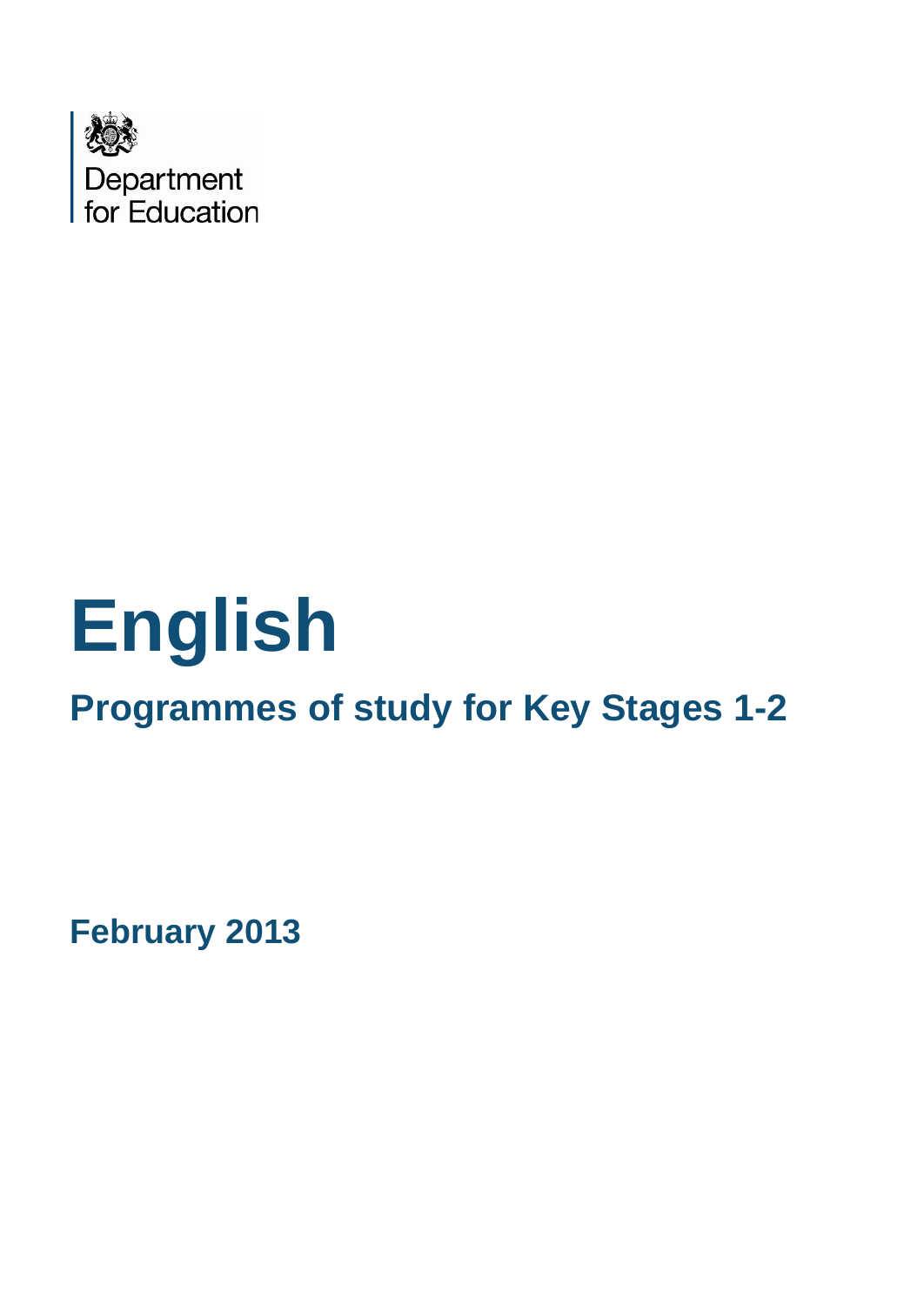# **Contents**

| Introduction                   | 3               |
|--------------------------------|-----------------|
| Purpose of study               | $\mathfrak{S}$  |
| Aims                           | $\mathfrak{S}$  |
| Spoken language                | $\mathfrak{S}$  |
| Reading                        | $\overline{4}$  |
| Writing                        | $\overline{4}$  |
| Spelling, grammar and glossary | 5               |
| School curriculum              | 5               |
| Attainment targets             | $\overline{5}$  |
| Key Stage 1                    | $6\phantom{1}6$ |
| Year 1                         | $\,6$           |
| Year <sub>2</sub>              | 13              |
| Lower Key Stage 2 - Years 3-4  | 22              |
| Upper Key Stage 2 - Years 5-6  | 30              |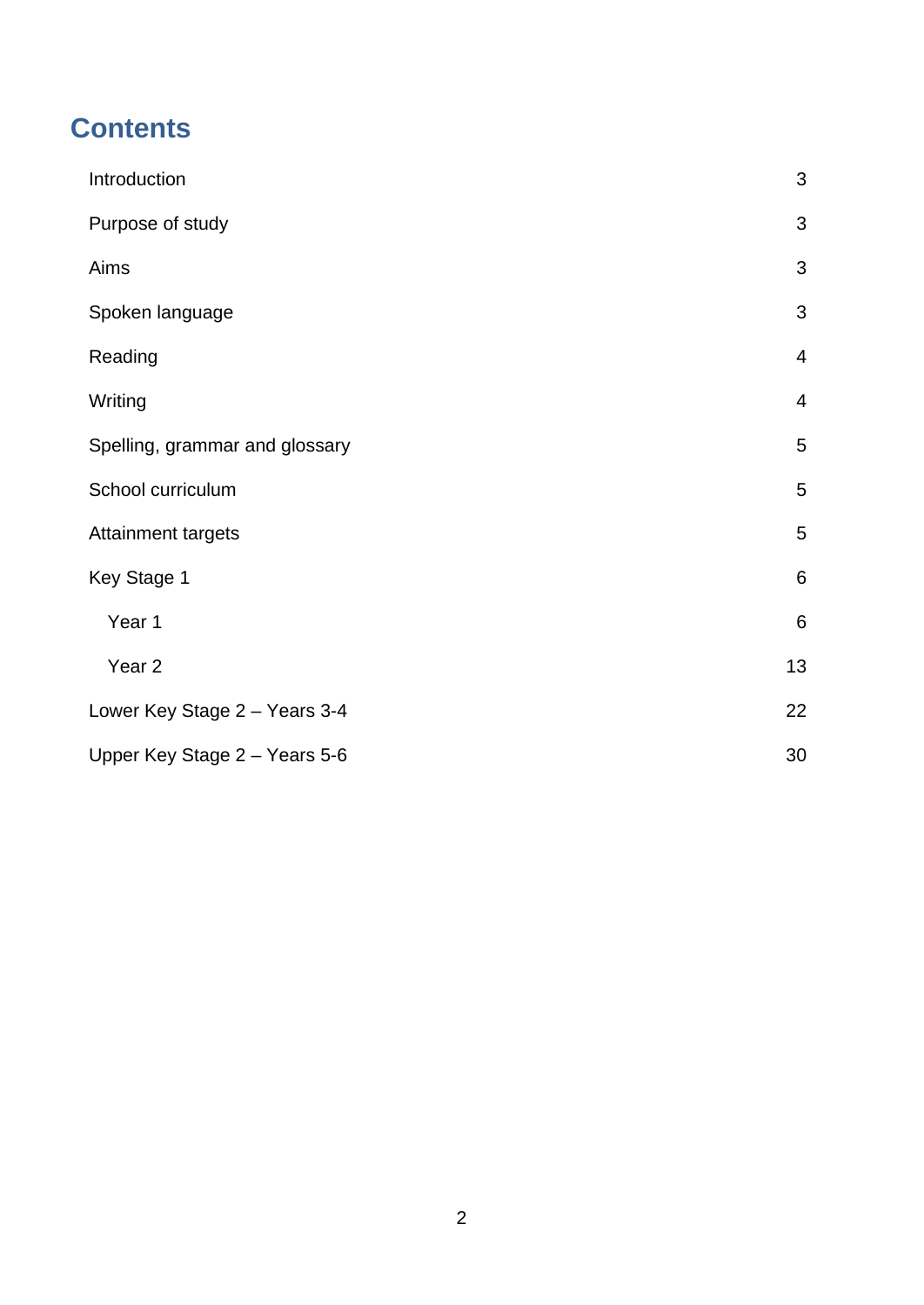#### <span id="page-2-0"></span>**Introduction**

### <span id="page-2-1"></span>**Purpose of study**

English has a pre-eminent place in education and in society. It is a subject in its own right and the medium for teaching; for pupils, understanding language provides access to the whole curriculum. Through being taught to write and speak fluently, pupils learn to communicate their ideas and emotions to others; through their reading and listening, others can communicate with them. Through reading in particular, pupils have a chance to develop culturally, emotionally, spiritually and socially. Literature, especially, plays a key role in such development. Reading also enables pupils both to acquire knowledge and to build on what they already know. All the skills of language are essential to participating fully as a member of society; pupils, therefore, who do not learn to read and write fluently and confidently, are, in every sense, disenfranchised.

#### <span id="page-2-2"></span>**Aims**

The overarching aim for English in the National Curriculum is to promote high standards of literacy by equipping pupils with a strong command of the written and spoken word, and to develop their love of literature through widespread reading for enjoyment. The National Curriculum for English aims to ensure that all pupils:

- **•** read easily, fluently and with good understanding
- develop the habit of reading widely and often, for both pleasure and information
- acquire a wide vocabulary, an understanding of grammar and knowledge of linguistic conventions for reading, writing and spoken language
- **EXEDENT** appreciate our rich and varied literary heritage
- write clearly, accurately and coherently, adapting their language and style in and for a range of contexts, purposes and audiences
- use discussion in order to learn; they should be able to elaborate and explain clearly their understanding and ideas
- are competent in the arts of speaking and listening, making formal presentations, demonstrating to others and participating in debate.

### <span id="page-2-3"></span>**Spoken language**

The National Curriculum for English reflects the importance of spoken language in pupils' development across the whole curriculum – cognitively, socially and linguistically. The quality and variety of language that pupils hear and speak are vital for developing their vocabulary, grammar and their understanding for reading and writing. Teachers should therefore ensure the continual development of pupils' confidence and competence in spoken language. Pupils should develop a capacity to explain their understanding of books and other reading, and to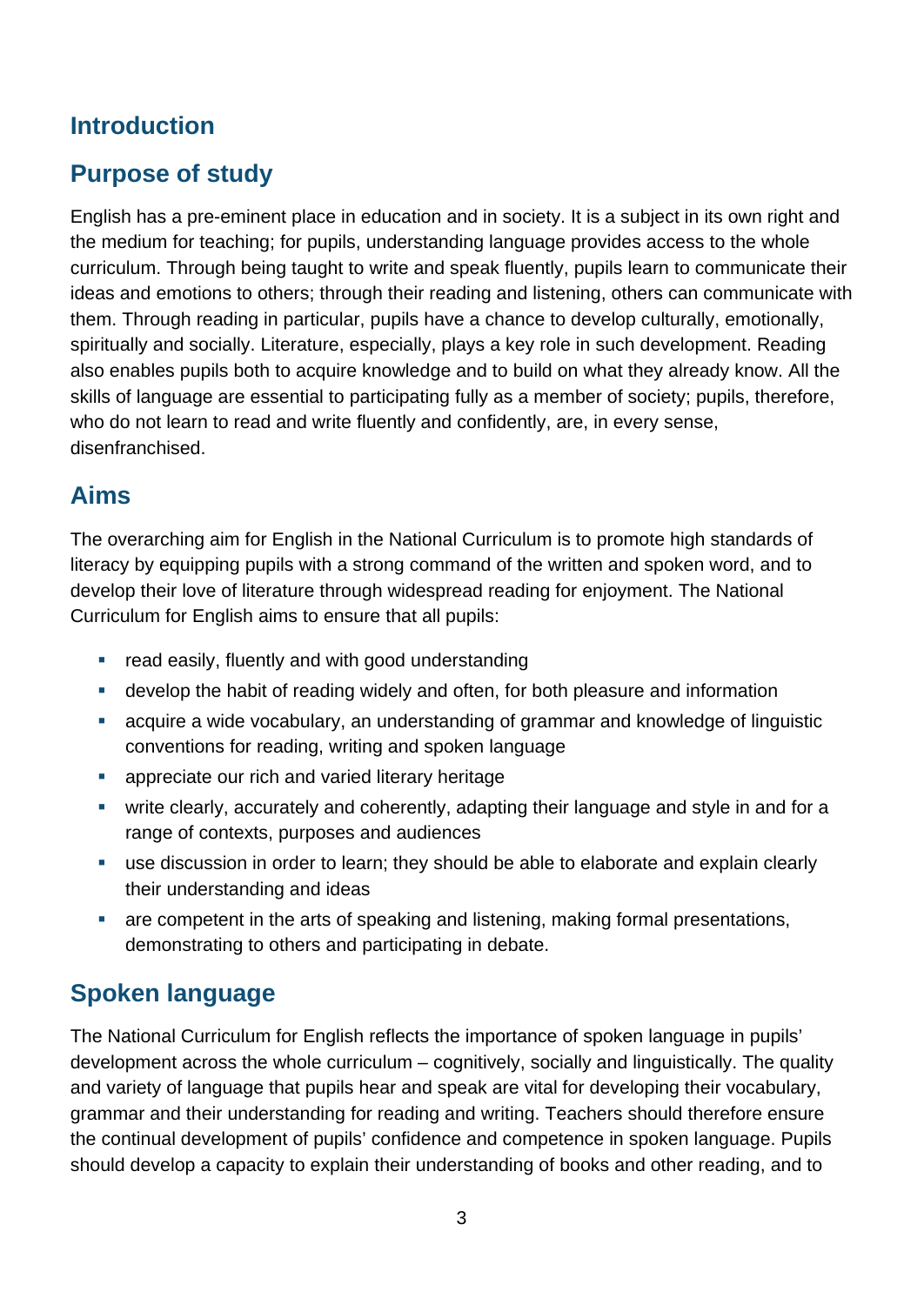prepare their ideas before they write. They must be assisted in making their thinking clear to themselves as well as to others and teachers should ensure that pupils build secure foundations by using discussion to probe and remedy their misconceptions. Pupils should also be taught to understand and use the conventions for discussion and debate.

## <span id="page-3-0"></span>**Reading**

The programmes of study for reading at Key Stages 1 and 2 consist of two dimensions:

- **Word reading**
- Comprehension (both listening and reading).

It is essential that teaching focuses on developing pupils' competence in both dimensions; different kinds of teaching are needed for each.

Skilled word reading involves both the speedy working out of the pronunciation of unfamiliar printed words (decoding) and the speedy recognition of familiar printed words. Underpinning both is the understanding that the letters on the page represent the sounds in spoken words. This is why phonics should be emphasised in the early teaching of reading to beginners (i.e. unskilled readers) when they start school.

Good comprehension draws from linguistic knowledge (in particular of vocabulary and grammar) and on knowledge of the world. Comprehension skills develop through pupils' experience of high-quality discussion with the teacher, as well as from reading and discussing a range of stories, poems and non-fiction. All pupils must be encouraged to read widely across both fiction and non-fiction to develop their knowledge of themselves and the world in which they live, to establish an appreciation and love of reading, and to gain knowledge across the curriculum. Reading widely and often increases pupils' vocabulary because they encounter words they would rarely hear or use in everyday speech. Reading also feeds pupils' imagination and opens up a treasure-house of wonder and joy for curious young minds.

It is essential that, by the end of their primary education, all pupils are able to read fluently, and with confidence, in any subject in their forthcoming secondary education.

## <span id="page-3-1"></span>**Writing**

The programmes of study for writing at Key Stages 1 and 2 are constructed similarly to those for reading:

- **Transcription (spelling and handwriting)**
- Composition (articulating ideas and structuring them in speech and writing).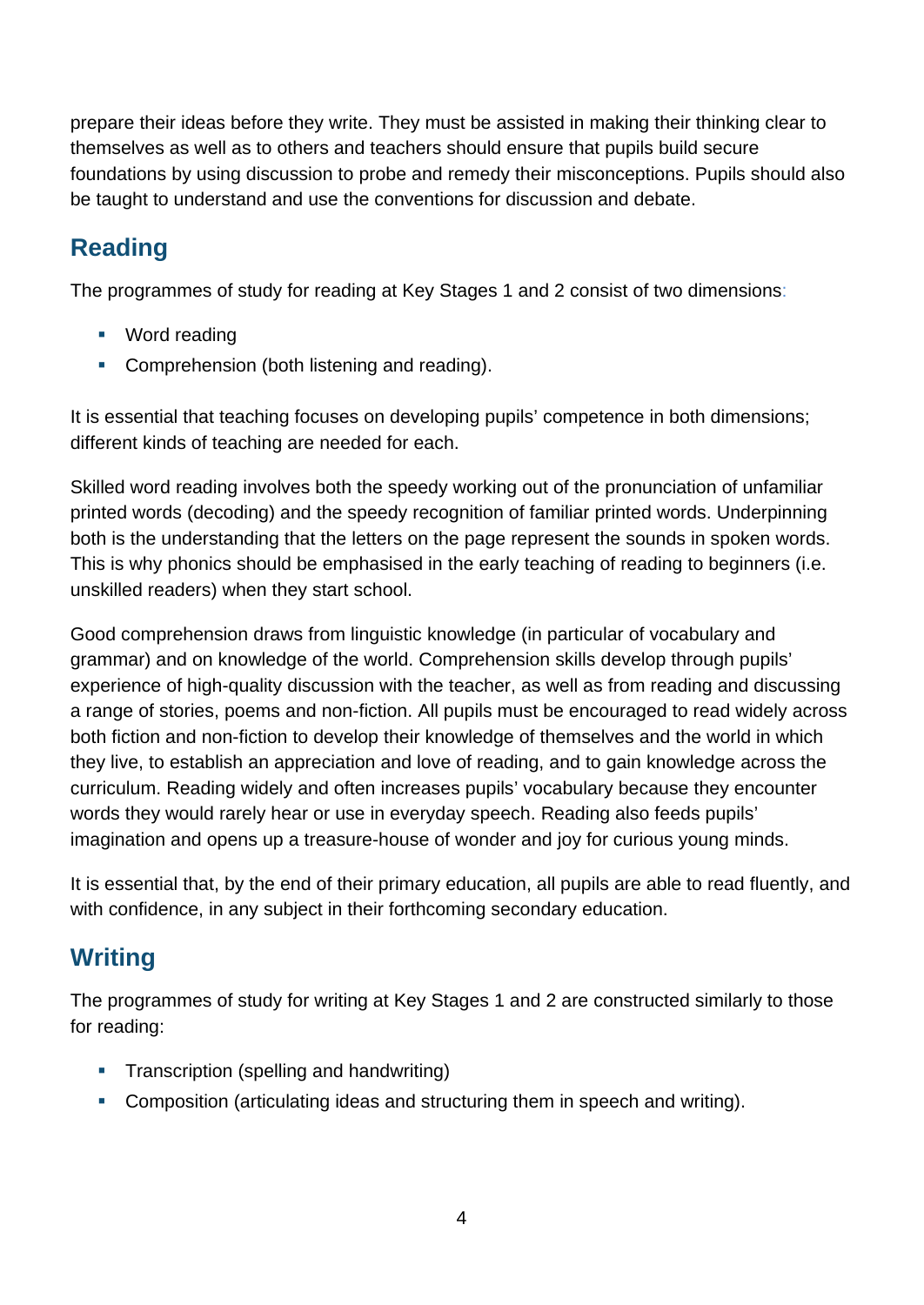It is essential that teaching develops pupils' competence in these two dimensions. In addition, pupils should be taught how to plan, revise and evaluate their writing. These aspects of writing have been incorporated into the programmes of study for composition.

Writing down ideas fluently depends on effective transcription: that is, on spelling quickly and accurately through knowing the relationship between sounds and letters (phonics) and understanding the morphology (word structure) and orthography (spelling structure) of words. Effective composition involves articulating and communicating ideas, and then organising them coherently for a reader. This requires clarity, awareness of the audience, purpose and context, and an increasingly wide knowledge of vocabulary and grammar. Writing also depends on fluent, legible and, eventually, speedy handwriting.

#### <span id="page-4-0"></span>**Spelling, grammar, punctuation and glossary**

The two statutory appendices – on spelling and on grammar and punctuation – give an overview of the specific features that should be included in teaching the programmes of study. Pupils should be taught to control their speaking and writing consciously and to use Standard English. They should be taught to use the elements of spelling, grammar, punctuation and 'language about language' listed. This is not intended to constrain or restrict teachers' creativity, but simply to provide the structure on which they can construct exciting lessons. A non-statutory glossary is provided for teachers.

Throughout the programmes of study, teachers should teach pupils the vocabulary they need to discuss their reading, writing and spoken language. It is important that pupils learn the correct grammatical terms in English and that these terms are integrated within teaching.

### <span id="page-4-1"></span>**School curriculum**

The programmes of study for English are set out year-by-year for Key Stage 1 and two-yearly for Key Stage 2. The single year blocks at Key Stage 1 reflect the rapid pace of development in word reading during these two years. Schools are, however, only required to teach the relevant programme of study by the end of the key stage. Within each key stage, schools therefore have the flexibility to introduce content earlier or later than set out in the programme of study. In addition, schools can introduce key stage content during an earlier key stage if appropriate. All schools are also required to set out their school curriculum for English on a year-by-year basis and make this information available online.

#### <span id="page-4-2"></span>**Attainment targets**

By the end of each key stage, pupils are expected to know, apply and understand the matters, skills and processes specified in the relevant programme of study.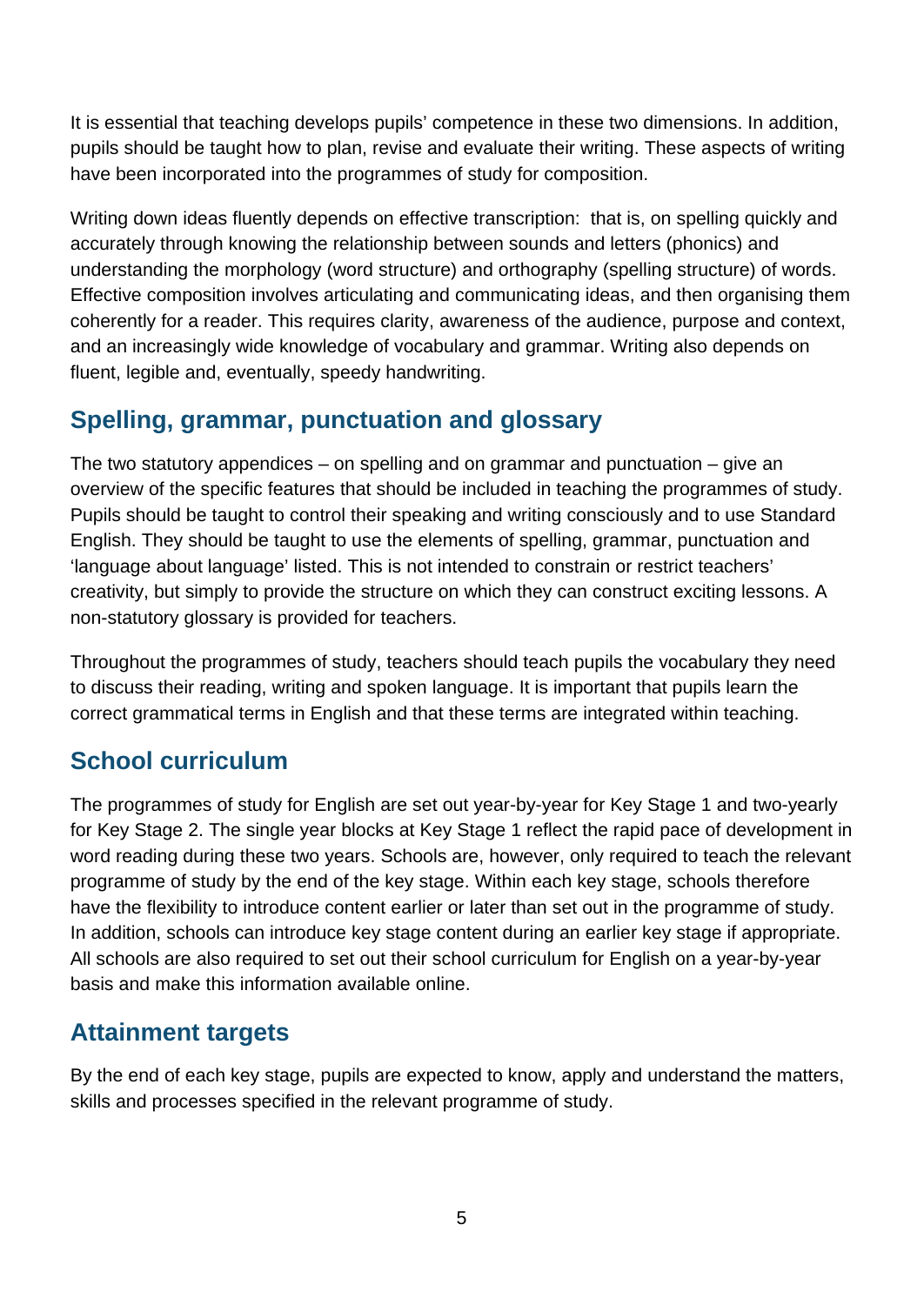## <span id="page-5-0"></span>**Key Stage 1**

#### <span id="page-5-1"></span>**Year 1**

During Year 1 teachers should build on work from the Foundation Stage, making sure that pupils can sound and blend unfamiliar printed words quickly and accurately using the phonic knowledge and skills that they have already learnt. Teachers should also ensure that pupils continue to learn new grapheme-phoneme correspondences (GPCs) and revise and consolidate those learnt earlier. The understanding that the letter(s) on the page represent the sounds in spoken words should underpin pupils' reading and spelling of all words. This includes common words containing unusual GPCs. The term 'common exception words' is used throughout the programmes of study for such words.

Alongside this knowledge of GPCs, pupils need to develop the skill of blending the sounds into words for reading and establish the habit of applying this skill whenever they encounter new words. This will be supported by practising their reading with books consistent with their developing phonic knowledge and skill. At the same time they will need to hear, share and discuss a wide range of high-quality books to develop a love of reading and broaden their vocabulary.

Pupils should be helped to read words without overt sounding and blending after a few encounters. Those who are slow to develop this skill should have extra practice.

Pupils' writing during Year 1 will generally develop at a slower pace than their reading. This is because they need to encode the sounds they hear in words (spelling skills), develop the physical skill needed for handwriting, and learn how to organise their ideas in writing.

Pupils entering Year 1 who have not yet met the early learning goals for literacy should continue to follow the curriculum for the Early Years Foundation Stage to develop their word reading, spelling and language skills. However, these pupils should follow the Year 1 programme of study in terms of the books they listen to and discuss, so that they develop their vocabulary and understanding of grammar, as well as their knowledge more generally across the curriculum. If they are still struggling to decode and spell, they need to be taught to do this urgently through a rigorous and systematic phonics programme so that they catch up rapidly.

Teachers should ensure that their teaching develops pupils' oral vocabulary as well as their ability to understand and use a variety of grammatical structures, giving particular support to pupils whose oral language skills are insufficiently developed.

Specific requirements for pupils to discuss what they are learning and to develop their wider skills in spoken language form part of this programme of study.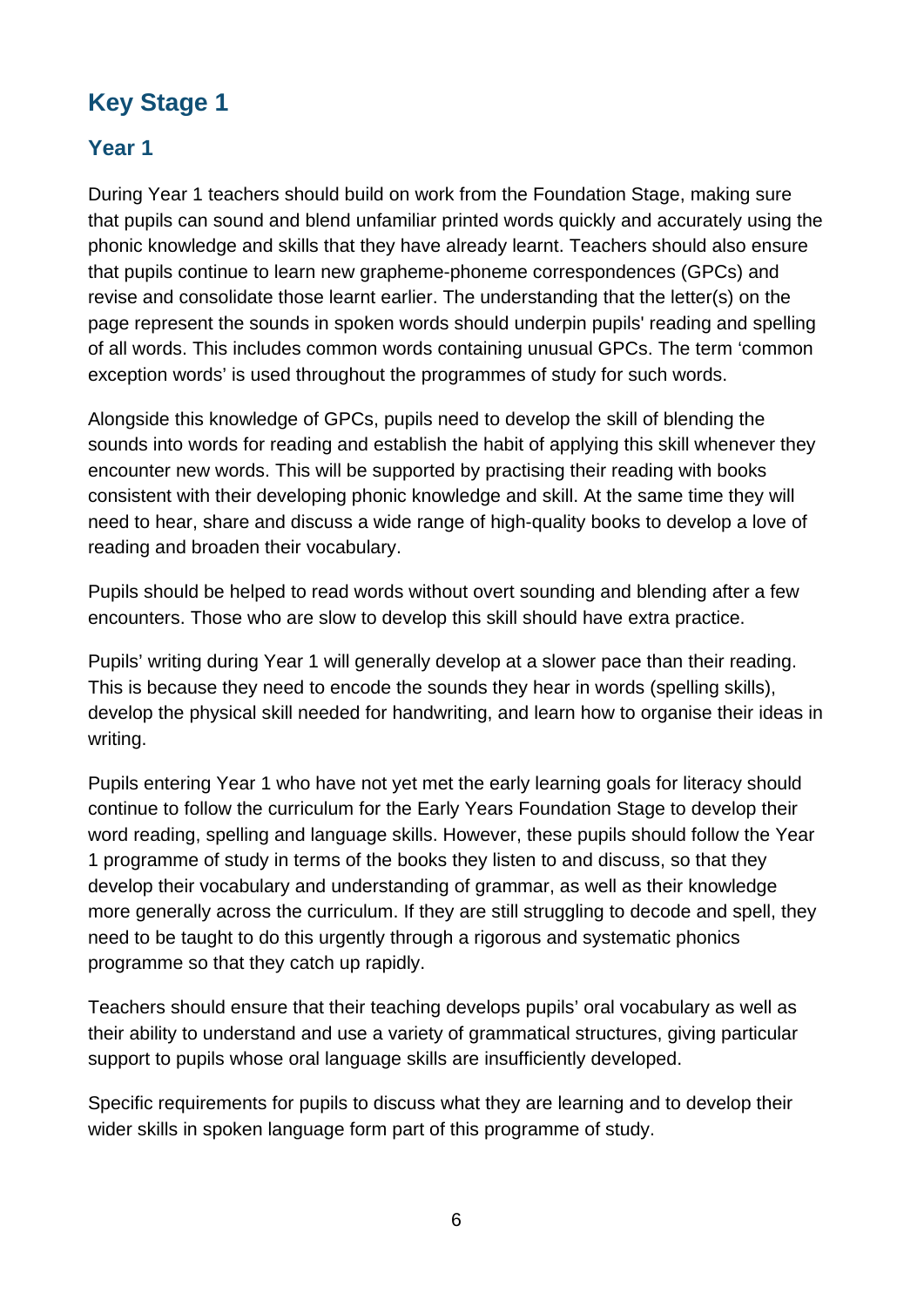| Year 1 programme of study (statutory requirements)                                                                                                                                                                                                                                            | Notes and guidance (non-statutory)                                                                                                                                                                                                                                                                                                                                                |
|-----------------------------------------------------------------------------------------------------------------------------------------------------------------------------------------------------------------------------------------------------------------------------------------------|-----------------------------------------------------------------------------------------------------------------------------------------------------------------------------------------------------------------------------------------------------------------------------------------------------------------------------------------------------------------------------------|
| <b>READING</b>                                                                                                                                                                                                                                                                                | <b>READING</b>                                                                                                                                                                                                                                                                                                                                                                    |
| <b>Word reading</b>                                                                                                                                                                                                                                                                           | <b>Word reading</b>                                                                                                                                                                                                                                                                                                                                                               |
| Pupils should be taught to:<br>apply phonic knowledge and skills as the route to decode<br>words<br>respond speedily with the correct sound to graphemes<br><b>C</b><br>(letters or groups of letters) for all 40+ phonemes, including,<br>where applicable, alternative sounds for graphemes | Pupils should revise and consolidate the grapheme-phoneme<br>correspondences (GPCs) and the common exception words taught<br>in Reception. As soon as they can read words comprising the Year<br>1 GPCs accurately and speedily, they should move on to the Year<br>2 programme of study for word reading. Pupils do not need to be<br>taught the terms 'grapheme' and 'phoneme'. |
| read accurately by blending sounds in unfamiliar words<br>containing GPCs that have been taught<br>read common exception words, noting unusual<br><b>I</b><br>correspondences between spelling and sound and where                                                                            | The number, order and choice of exception words taught will vary<br>according to the phonics programme being used. Ensuring that<br>pupils are aware of the GPCs they contain, however unusual these<br>are, supports spelling later.                                                                                                                                             |
| these occur in the word<br>read words containing taught GPCs and -s, -es, -ing, -ed,<br>$-er$ and $-est$ endings<br>read other words of more than one syllable that contain<br>taught GPCs                                                                                                    | Young readers encounter words that they have not seen before<br>much more frequently than experienced readers do, and they may<br>not know the meaning of some of these. Practice at reading such<br>words by sounding and blending can provide opportunities not only<br>for pupils to develop confidence in their decoding skills, but also for                                 |
| read words with contractions, e.g. I'm, I'll, we'll, and under-<br>stand that the apostrophe represents the omitted letter(s)                                                                                                                                                                 | teachers to explain the meaning and thus develop pupils'<br>vocabulary.                                                                                                                                                                                                                                                                                                           |
| read aloud accurately books that are consistent with their<br>$\mathcal{L}_{\mathcal{A}}$<br>developing phonic knowledge and that do not require them<br>to use other strategies to work out words                                                                                            | Pupils should be taught how to read words with suffixes by being<br>helped to build on the root words that they can read already.                                                                                                                                                                                                                                                 |
| re-read these books to build up their fluency and confidence<br>in word reading.                                                                                                                                                                                                              | Pupils' reading and re-reading of books that are closely matched to<br>their developing phonic knowledge supports their fluency, as well                                                                                                                                                                                                                                          |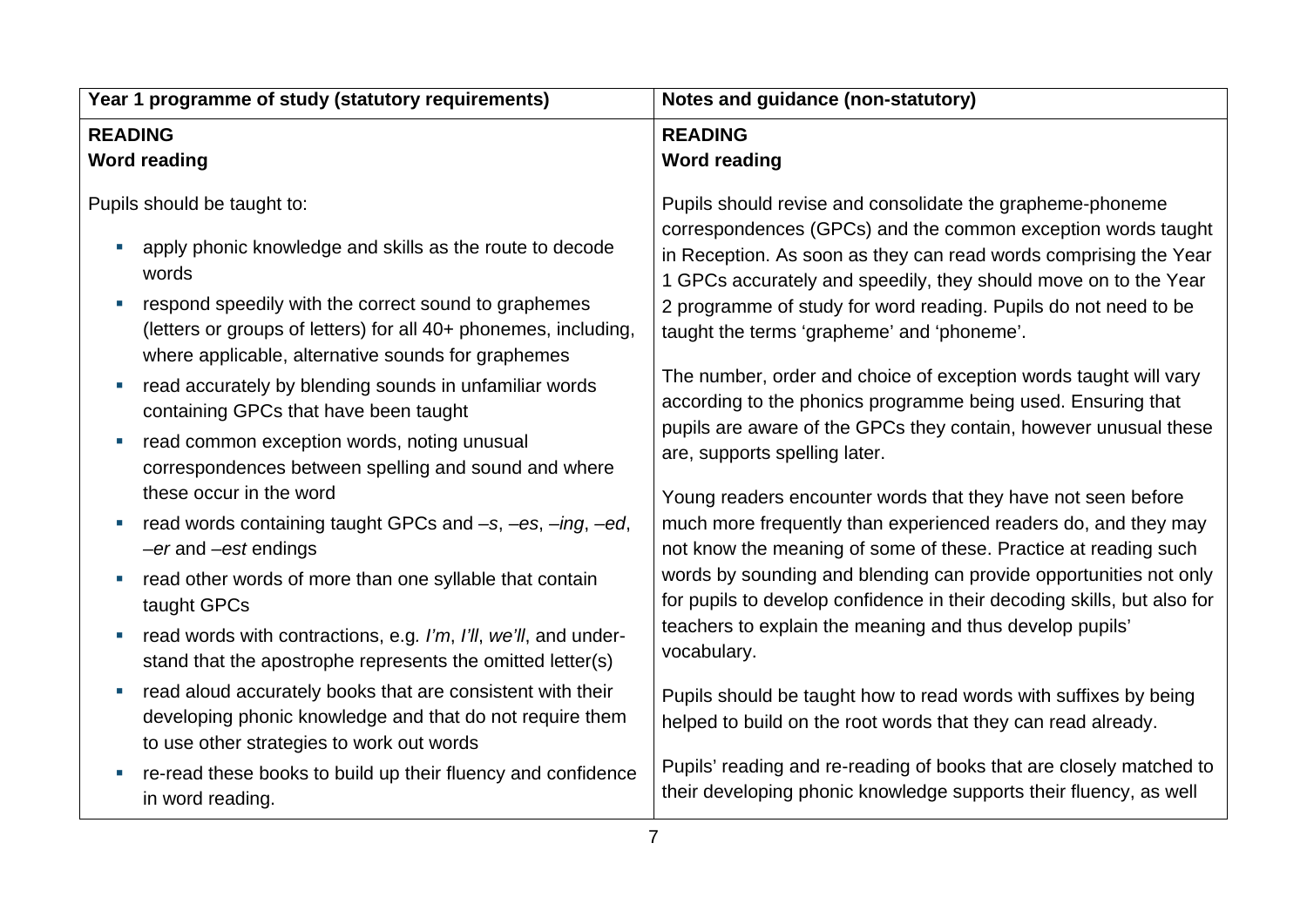| Year 1 programme of study (statutory requirements)                                                                                                                                                                                                                                                                                                                                                                                                                                                                                                                                                                                                                                                                                                                                                                                                                                                       | Notes and guidance (non-statutory)                                                                                                                                                                                                                                                                                                                                                                                                                                                                                                                                                                                                                                                                                                                                                                                                                                                                                                                                                                                                                                                                                                                                                                                                                                                                                  |
|----------------------------------------------------------------------------------------------------------------------------------------------------------------------------------------------------------------------------------------------------------------------------------------------------------------------------------------------------------------------------------------------------------------------------------------------------------------------------------------------------------------------------------------------------------------------------------------------------------------------------------------------------------------------------------------------------------------------------------------------------------------------------------------------------------------------------------------------------------------------------------------------------------|---------------------------------------------------------------------------------------------------------------------------------------------------------------------------------------------------------------------------------------------------------------------------------------------------------------------------------------------------------------------------------------------------------------------------------------------------------------------------------------------------------------------------------------------------------------------------------------------------------------------------------------------------------------------------------------------------------------------------------------------------------------------------------------------------------------------------------------------------------------------------------------------------------------------------------------------------------------------------------------------------------------------------------------------------------------------------------------------------------------------------------------------------------------------------------------------------------------------------------------------------------------------------------------------------------------------|
|                                                                                                                                                                                                                                                                                                                                                                                                                                                                                                                                                                                                                                                                                                                                                                                                                                                                                                          | as increasing their confidence in their reading skills. Fluent word<br>reading greatly assists comprehension, especially when pupils<br>come to read longer books.                                                                                                                                                                                                                                                                                                                                                                                                                                                                                                                                                                                                                                                                                                                                                                                                                                                                                                                                                                                                                                                                                                                                                  |
| <b>READING</b><br><b>Comprehension</b>                                                                                                                                                                                                                                                                                                                                                                                                                                                                                                                                                                                                                                                                                                                                                                                                                                                                   | <b>READING</b><br><b>Comprehension</b>                                                                                                                                                                                                                                                                                                                                                                                                                                                                                                                                                                                                                                                                                                                                                                                                                                                                                                                                                                                                                                                                                                                                                                                                                                                                              |
| Pupils should be taught to:<br>develop pleasure in reading, motivation to read, and<br>I.<br>understanding by:<br>listening to and discussing a wide range of poems,<br>L.<br>stories and non-fiction at a level beyond that at which<br>they can read independently<br>being encouraged to link what they read or hear read<br>I.<br>to their own experiences<br>becoming very familiar with key stories, fairy stories<br>I.<br>and traditional tales, retelling them and considering<br>their particular characteristics<br>recognising and joining in with predictable phrases<br>L.<br>learning to appreciate rhymes and poems, and to<br>E<br>recite some by heart<br>understand both the books they can already read accurately<br>and fluently and those they listen to by:<br>drawing on what they already know or on<br>L.<br>background information and vocabulary provided by<br>the teacher | Pupils should have extensive experience of listening to, sharing<br>and discussing a wide range of high-quality books to engender a<br>love of reading at the same time as they are reading independently.<br>Pupils' vocabulary can be improved when they listen to books read<br>aloud and when they discuss what they have heard. Such<br>vocabulary can also feed into their writing. Knowing the meaning of<br>more words increases pupils' chances of understanding when they<br>read by themselves. The meaning of some new words should be<br>introduced to pupils before they start to read on their own, so that<br>these unknown words do not hold up their comprehension.<br>However, once pupils have already decoded words successfully,<br>the meaning of those that are new to them can be discussed with<br>them, so contributing to developing their early skills of inference.<br>By listening frequently to stories, poems and non-fiction that they<br>cannot yet read for themselves, pupils begin to understand how<br>written language can be structured, such as how to build surprise in<br>narratives, and the characteristic features of non-fiction. Listening<br>to and discussing information books and other non-fiction<br>establishes the foundations for their learning in other |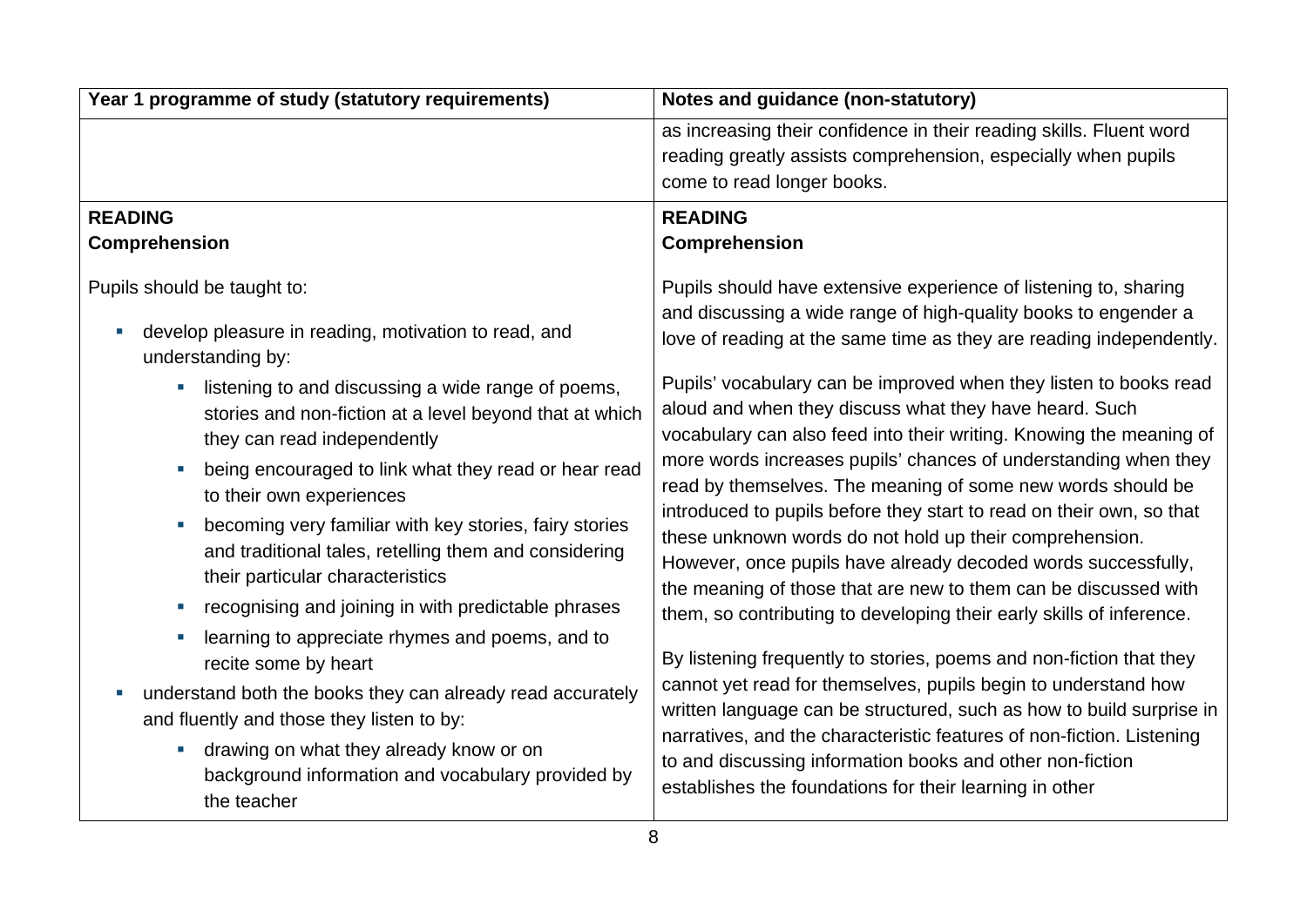| Year 1 programme of study (statutory requirements)                                                                                                                                                                                                                                                                                                                                                     | Notes and guidance (non-statutory)                                                                                                                                                                                                                                                                                                                                                                                                                                                        |
|--------------------------------------------------------------------------------------------------------------------------------------------------------------------------------------------------------------------------------------------------------------------------------------------------------------------------------------------------------------------------------------------------------|-------------------------------------------------------------------------------------------------------------------------------------------------------------------------------------------------------------------------------------------------------------------------------------------------------------------------------------------------------------------------------------------------------------------------------------------------------------------------------------------|
| checking that the text makes sense to them as they<br>read and correcting inaccurate reading                                                                                                                                                                                                                                                                                                           | subjects. Pupils should be shown some of the processes for finding<br>out information.                                                                                                                                                                                                                                                                                                                                                                                                    |
| discussing the significance of the title and events<br>×.<br>making inferences on the basis of what is being said<br>U.<br>and done<br>predicting what might happen on the basis of what<br>×.<br>has been read so far<br>participate in discussion about what is read to them, taking<br>turns and listening to what others say<br>explain clearly their understanding of what is read to them.<br>L. | Through listening, pupils also start to learn how language sounds<br>and increase their vocabulary and awareness of grammatical<br>structures. In due course, they will be able to draw on such<br>grammar in their own writing.<br>Rules for effective discussions should be agreed with and<br>demonstrated for pupils. They should help to develop and evaluate<br>them, with the expectation that everyone takes part. Pupils should<br>be helped to consider the opinions of others. |
|                                                                                                                                                                                                                                                                                                                                                                                                        | Role-play can help pupils to identify with and explore characters<br>and to try out the language they have listened to.                                                                                                                                                                                                                                                                                                                                                                   |
| <b>WRITING</b><br><b>Transcription</b>                                                                                                                                                                                                                                                                                                                                                                 | <b>WRITING</b><br><b>Transcription</b>                                                                                                                                                                                                                                                                                                                                                                                                                                                    |
| Spelling (see Appendix 1)                                                                                                                                                                                                                                                                                                                                                                              | Spelling                                                                                                                                                                                                                                                                                                                                                                                                                                                                                  |
| Pupils should be taught to:<br>• spell:                                                                                                                                                                                                                                                                                                                                                                | Spelling should be taught alongside reading, so that pupils<br>understand that they can read back words they have spelt.                                                                                                                                                                                                                                                                                                                                                                  |
| words containing each of the 40+ phonemes already<br>ш<br>taught<br>common exception words<br>u.<br>the days of the week<br>U.                                                                                                                                                                                                                                                                         | Pupils should be shown how to segment words into individual<br>phonemes and then how to represent the phonemes by the<br>appropriate grapheme(s). It is important to recognise that<br>phoneme-grapheme correspondences (which underpin spelling)<br>are more variable than GPCs (which underpin reading). For this                                                                                                                                                                       |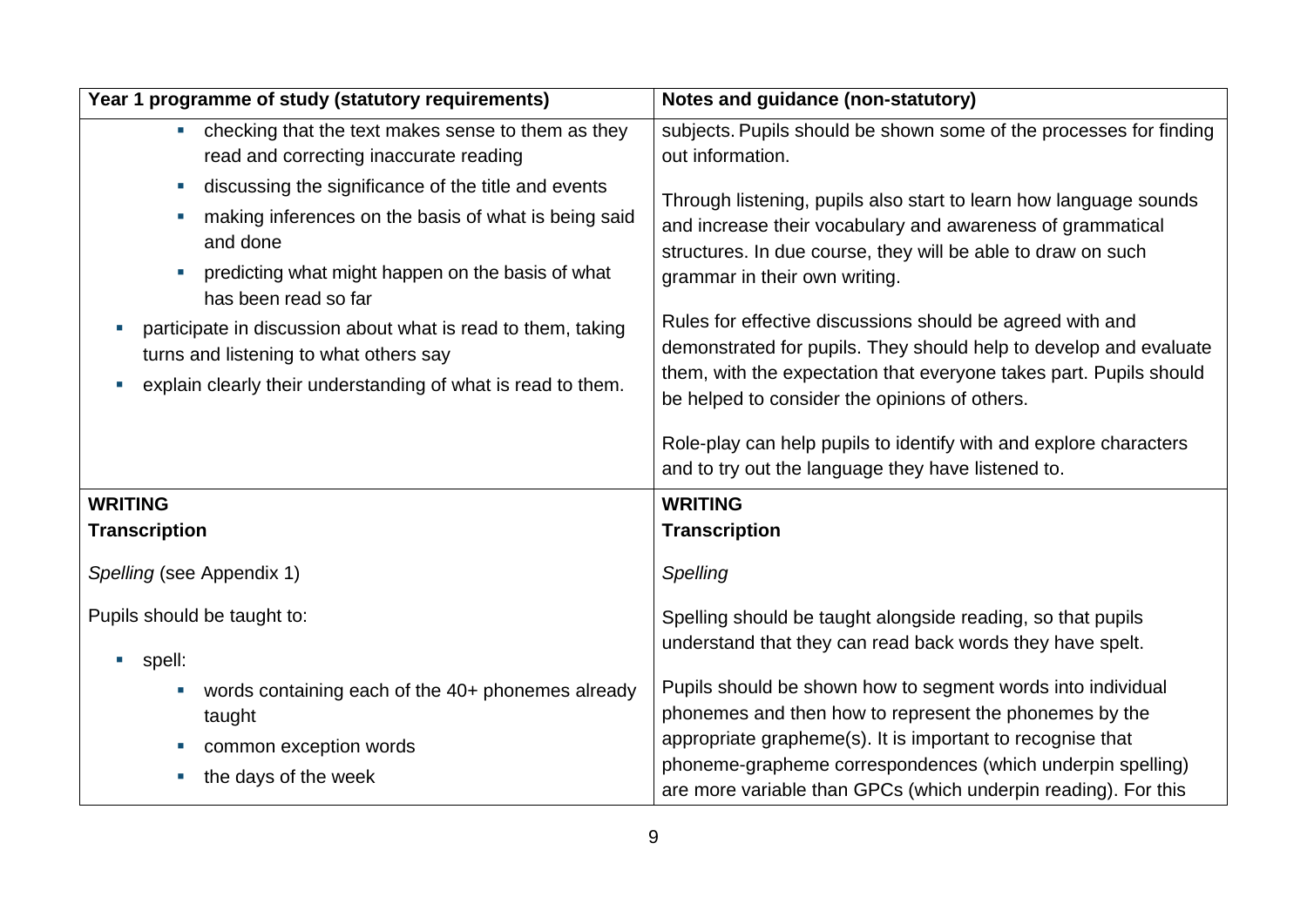| Year 1 programme of study (statutory requirements)                                                                                                                  | Notes and guidance (non-statutory)                                                                                                           |
|---------------------------------------------------------------------------------------------------------------------------------------------------------------------|----------------------------------------------------------------------------------------------------------------------------------------------|
| name the letters of the alphabet:<br>×.                                                                                                                             | reason, pupils need to do much more word-specific rehearsal for                                                                              |
| naming the letters of the alphabet in order<br>$\mathcal{L}_{\mathcal{A}}$                                                                                          | spelling than for reading.                                                                                                                   |
| using letter names to distinguish between alternative<br>×.<br>spellings of the same sound                                                                          | At this stage pupils will be spelling some words in a phonically<br>plausible way. Misspellings of words that pupils have been taught        |
| add prefixes and suffixes:                                                                                                                                          | should be corrected; other misspelt words should be used to teach                                                                            |
| using the spelling rule for adding $-s$ or $-es$ as the<br>$\mathcal{L}_{\mathcal{A}}$<br>plural marker for nouns and the third person singular<br>marker for verbs | pupils about alternative ways of representing those sounds.<br>Writing simple dictated sentences that include words taught so far            |
|                                                                                                                                                                     | gives pupils opportunities to apply and practise their spelling.                                                                             |
| using the prefix un-<br>×.                                                                                                                                          |                                                                                                                                              |
| using $-ing$ , $-ed$ , $-er$ and $-est$ where no change is<br>needed in the spelling of root words (e.g. helping,<br>helped, helper, eating, quicker, quickest)     |                                                                                                                                              |
| apply simple spelling rules and guidelines, as listed in<br>Appendix 1                                                                                              |                                                                                                                                              |
| write from memory simple sentences dictated by the teacher<br>u.<br>that include words taught so far.                                                               |                                                                                                                                              |
| Handwriting                                                                                                                                                         | Handwriting                                                                                                                                  |
| Pupils should be taught to:                                                                                                                                         | Handwriting requires frequent and discrete, direct teaching. Pupils<br>should be able to form letters correctly and confidently. The size of |
| sit correctly at a table, holding a pencil comfortably and<br>correctly                                                                                             | the writing implement (pencil, pen) should not be too large for a<br>young pupil's hand. Whatever is being used should allow the pupil       |
| begin to form lower-case letters in the correct direction,<br>$\sim$<br>starting and finishing in the right place                                                   | to hold it easily and correctly so that bad habits are avoided.                                                                              |
| form capital letters                                                                                                                                                |                                                                                                                                              |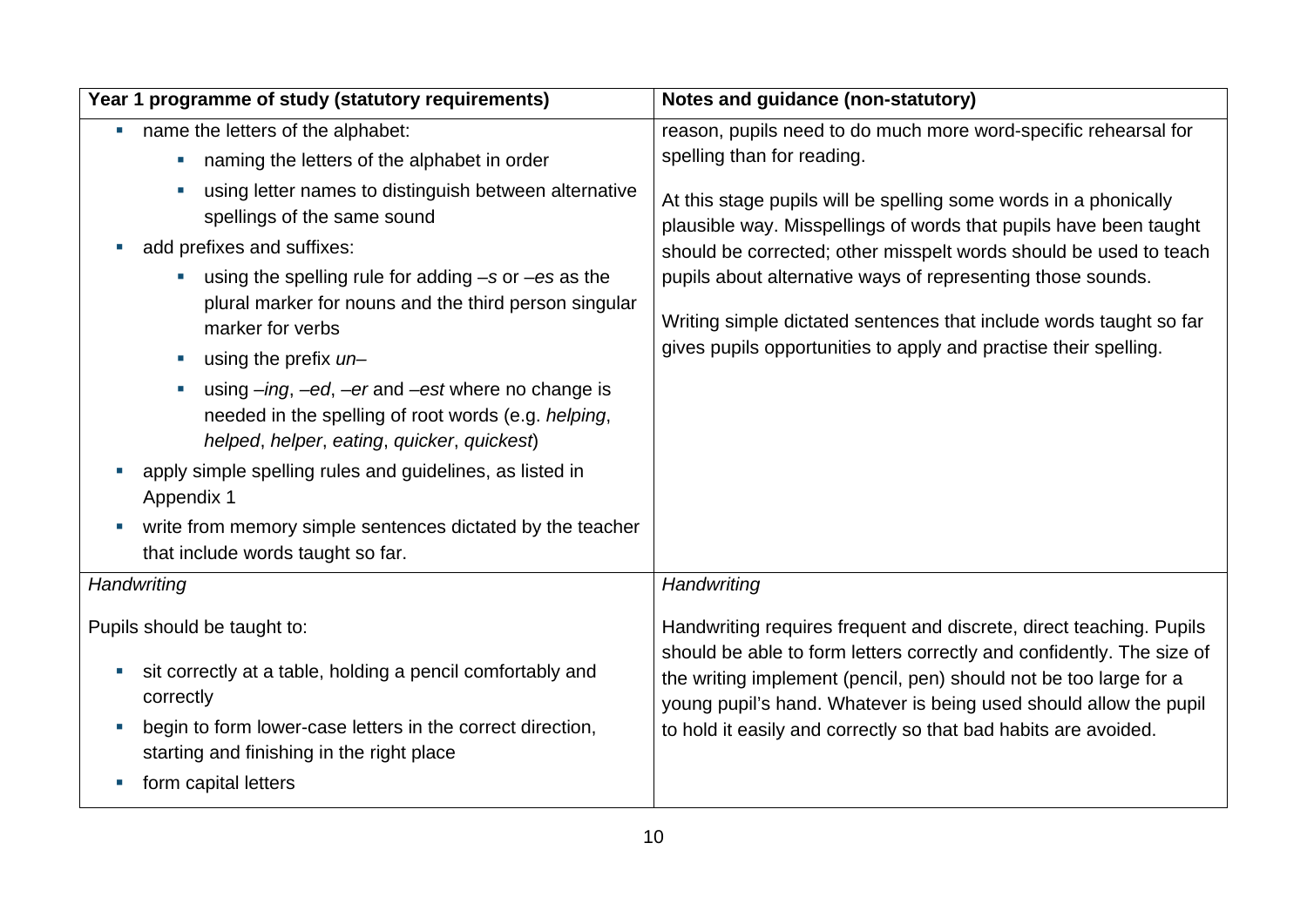| Year 1 programme of study (statutory requirements)                                                                                                                                                                                                                                                                                                                                                               | Notes and guidance (non-statutory)                                                                                                                                                                                                                                                                         |
|------------------------------------------------------------------------------------------------------------------------------------------------------------------------------------------------------------------------------------------------------------------------------------------------------------------------------------------------------------------------------------------------------------------|------------------------------------------------------------------------------------------------------------------------------------------------------------------------------------------------------------------------------------------------------------------------------------------------------------|
| form digits 0-9<br>D.<br>understand which letters belong to which handwriting<br>Ш<br>'families' (i.e. letters that are formed in similar ways) and to<br>practise these.                                                                                                                                                                                                                                        | Left-handed pupils should receive specific teaching to meet their<br>needs.                                                                                                                                                                                                                                |
| <b>Composition</b><br>Pupils should be taught to:                                                                                                                                                                                                                                                                                                                                                                | <b>Composition</b><br>At the beginning of Year 1, not all pupils will have the spelling and                                                                                                                                                                                                                |
| write sentences by:<br>saying out loud what they are going to write about<br>composing a sentence orally before writing it<br>sequencing sentences to form short narratives<br>re-reading what they have written to check that it<br>makes sense<br>discuss what they have written with the teacher or other<br>pupils<br>read aloud their writing clearly enough to be heard by their<br>peers and the teacher. | handwriting skills they need to write down everything that they can<br>compose out loud.<br>Pupils should understand, through demonstration, the skills and<br>processes essential to writing: that is, thinking aloud as they collect<br>ideas, drafting, and re-reading to check their meaning is clear. |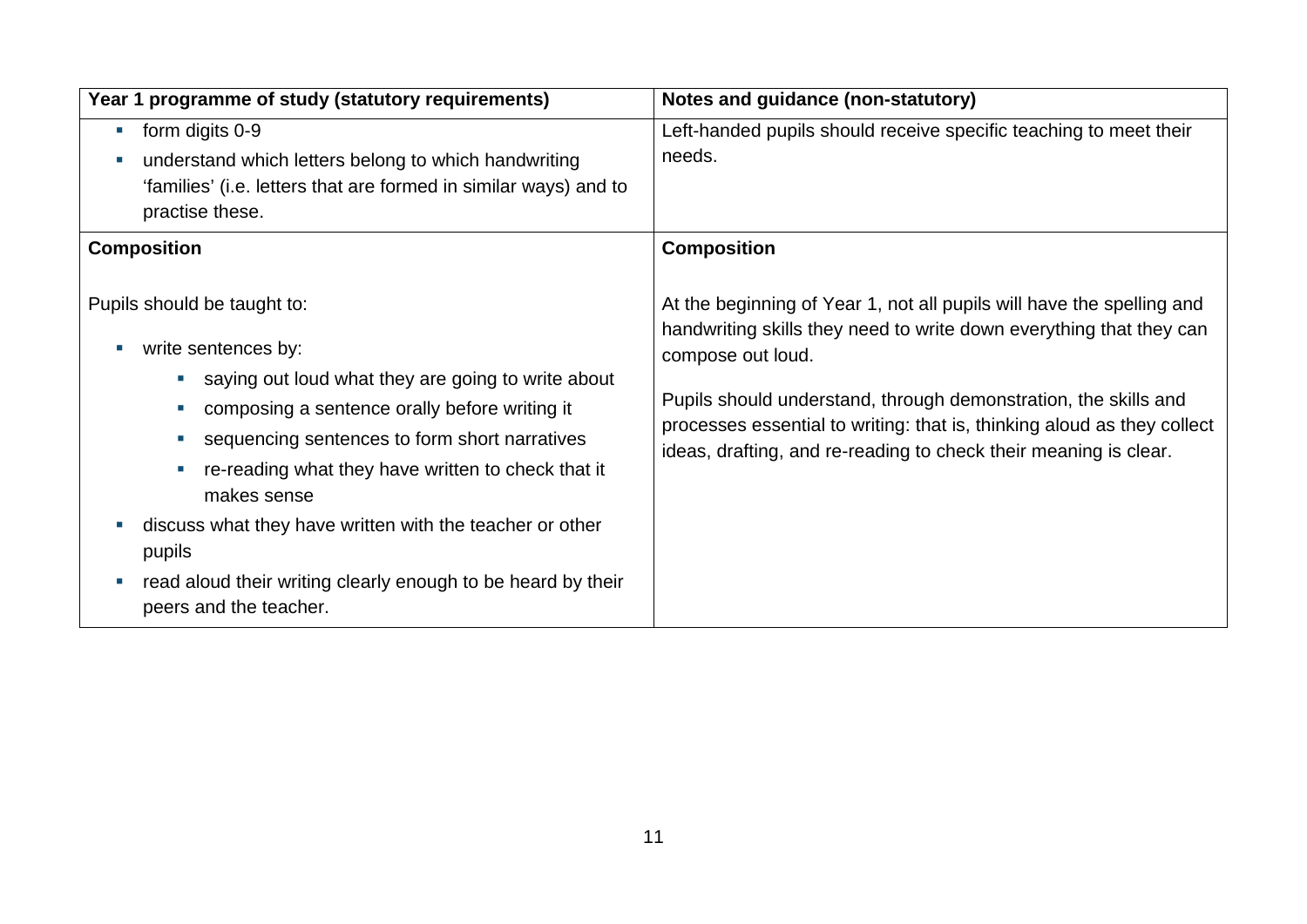| Year 1 programme of study (statutory requirements)                                                                                                                                                                                                                                                                                                                                                                                        | Notes and guidance (non-statutory)                                                                                                                                                                                                                                                                          |
|-------------------------------------------------------------------------------------------------------------------------------------------------------------------------------------------------------------------------------------------------------------------------------------------------------------------------------------------------------------------------------------------------------------------------------------------|-------------------------------------------------------------------------------------------------------------------------------------------------------------------------------------------------------------------------------------------------------------------------------------------------------------|
| Grammar and punctuation                                                                                                                                                                                                                                                                                                                                                                                                                   | Grammar and punctuation                                                                                                                                                                                                                                                                                     |
| Pupils should be taught to:<br>develop their understanding of the concepts set out in<br>Appendix 2 by:<br>leaving spaces between words<br>joining words and joining sentences using and<br>×<br>beginning to punctuate sentences using a capital<br>E<br>letter and a full stop, question mark or exclamation<br>mark<br>using a capital letter for names of people, places, the<br>×.<br>days of the week, and the personal pronoun 'l' | Pupils should be taught to recognise sentence boundaries in<br>spoken sentences and to use the vocabulary listed in Appendix 2<br>when their writing is discussed.<br>Pupils should begin to use some of the features of Standard<br>English in their writing. Standard English is defined in the glossary. |
| learning the grammar of word structure in Appendix 2<br>u.                                                                                                                                                                                                                                                                                                                                                                                |                                                                                                                                                                                                                                                                                                             |
| use the grammatical terminology in Appendix 2 in discussing<br>their writing.                                                                                                                                                                                                                                                                                                                                                             |                                                                                                                                                                                                                                                                                                             |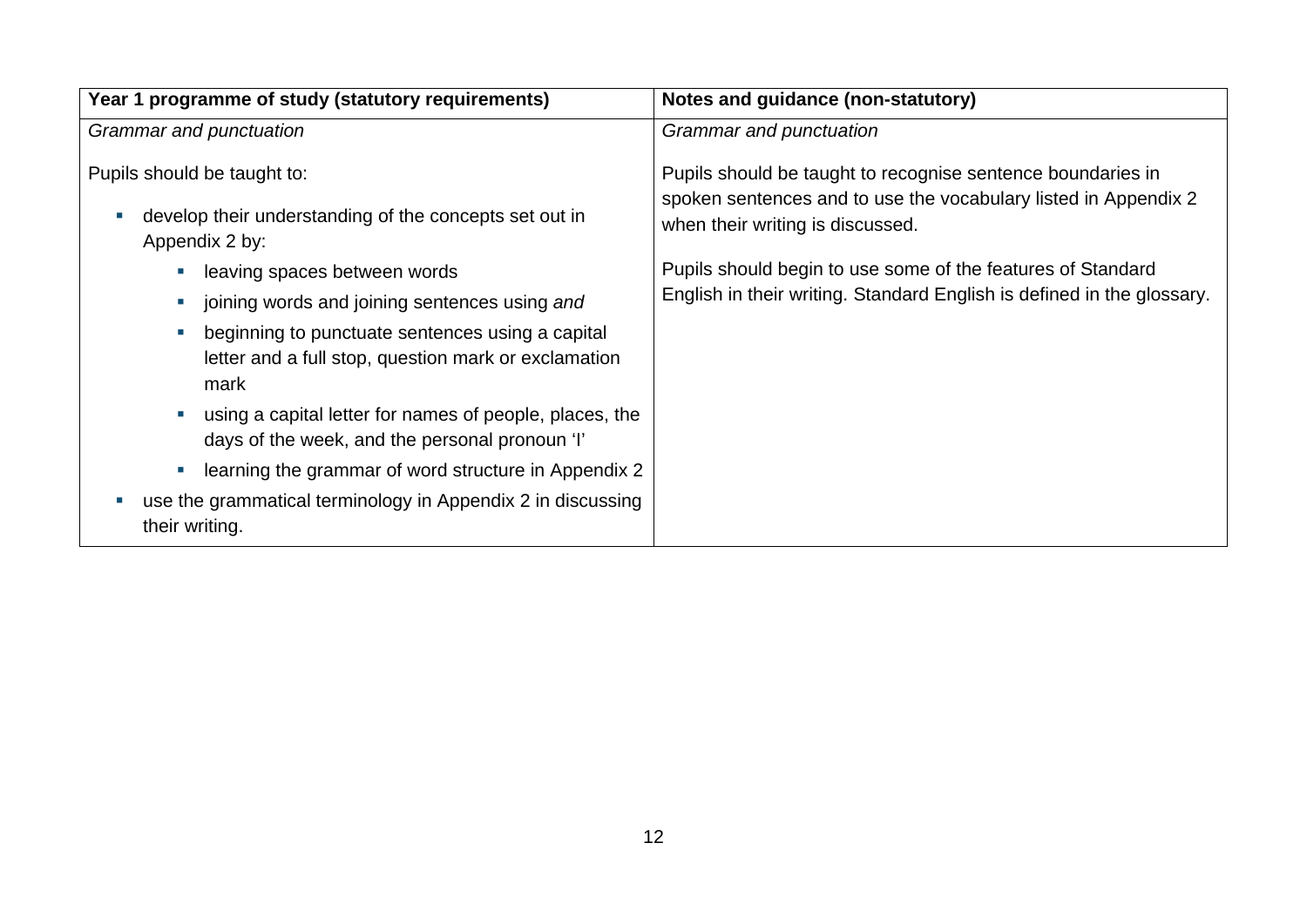#### <span id="page-12-0"></span>**Year 2**

By the beginning of Year 2, pupils should be able to read all common graphemes. They should be able to read unfamiliar words containing these graphemes, accurately and without undue hesitation, by sounding them out in books that are matched closely to each pupil's level of word reading. They should also be able to read many common words containing GPCs taught so far, such as *shout*, *hand*, *stop*, or *dream*, without needing to blend the sounds out loud first. Pupils' reading of common exception words, such as *you*, *could*, *many*, or *people*, should be secure. Pupils will increase their fluency by being able to read these words easily and automatically. Finally, pupils should be able to retell some familiar stories that have been read to and discussed with them or that they have acted out during Year 1.

During Year 2, teachers should continue to focus on establishing pupils' accurate and speedy word reading skills. They should also make sure that pupils listen to and discuss a wide range of stories, poems, plays and information books; this should include whole books. The sooner that pupils can read well and do so frequently, the sooner they will be able to increase their vocabulary, comprehension and their knowledge across the wider curriculum.

In writing, pupils at the beginning of Year 2 should be able to compose individual sentences orally and then write them down. They should be able to spell correctly many of the words covered in Year 1 (see Appendix 1). They should also be able to make phonically-plausible attempts to spell words they have not yet learnt. Finally, they should be able to form individual letters correctly, so establishing good handwriting habits from the beginning.

It is important to recognise that pupils begin to meet extra challenges in terms of spelling during Year 2. Increasingly, they should learn that there is not always an obvious connection between the way a word is said and the way it is spelt. Variations include different ways of spelling the same sound, the use of so-called silent letters and groups of letters in some words and, sometimes, spelling that has become separated from the way that words are now pronounced, such as the 'le' ending in *table*. Pupils' motor skills also need to be sufficiently advanced for them to write down ideas that they may be able to compose orally. In addition, writing is intrinsically harder than reading: pupils are likely to be able to read and understand more complex writing (in terms of its vocabulary and structure) than they are capable of producing themselves.

For pupils who do not have the phonic knowledge and skills they need for Year 2, teachers should use the Year 1 programmes of study for word reading and spelling so that pupils' word reading skills catch up. However, teachers should use the Year 2 programme of study for comprehension so that these pupils hear and talk about new books, poems, other writing, and vocabulary with the rest of the class.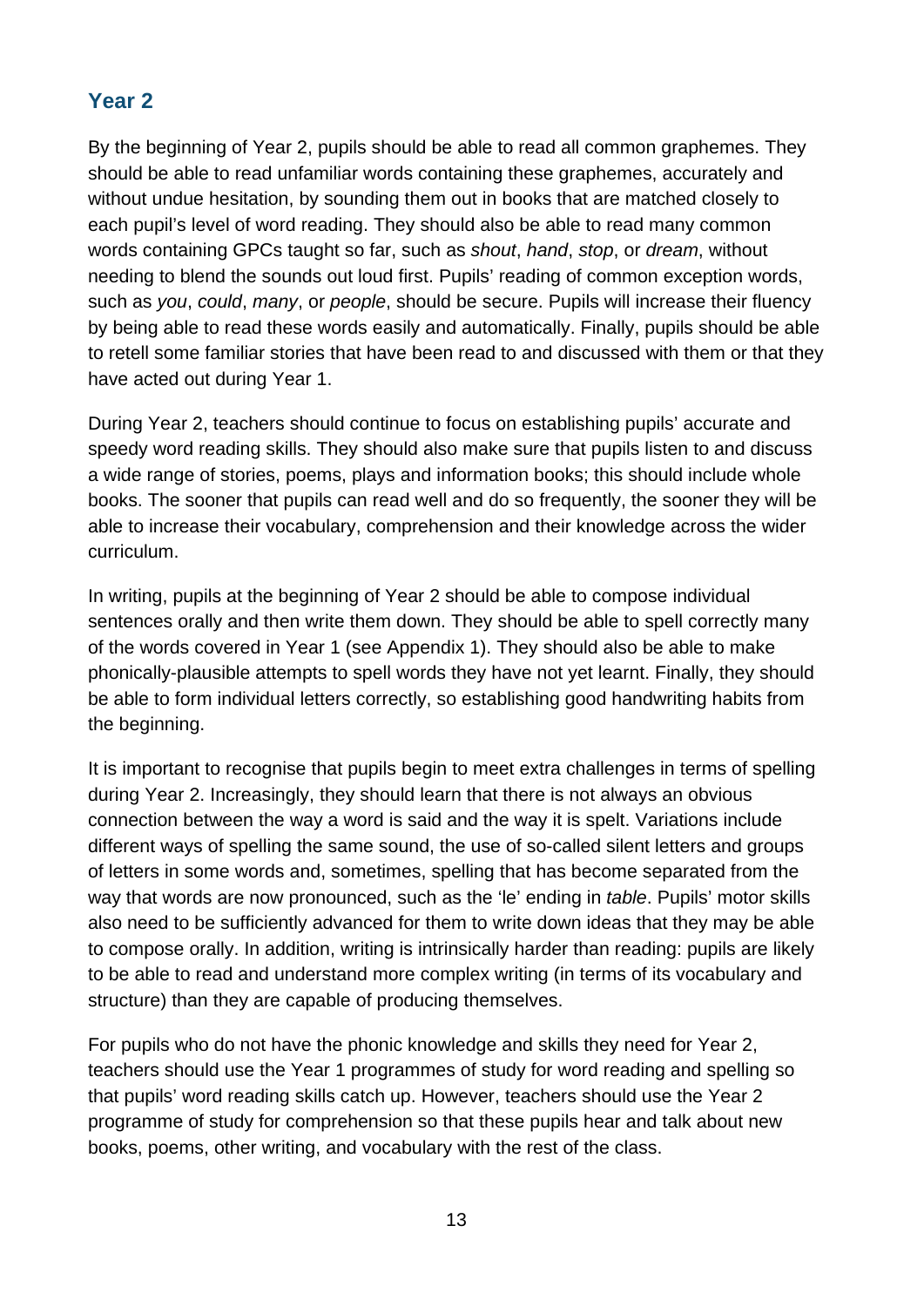Specific requirements for pupils to discuss what they are learning and to develop their wider skills in spoken language form part of this programme of study.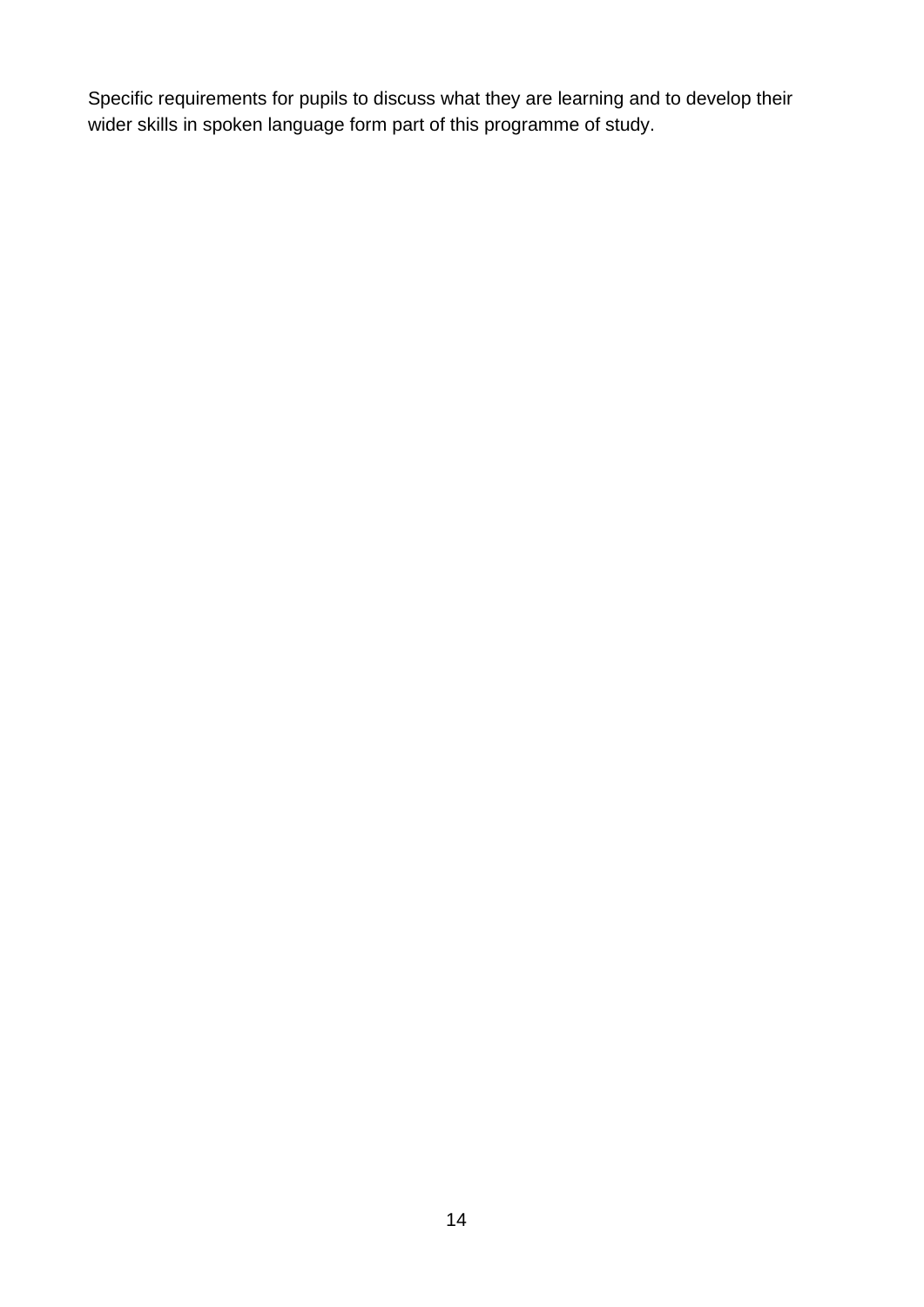| Year 2 programme of study (statutory requirements)                                                                                                                                                                                                                                                                                                                                                                 | Notes and guidance (non-statutory)                                                                                                                                                                                                                                                                                                                                                                                                         |
|--------------------------------------------------------------------------------------------------------------------------------------------------------------------------------------------------------------------------------------------------------------------------------------------------------------------------------------------------------------------------------------------------------------------|--------------------------------------------------------------------------------------------------------------------------------------------------------------------------------------------------------------------------------------------------------------------------------------------------------------------------------------------------------------------------------------------------------------------------------------------|
| <b>READING</b>                                                                                                                                                                                                                                                                                                                                                                                                     | <b>READING</b>                                                                                                                                                                                                                                                                                                                                                                                                                             |
| <b>Word reading</b>                                                                                                                                                                                                                                                                                                                                                                                                | <b>Word reading</b>                                                                                                                                                                                                                                                                                                                                                                                                                        |
| Pupils should be taught to:<br>continue to apply phonic knowledge and skills as the route to<br>×.<br>decode words until automatic decoding has become<br>embedded and reading is fluent<br>read accurately by blending the sounds in words that contain<br><b>Co</b><br>the graphemes taught so far, especially recognising<br>alternative sounds for graphemes                                                   | Pupils should revise and consolidate the GPCs and the common<br>exception words taught in Year 1. The exception words taught will<br>vary slightly, depending on the phonics programme being used. As<br>soon as pupils can read words comprising the Year 2 GPCs<br>accurately and speedily, they should move on to the Years 3 and 4<br>programme of study for word reading.<br>Pupils do not need to be taught the terms 'grapheme' and |
| read accurately words of two or more syllables that contain<br>×.<br>the same GPCs as above<br>read words containing common suffixes<br>×.<br>read further common exception words, noting unusual<br>L.<br>correspondence between spelling and sound and where<br>these occur in the word<br>read most words quickly and accurately when they have<br>H.<br>been frequently encountered without overt sounding and | 'phoneme'.<br>When teaching pupils how to read longer words, pupils should be<br>shown syllable boundaries and how to read each syllable<br>separately before they combine them to read the word.<br>Pupils should be taught how to read suffixes by building on the root<br>words that they have already learnt. The whole suffix should be<br>taught as well as the letters that make it up.                                             |
| blending<br>read aloud books closely matched to their improving phonic<br>u.<br>knowledge, sounding out unfamiliar words accurately,<br>automatically and without undue hesitation<br>re-read these books to build up their fluency and confidence<br>in word reading.                                                                                                                                             | Pupils who are still at the early stages of learning to read should<br>have ample practice in reading books that are closely matched to<br>their word reading level. As soon as the decoding of most regular<br>words and common exception words is embedded fully, the range<br>of books that pupils can read independently will expand rapidly.                                                                                          |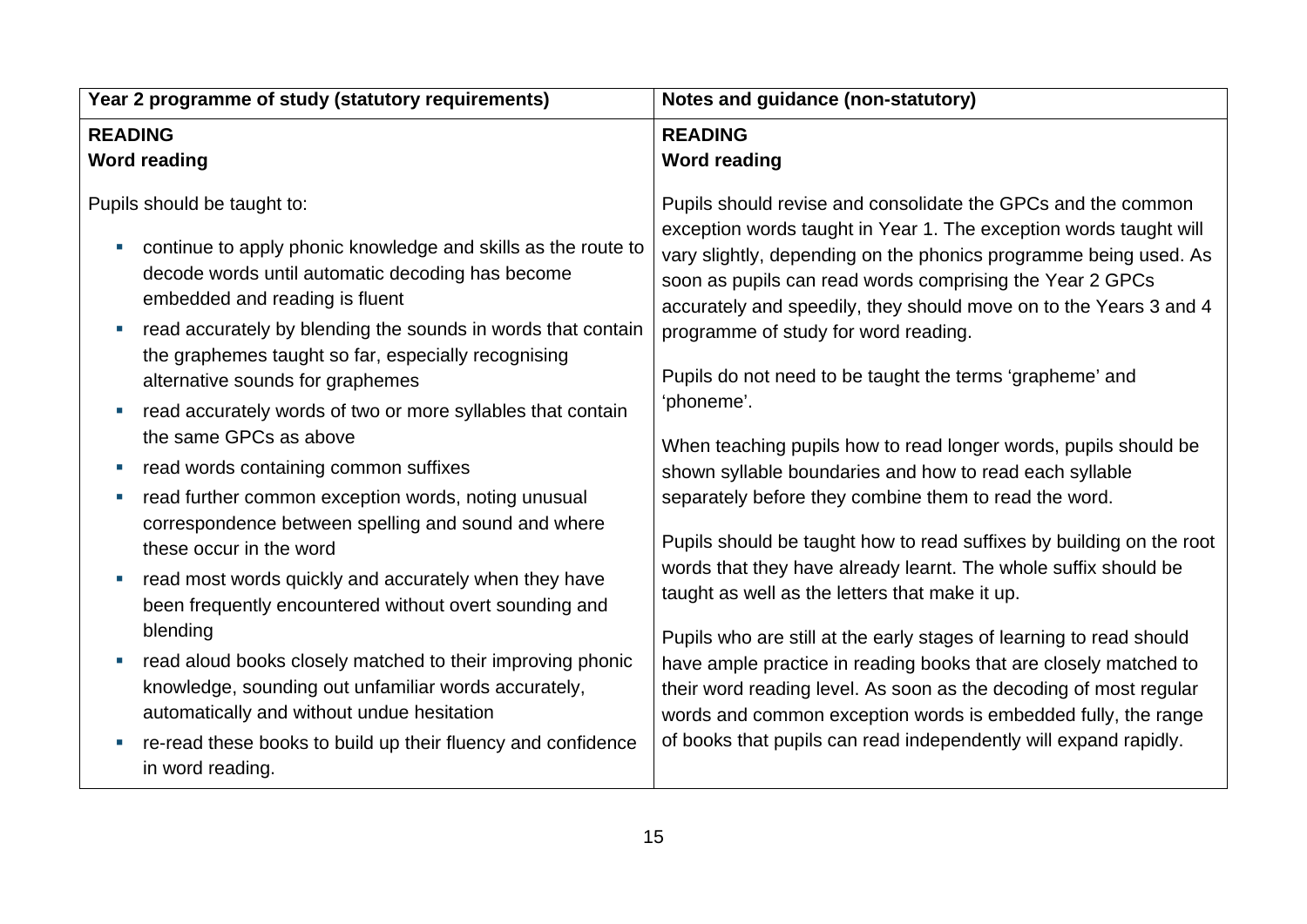| <b>READING</b><br><b>Comprehension</b>                                                                                                                                                               |
|------------------------------------------------------------------------------------------------------------------------------------------------------------------------------------------------------|
|                                                                                                                                                                                                      |
|                                                                                                                                                                                                      |
| Pupils should be encouraged to read all the words in a sentence<br>and to do this accurately, so that their understanding of what they                                                               |
| read is not hindered by imprecise decoding, e.g. by reading 'place'<br>instead of 'palace'.                                                                                                          |
| Pupils should monitor what they read, checking that the word they<br>have decoded fits in with what else they have read and makes<br>sense in the context of what they already know about the topic. |
| Explain the meaning of new words within the context of what pupils<br>are reading, and encourage them to use morphology (such as                                                                     |
| prefixes) to work out unknown words.<br>Pupils should learn about cause and effect in both narrative and                                                                                             |
| non-fiction (e.g. what has prompted a character's behaviour in a<br>story; why certain dates are commemorated annually). 'Thinking                                                                   |
| aloud' when reading to pupils may help them to understand what<br>skilled readers do.                                                                                                                |
| Deliberate steps should be taken to increase pupils' vocabulary                                                                                                                                      |
| and their awareness of grammar so that they continue to<br>understand the differences between spoken and written language.                                                                           |
| Discussion should be demonstrated to pupils. They should be<br>guided to participate in it and they should be helped to consider the                                                                 |
|                                                                                                                                                                                                      |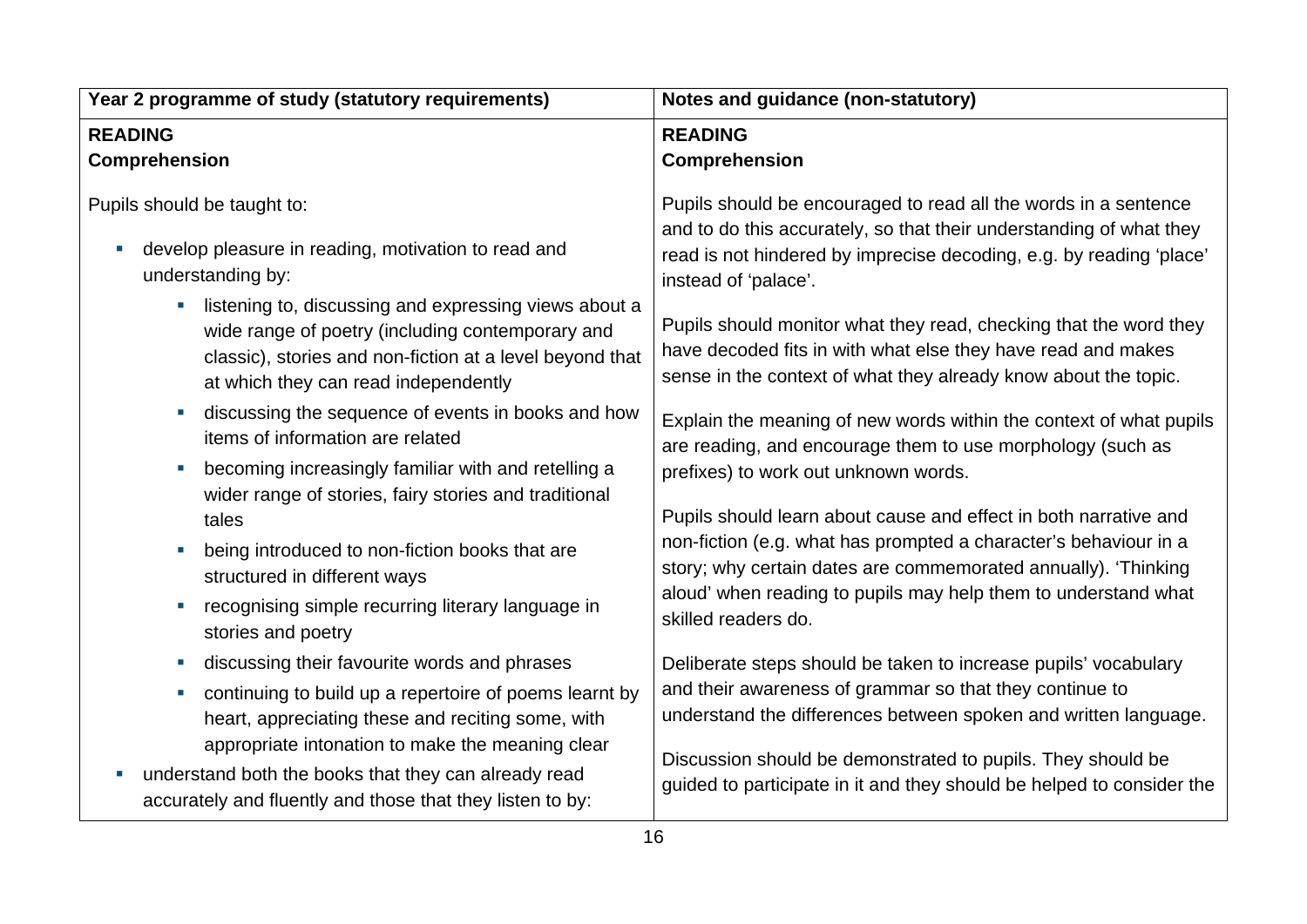| Year 2 programme of study (statutory requirements)                                                                                                                                                                                                                                                                                                                                                                                                                                                                                                                                                                                                                                                                                                                                     | Notes and guidance (non-statutory)                                                                                                                                                                                                                                                                                         |
|----------------------------------------------------------------------------------------------------------------------------------------------------------------------------------------------------------------------------------------------------------------------------------------------------------------------------------------------------------------------------------------------------------------------------------------------------------------------------------------------------------------------------------------------------------------------------------------------------------------------------------------------------------------------------------------------------------------------------------------------------------------------------------------|----------------------------------------------------------------------------------------------------------------------------------------------------------------------------------------------------------------------------------------------------------------------------------------------------------------------------|
| drawing on what they already know or on<br>×.<br>background information and vocabulary provided by<br>the teacher<br>checking that the text makes sense to them as they<br>L.<br>read and correcting inaccurate reading<br>making inferences on the basis of what is being said<br>L.<br>and done<br>answering and asking questions<br>L.<br>predicting what might happen on the basis of what<br>×.<br>has been read so far<br>participate in discussion about books, poems and other<br>works that are read to them and those that they can read for<br>themselves, taking turns and listening to what others say<br>explain and discuss their understanding of books, poems<br>L.<br>and other material, both those that they listen to and those<br>that they read for themselves. | opinions of others. They should receive feedback on their<br>discussions.<br>Role-play and other drama techniques can help pupils to identify<br>with and explore characters. In these ways, they extend their<br>understanding of what they read and have opportunities to try out<br>the language they have listened to. |
| <b>WRITING</b>                                                                                                                                                                                                                                                                                                                                                                                                                                                                                                                                                                                                                                                                                                                                                                         | <b>WRITING</b>                                                                                                                                                                                                                                                                                                             |
| <b>Transcription</b>                                                                                                                                                                                                                                                                                                                                                                                                                                                                                                                                                                                                                                                                                                                                                                   | <b>Transcription</b>                                                                                                                                                                                                                                                                                                       |
| Spelling (see Appendix 1)                                                                                                                                                                                                                                                                                                                                                                                                                                                                                                                                                                                                                                                                                                                                                              | Spelling                                                                                                                                                                                                                                                                                                                   |
| Pupils should be taught to:                                                                                                                                                                                                                                                                                                                                                                                                                                                                                                                                                                                                                                                                                                                                                            | In Year 2, pupils move towards more word-specific knowledge of                                                                                                                                                                                                                                                             |
| spell by:<br>segmenting words into phonemes and representing<br>these by graphemes, spelling many correctly                                                                                                                                                                                                                                                                                                                                                                                                                                                                                                                                                                                                                                                                            | spelling, including homophones. The process of spelling should be<br>emphasised: that is, that spelling involves segmenting words into<br>phonemes and then representing all the phonemes by graphemes<br>in the right order. Pupils should do this both for single-syllable and                                           |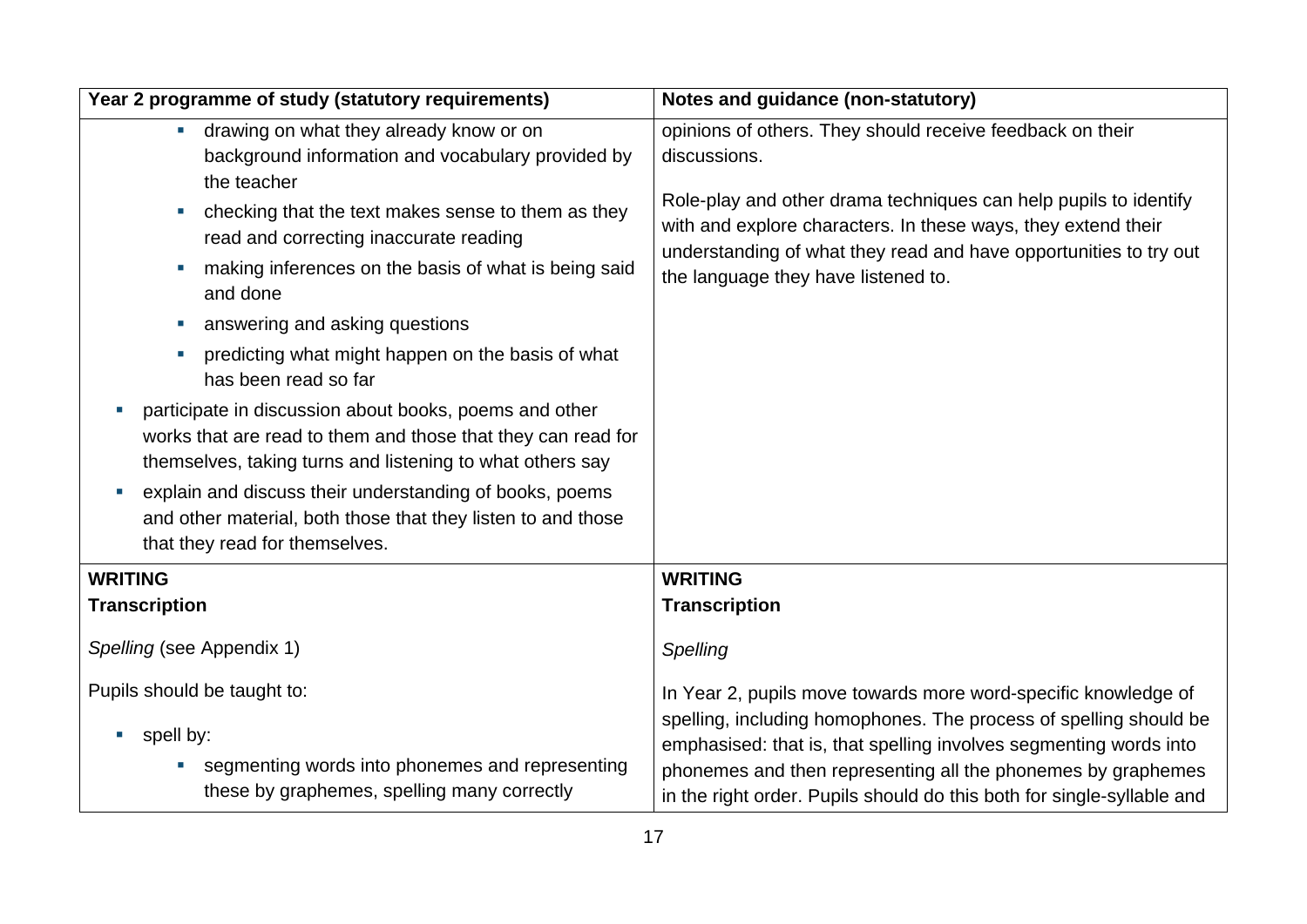| Year 2 programme of study (statutory requirements)                                                                                                                                                                                                                                                                                                                                                                                                                                                                                                                                                                                   | Notes and guidance (non-statutory)                                                                                                                                                                                                                                                                                                                                                                                                                                                                                                                                                  |
|--------------------------------------------------------------------------------------------------------------------------------------------------------------------------------------------------------------------------------------------------------------------------------------------------------------------------------------------------------------------------------------------------------------------------------------------------------------------------------------------------------------------------------------------------------------------------------------------------------------------------------------|-------------------------------------------------------------------------------------------------------------------------------------------------------------------------------------------------------------------------------------------------------------------------------------------------------------------------------------------------------------------------------------------------------------------------------------------------------------------------------------------------------------------------------------------------------------------------------------|
| learning new ways of spelling phonemes for which<br>one or more spellings are already known, and learn<br>some words with each spelling, including a few<br>common homophones<br>learning to spell common exception words<br>a.<br>learning to spell more words with contracted forms<br>distinguishing between homophones and near-<br>L.<br>homophones<br>add suffixes to spell longer words, e.g. -ment, -ness, -ful<br>and $-less$<br>apply spelling rules and guidelines, as listed in Appendix 1<br>ш<br>write from memory simple sentences dictated by the teacher<br>×.<br>that include words and punctuation taught so far. | multi-syllabic words.<br>At this stage pupils will still be spelling some words in a phonically<br>plausible way. Misspellings of words that pupils have been taught<br>should be corrected; other misspelt words can be used as an<br>opportunity to teach pupils about alternative ways of representing<br>sounds.<br>Pupils should be encouraged to apply their knowledge of suffixes<br>from their word reading to their spelling. They should also draw<br>from and apply their growing knowledge of word and spelling<br>structure, as well as their knowledge of root words. |
| Handwriting                                                                                                                                                                                                                                                                                                                                                                                                                                                                                                                                                                                                                          | Handwriting                                                                                                                                                                                                                                                                                                                                                                                                                                                                                                                                                                         |
| Pupils should be taught to:<br>form lower-case letters of the correct size relative to one<br>another                                                                                                                                                                                                                                                                                                                                                                                                                                                                                                                                | Pupils should revise and practise correct letter formation frequently.<br>They should be taught to write with a joined style as soon as they<br>can form letters securely with the correct orientation.                                                                                                                                                                                                                                                                                                                                                                             |
| start using some of the diagonal and horizontal strokes<br>×.<br>needed to join letters and understand which letters, when<br>adjacent to one another, are best left unjoined                                                                                                                                                                                                                                                                                                                                                                                                                                                        |                                                                                                                                                                                                                                                                                                                                                                                                                                                                                                                                                                                     |
| write capital letters and digits of the correct size, orientation<br>×.<br>and relationship to one another and to lower case letters<br>use spacing between words that reflects the size of the                                                                                                                                                                                                                                                                                                                                                                                                                                      |                                                                                                                                                                                                                                                                                                                                                                                                                                                                                                                                                                                     |
| letters.                                                                                                                                                                                                                                                                                                                                                                                                                                                                                                                                                                                                                             |                                                                                                                                                                                                                                                                                                                                                                                                                                                                                                                                                                                     |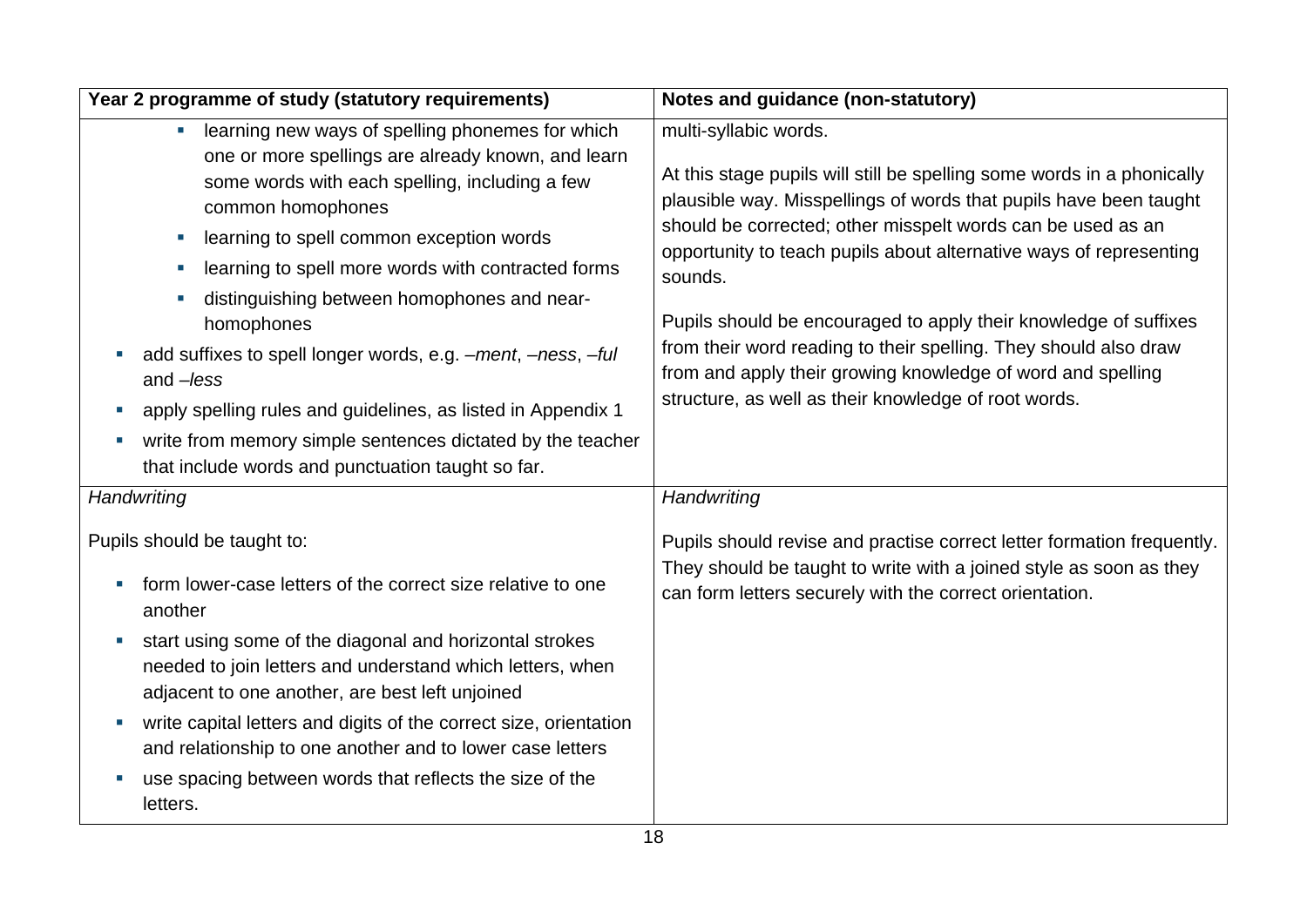| Year 2 programme of study (statutory requirements)                                                                                                                                                                                                                                                                                                                                                                                                                                                                                                                                                                                                                                                                                                                                                                                                                                         | Notes and guidance (non-statutory)                                                                                                                                                                                                                                                                                                                                                                                                                                                                                                                                                                                                                                                                                                                                                                                                                                                                                                                                                                           |
|--------------------------------------------------------------------------------------------------------------------------------------------------------------------------------------------------------------------------------------------------------------------------------------------------------------------------------------------------------------------------------------------------------------------------------------------------------------------------------------------------------------------------------------------------------------------------------------------------------------------------------------------------------------------------------------------------------------------------------------------------------------------------------------------------------------------------------------------------------------------------------------------|--------------------------------------------------------------------------------------------------------------------------------------------------------------------------------------------------------------------------------------------------------------------------------------------------------------------------------------------------------------------------------------------------------------------------------------------------------------------------------------------------------------------------------------------------------------------------------------------------------------------------------------------------------------------------------------------------------------------------------------------------------------------------------------------------------------------------------------------------------------------------------------------------------------------------------------------------------------------------------------------------------------|
| <b>Composition</b>                                                                                                                                                                                                                                                                                                                                                                                                                                                                                                                                                                                                                                                                                                                                                                                                                                                                         | <b>Composition</b>                                                                                                                                                                                                                                                                                                                                                                                                                                                                                                                                                                                                                                                                                                                                                                                                                                                                                                                                                                                           |
| Pupils should be taught to:<br>develop positive attitudes towards and stamina for writing<br>by:<br>writing narratives about personal experiences and<br>those of others (real and fictional)<br>writing about real events<br>×,<br>writing poetry<br>×.<br>writing for different purposes<br>consider what they are going to write before beginning by:<br>planning or saying out loud what they are going to<br>write about<br>writing down ideas and/or key words, including new<br>vocabulary<br>encapsulating what they want to say, sentence by<br>sentence<br>make simple additions, revisions and corrections to their<br>own writing by:<br>evaluating their writing with the teacher and other<br>pupils<br>re-reading to check that their writing makes sense<br>and that verbs to indicate time are used correctly and<br>consistently, including verbs in the continuous form | Reading and listening to whole books, not simply extracts, helps<br>pupils to increase their vocabulary and grammatical knowledge,<br>including their knowledge of the vocabulary and grammar of<br>Standard English. These activities also help them to understand<br>how different types of writing, including narratives, are structured.<br>All these can be drawn on for their writing.<br>Pupils should understand, through being shown, the skills and<br>processes essential to writing: that is, thinking aloud as they collect<br>ideas, drafting, and re-reading to check their meaning is clear.<br>Drama and role-play can contribute to the quality of pupils' writing<br>by providing opportunities for pupils to develop and order their<br>ideas by playing roles and improvising scenes in various settings.<br>Pupils might draw on and use new vocabulary from their reading,<br>their discussions about it (one-to-one and as a whole class) and<br>from their wider experiences.<br>19 |
|                                                                                                                                                                                                                                                                                                                                                                                                                                                                                                                                                                                                                                                                                                                                                                                                                                                                                            |                                                                                                                                                                                                                                                                                                                                                                                                                                                                                                                                                                                                                                                                                                                                                                                                                                                                                                                                                                                                              |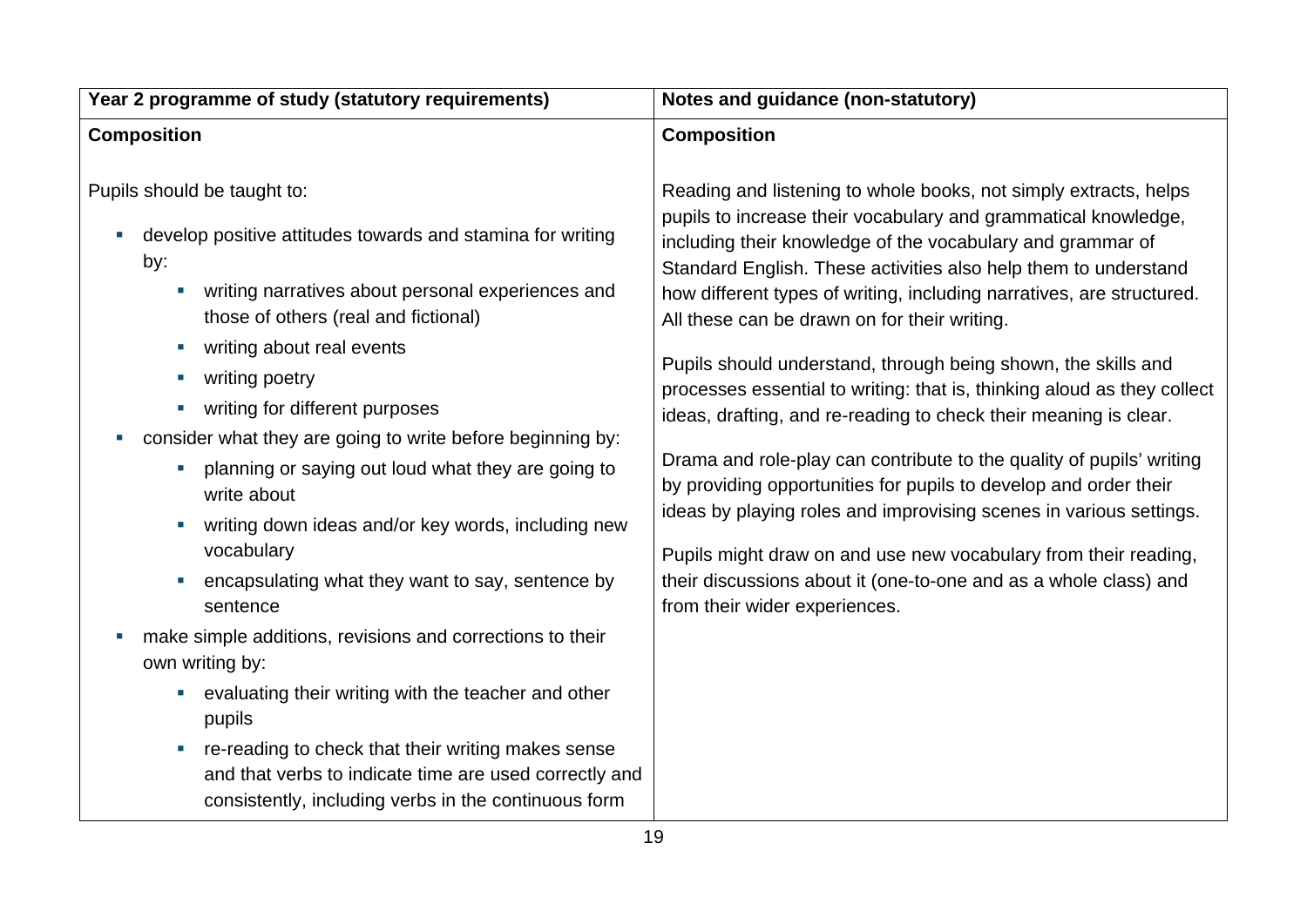| Year 2 programme of study (statutory requirements)                                                                         | Notes and guidance (non-statutory) |
|----------------------------------------------------------------------------------------------------------------------------|------------------------------------|
| proof-reading to check for errors in spelling, grammar<br>and punctuation (e.g. ends of sentences punctuated<br>correctly) |                                    |
| read aloud what they have written with appropriate<br>intonation to make the meaning clear.                                |                                    |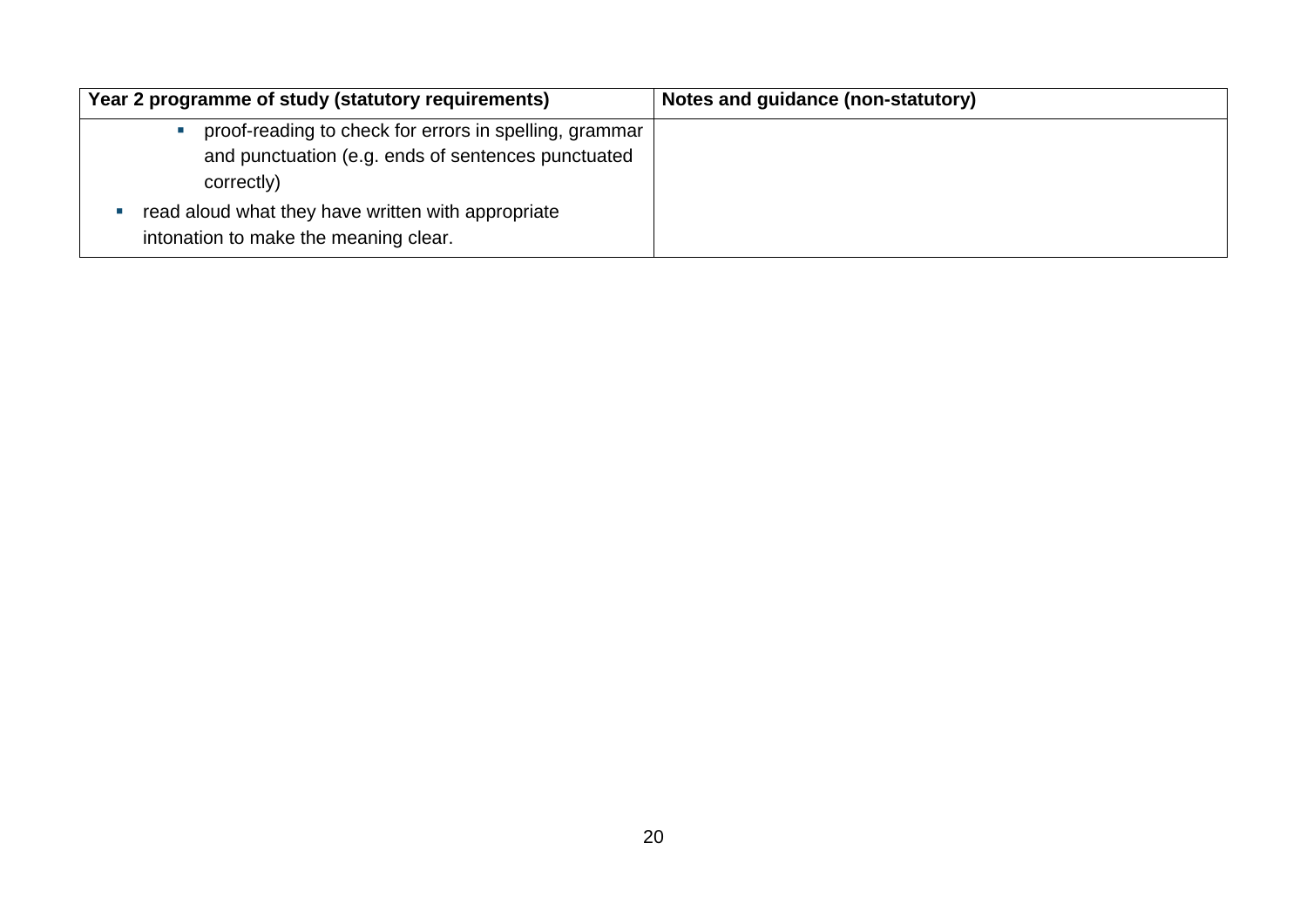| Year 2 programme of study (statutory requirements)                                                                                                                                                                                                                                                                                                                                                                                                                                                                                                                                                                                                                                                                                                                                                                                                         | Notes and guidance (non-statutory)                                                                                                                                                                    |
|------------------------------------------------------------------------------------------------------------------------------------------------------------------------------------------------------------------------------------------------------------------------------------------------------------------------------------------------------------------------------------------------------------------------------------------------------------------------------------------------------------------------------------------------------------------------------------------------------------------------------------------------------------------------------------------------------------------------------------------------------------------------------------------------------------------------------------------------------------|-------------------------------------------------------------------------------------------------------------------------------------------------------------------------------------------------------|
| Grammar and punctuation                                                                                                                                                                                                                                                                                                                                                                                                                                                                                                                                                                                                                                                                                                                                                                                                                                    | Grammar and punctuation                                                                                                                                                                               |
| Pupils should be taught to:<br>develop their understanding of the concepts set out in<br>Appendix 2 by:<br>learning how to use both familiar and new<br>punctuation correctly (see Appendix 2), including full<br>stops, capital letters, exclamation marks, question<br>marks, commas for lists and apostrophes for<br>contracted forms<br>learning how to use:<br>E<br>sentences with different forms: statement,<br>question, exclamation, command<br>expanded noun phrases to describe and specify,<br>e.g. the blue butterfly<br>subordination (using when, if, that, or because)<br>×.<br>and co-ordination (using or, and, or but)<br>learning the grammar of word structure in Appendix 2<br>×.<br>using some features of written Standard English<br>use and understand the grammatical terminology in<br>Appendix 2 in discussing their writing. | The terms for discussing language should be embedded for pupils<br>in the course of discussing their writing with them. Their attention<br>should be drawn to the technical terms they need to learn. |
|                                                                                                                                                                                                                                                                                                                                                                                                                                                                                                                                                                                                                                                                                                                                                                                                                                                            |                                                                                                                                                                                                       |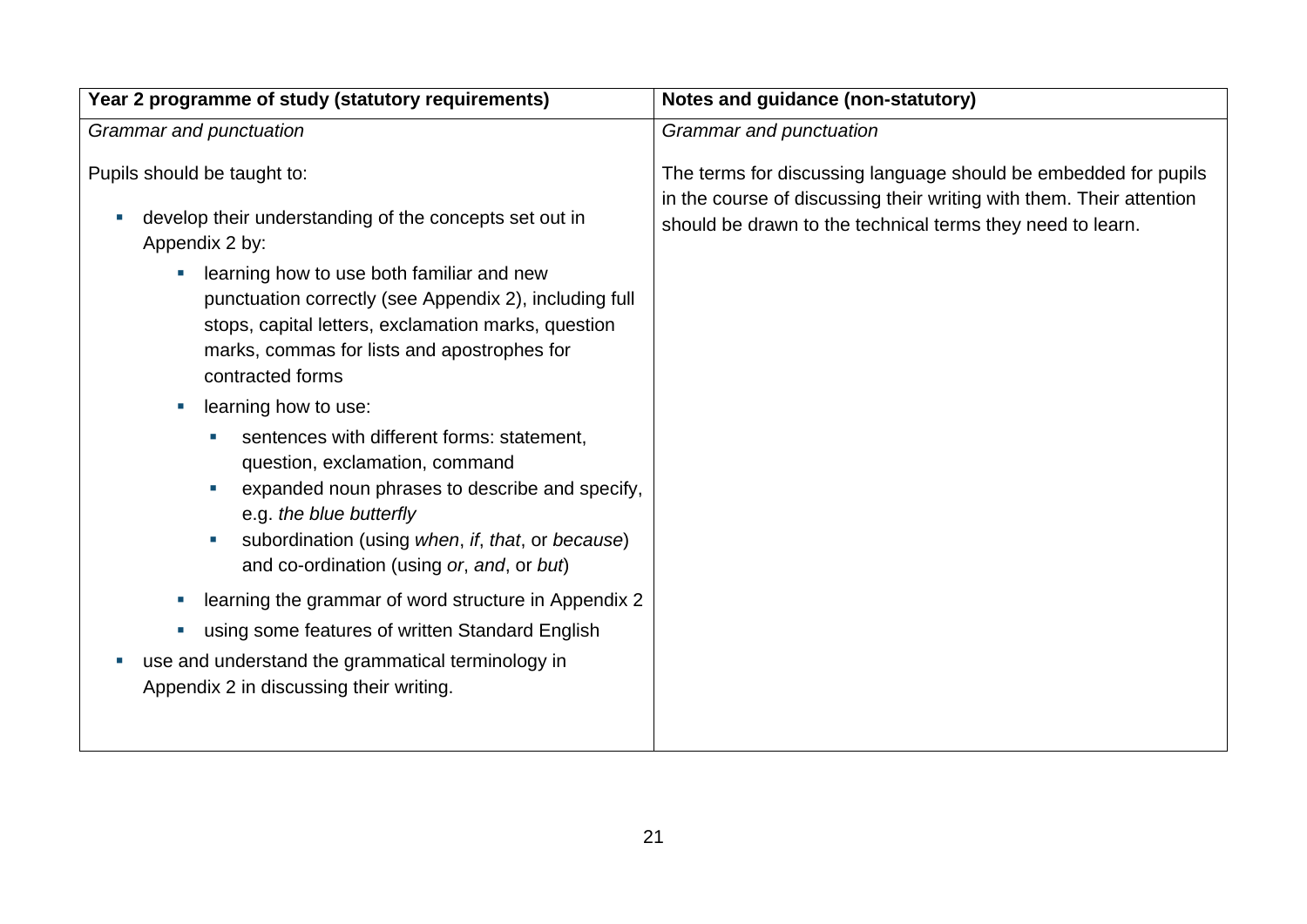#### <span id="page-21-0"></span>**Lower Key Stage 2 – Years 3-4**

By the beginning of Year 3, pupils should be able to read books written at an ageappropriate *interest* level. They should be able to read them accurately and at a speed that is sufficient for them to focus on understanding what they read rather than on decoding individual words. They should be able to decode most new words outside their spoken vocabulary, making a good approximation to the word's pronunciation. As their decoding skills become increasingly secure, teaching should be directed more towards developing the breadth and depth of their reading, making sure that they become independent, fluent and enthusiastic readers who read widely and frequently. They should be developing their understanding and enjoyment of stories, poetry, plays and non-fiction, and learning to read silently. They should also be developing their knowledge and skills in reading non-fiction about a wide range of subjects. They should be learning to justify their views about what they have read: with support at the start of Year 3 and increasingly independently by the end of Year 4.

Pupils should be able to write down their ideas with a reasonable degree of accuracy and with good sentence punctuation. Teachers should therefore be consolidating pupils' writing skills, their grasp of sentence structure and their knowledge of linguistic terminology. Teaching them to develop as writers involves increasing their competence as well as teaching them to enhance the effectiveness of what they write. Teachers should make sure that pupils build on what they have learnt, particularly in terms of the range of their writing and the more varied grammar from which they can draw to express their ideas. Pupils should be beginning to understand how writing can be different from speech. Joined handwriting should be the norm; pupils should be able to use it fast enough to keep pace with what they want to say.

Pupils' spelling of common words should be correct, including exception words and other words that they have learnt (see Appendix 1). Pupils should spell words as accurately as possible using their phonic knowledge and other knowledge of spelling, such as morphology and etymology.

Most pupils will not need further direct teaching of word reading skills: they are able to decode unfamiliar words accurately, and need very few repeated experiences of this before the word is stored in such a way that they can read it without overt soundblending.

As in Key Stage 1, however, pupils who are still struggling to decode need to be taught to do this urgently through a rigorous and systematic phonics programme so that they catch up rapidly with their peers. If they cannot decode independently and fluently, they will find it increasingly difficult to understand what they read and to write down what they want to say. As far as possible, however, they should follow the Year 3 and 4 programme of study in terms of listening to new books, hearing and learning new vocabulary and grammatical structures, and discussing these.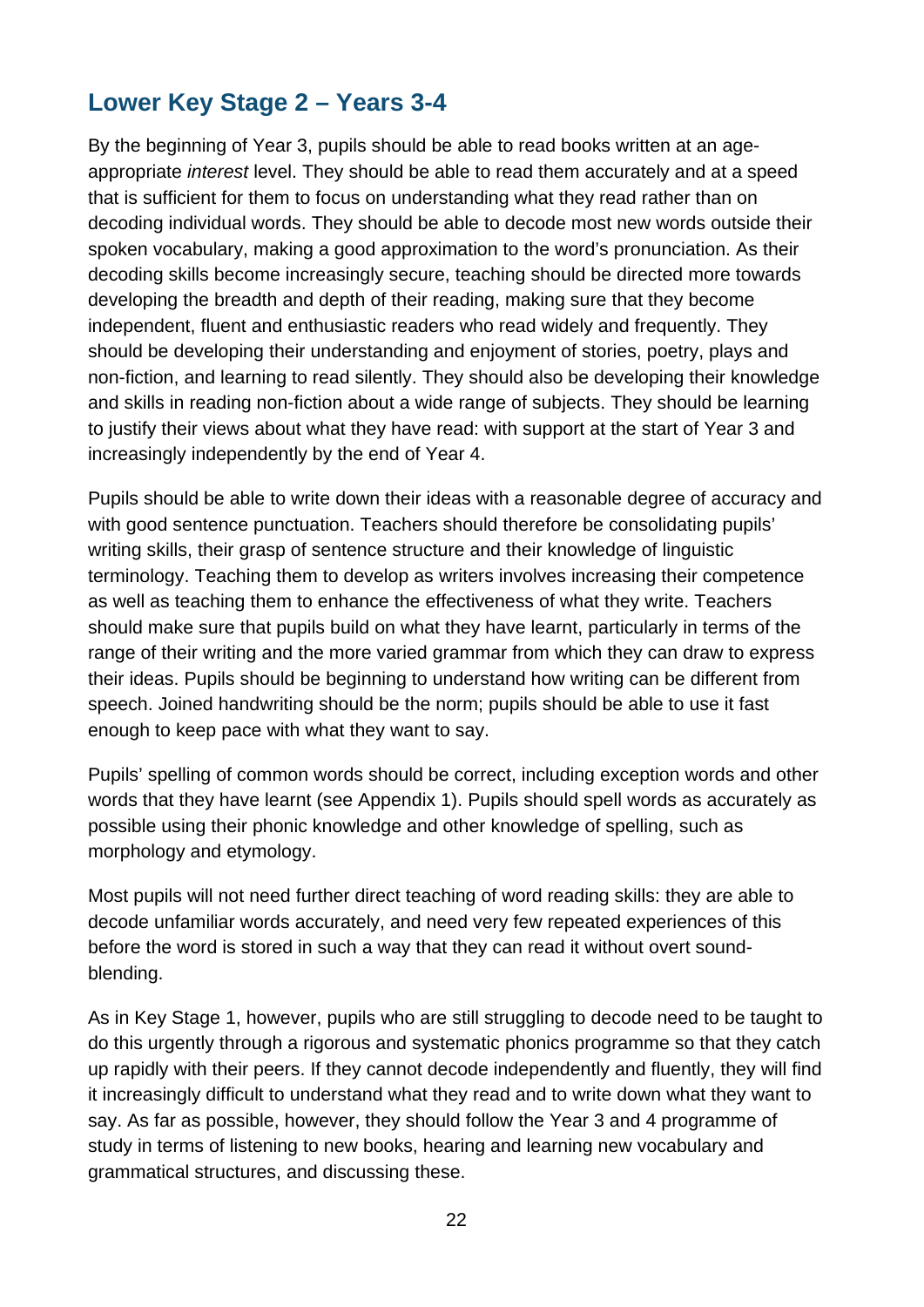Specific requirements for pupils to discuss what they are learning and to develop their wider skills in spoken language form part of this programme of study. In Years 3 and 4, pupils should become more familiar with and confident in using language in a greater variety of situations, for a variety of audiences and purposes, including through drama, formal presentations and debate.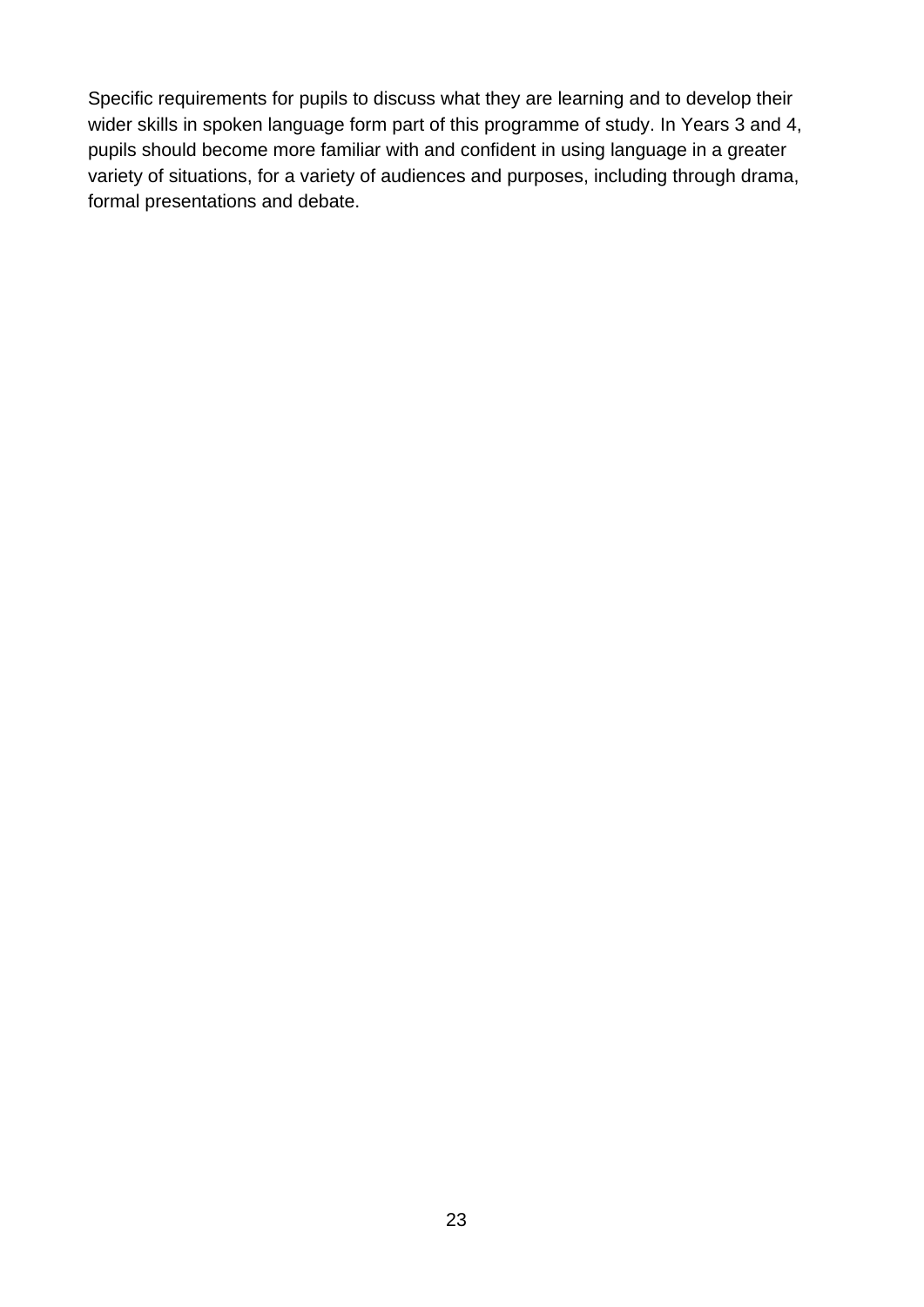| Years 3-4 programme of study (statutory requirements)                                                                                                                                                                                                                                                                                                                                             | Notes and guidance (non-statutory)                                                                                                                                                                                                                                                                                                                                                                                                                                                                                                                                                |
|---------------------------------------------------------------------------------------------------------------------------------------------------------------------------------------------------------------------------------------------------------------------------------------------------------------------------------------------------------------------------------------------------|-----------------------------------------------------------------------------------------------------------------------------------------------------------------------------------------------------------------------------------------------------------------------------------------------------------------------------------------------------------------------------------------------------------------------------------------------------------------------------------------------------------------------------------------------------------------------------------|
| <b>READING</b><br><b>Word reading</b>                                                                                                                                                                                                                                                                                                                                                             | <b>READING</b><br><b>Word reading</b>                                                                                                                                                                                                                                                                                                                                                                                                                                                                                                                                             |
| Pupils should be taught to:<br>apply their growing knowledge of root words, prefixes and<br>×.<br>suffixes (etymology and morphology) as listed in Appendix 1,<br>both to read aloud and to understand the meaning of new<br>words they meet<br>read further exception words, noting the unusual<br><b>C</b><br>correspondences between spelling and sound, and where<br>these occur in the word. | At this stage, teaching comprehension should be taking<br>precedence over teaching word reading directly. Any focus on word<br>reading should support the development of vocabulary.<br>When pupils are taught to read longer words, they should be<br>supported to test out different pronunciations. They will attempt to<br>match what they decode to words they may have already heard but<br>may not have seen in print: e.g. in reading <i>technical</i> , the<br>pronunciation /tɛtʃnɪkəl/ ("tetchnical") might not sound familiar, but<br>/tɛknɪkəl/ ("teknical") should. |
| <b>READING</b>                                                                                                                                                                                                                                                                                                                                                                                    | <b>READING</b>                                                                                                                                                                                                                                                                                                                                                                                                                                                                                                                                                                    |
| Comprehension                                                                                                                                                                                                                                                                                                                                                                                     | <b>Comprehension</b>                                                                                                                                                                                                                                                                                                                                                                                                                                                                                                                                                              |
| Pupils should be taught to:<br>develop positive attitudes to reading and understanding of<br>u.<br>what they read by:<br>listening to and discussing a wide range of fiction,<br>$\mathcal{L}_{\mathcal{A}}$<br>poetry, plays, non-fiction and reference books or                                                                                                                                 | The focus should continue to be on pupils' comprehension as a<br>primary element in reading. The knowledge and skills that pupils<br>need in order to comprehend are very similar at different ages. This<br>is why the programmes of study for comprehension in Years 3 and<br>4 and Years 5 and 6 are similar: the complexity of the writing<br>increases the level of challenge.                                                                                                                                                                                               |
| textbooks<br>reading books that are structured in different ways<br>×.<br>and reading for a range of purposes<br>using dictionaries to check the meaning of words that                                                                                                                                                                                                                            | Pupils should be taught to recognise themes in what they read,<br>such as the triumph of good over evil or the use of magical devices<br>in fairy stories and folk tales.                                                                                                                                                                                                                                                                                                                                                                                                         |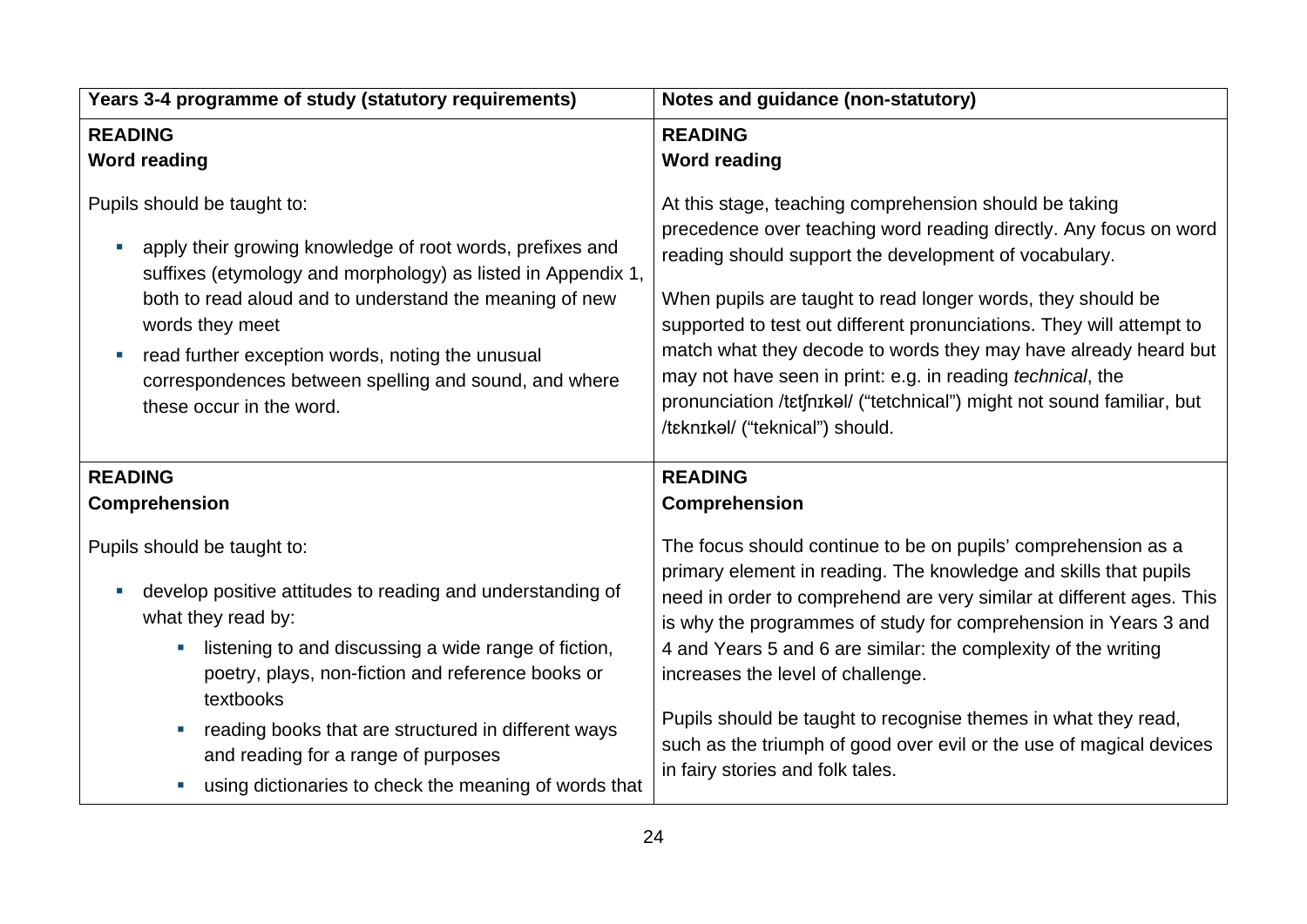| Years 3-4 programme of study (statutory requirements)                                                                                                                                                                                                                      | Notes and guidance (non-statutory)                                                                                                                                                                                        |
|----------------------------------------------------------------------------------------------------------------------------------------------------------------------------------------------------------------------------------------------------------------------------|---------------------------------------------------------------------------------------------------------------------------------------------------------------------------------------------------------------------------|
| they have read                                                                                                                                                                                                                                                             | They should also learn the conventions of different types of writing,<br>such as the greeting in letters, a diary written in the first person or                                                                          |
| increasing their familiarity with a wide range of<br>Ì.<br>books, including fairy stories, myths and legends,<br>and retelling some of these orally                                                                                                                        | the use of presentational devices such as numbering and headings<br>in instructions.                                                                                                                                      |
| identifying themes and conventions in a wide range<br>L.<br>of books                                                                                                                                                                                                       | Pupils should be taught to use the skills they have learnt earlier<br>and continue to apply these skills to read for different reasons,                                                                                   |
| preparing poems and play scripts to read aloud and<br>L.<br>to perform, showing understanding through<br>intonation, tone, volume and action                                                                                                                               | including for pleasure, or to find out information and the meaning of<br>new words.                                                                                                                                       |
| discussing words and phrases that capture the<br>×.<br>reader's interest and imagination                                                                                                                                                                                   | Pupils should continue to have opportunities to listen frequently to<br>stories, poems, non-fiction and other writing, including whole books                                                                              |
| recognising some different forms of poetry (e.g. free<br>L.<br>verse, narrative poetry)                                                                                                                                                                                    | and not just extracts, so that they build on what was taught<br>previously. In this way, they also meet books and authors that they<br>might not choose themselves.                                                       |
| understand what they read, in books they can read                                                                                                                                                                                                                          |                                                                                                                                                                                                                           |
| independently, by:                                                                                                                                                                                                                                                         | Reading, re-reading, and rehearsing poems and plays for                                                                                                                                                                   |
| checking that the text makes sense to them,<br>I.<br>discussing their understanding and explaining the<br>meaning of words in context                                                                                                                                      | presentation and performance give pupils opportunities to discuss<br>language, including vocabulary, extending their interest in the<br>meaning and origin of words. These activities also provide them                   |
| asking questions to improve their understanding of a<br>L.<br>text                                                                                                                                                                                                         | with an incentive to find out what expression is required, so feeding<br>into comprehension.                                                                                                                              |
| drawing inferences such as inferring characters'<br>I.<br>feelings, thoughts and motives from their actions,<br>and justifying inferences with evidence predicting<br>what might happen from details stated and implied<br>identifying main ideas drawn from more than one | In using non-fiction, pupils should know what information they need<br>to look for before they begin and be clear about the task. They<br>should be shown how to use contents pages and indexes to locate<br>information. |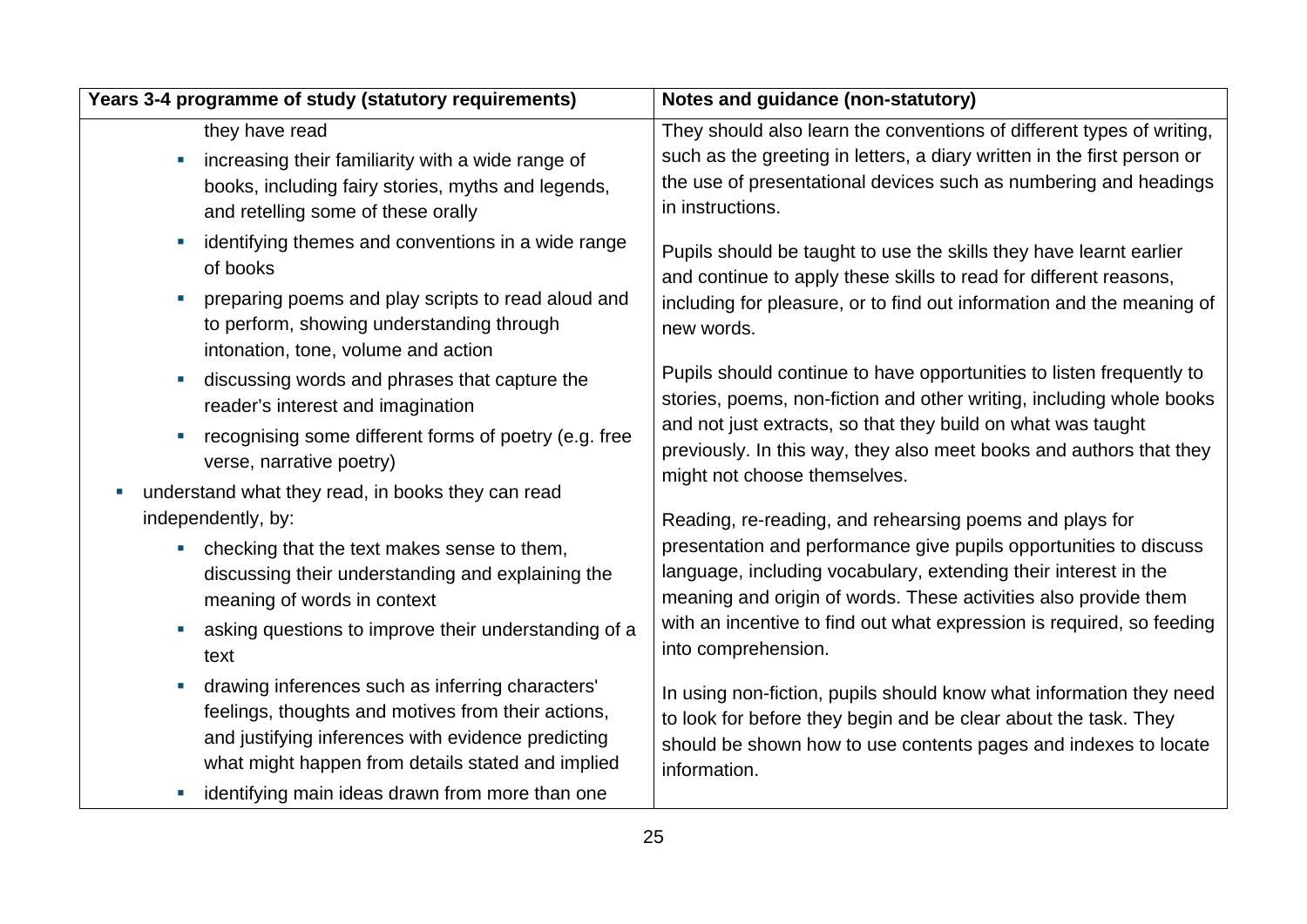| Years 3-4 programme of study (statutory requirements)                                                                                                                                                                                                                                                                                                                                                                     | Notes and guidance (non-statutory)                                                                                                                                                                                                                                                                                                                                                                                                                                                                                                                                                        |
|---------------------------------------------------------------------------------------------------------------------------------------------------------------------------------------------------------------------------------------------------------------------------------------------------------------------------------------------------------------------------------------------------------------------------|-------------------------------------------------------------------------------------------------------------------------------------------------------------------------------------------------------------------------------------------------------------------------------------------------------------------------------------------------------------------------------------------------------------------------------------------------------------------------------------------------------------------------------------------------------------------------------------------|
| paragraph and summarising these<br>identifying how language, structure, and presentation<br>contribute to meaning<br>retrieve and record information from non-fiction<br>participate in discussion about both books that are read to<br>them and those they can read for themselves, taking turns<br>and listening to what others say.                                                                                    | Pupils should have guidance about the kinds of explanations and<br>questions that are expected from them. They should help to<br>develop, agree on, and evaluate rules for effective discussion. The<br>expectation should be that all pupils take part.                                                                                                                                                                                                                                                                                                                                  |
| <b>WRITING</b>                                                                                                                                                                                                                                                                                                                                                                                                            | <b>WRITING</b>                                                                                                                                                                                                                                                                                                                                                                                                                                                                                                                                                                            |
| <b>Transcription</b>                                                                                                                                                                                                                                                                                                                                                                                                      | <b>Transcription</b>                                                                                                                                                                                                                                                                                                                                                                                                                                                                                                                                                                      |
| Spelling (see Appendix 1)                                                                                                                                                                                                                                                                                                                                                                                                 | Spelling                                                                                                                                                                                                                                                                                                                                                                                                                                                                                                                                                                                  |
| Pupils should be taught to:<br>use further prefixes and suffixes and understand how to add<br>them (Appendix 1)<br>spell further homophones<br>spell words that are often misspelt (Appendix 1)<br><b>I</b><br>use the first two or three letters of a word to check its<br>spelling in a dictionary<br>write from memory simple sentences, dictated by the<br>teacher, that include words and punctuation taught so far. | Pupils should learn to spell new words correctly and have plenty of<br>practice in spelling them<br>They should understand how to place the apostrophe in words with<br>regular plurals (e.g. girls', boys') and in words with irregular plurals<br>(e.g. children's).<br>As in Years 1 and 2, pupils should continue to be supported in<br>understanding and applying the concepts of word structure (see<br>Appendix 2).<br>Dictionaries are not useful for pupils who cannot yet spell, since<br>these pupils do not have sufficient knowledge of spelling to use<br>them efficiently. |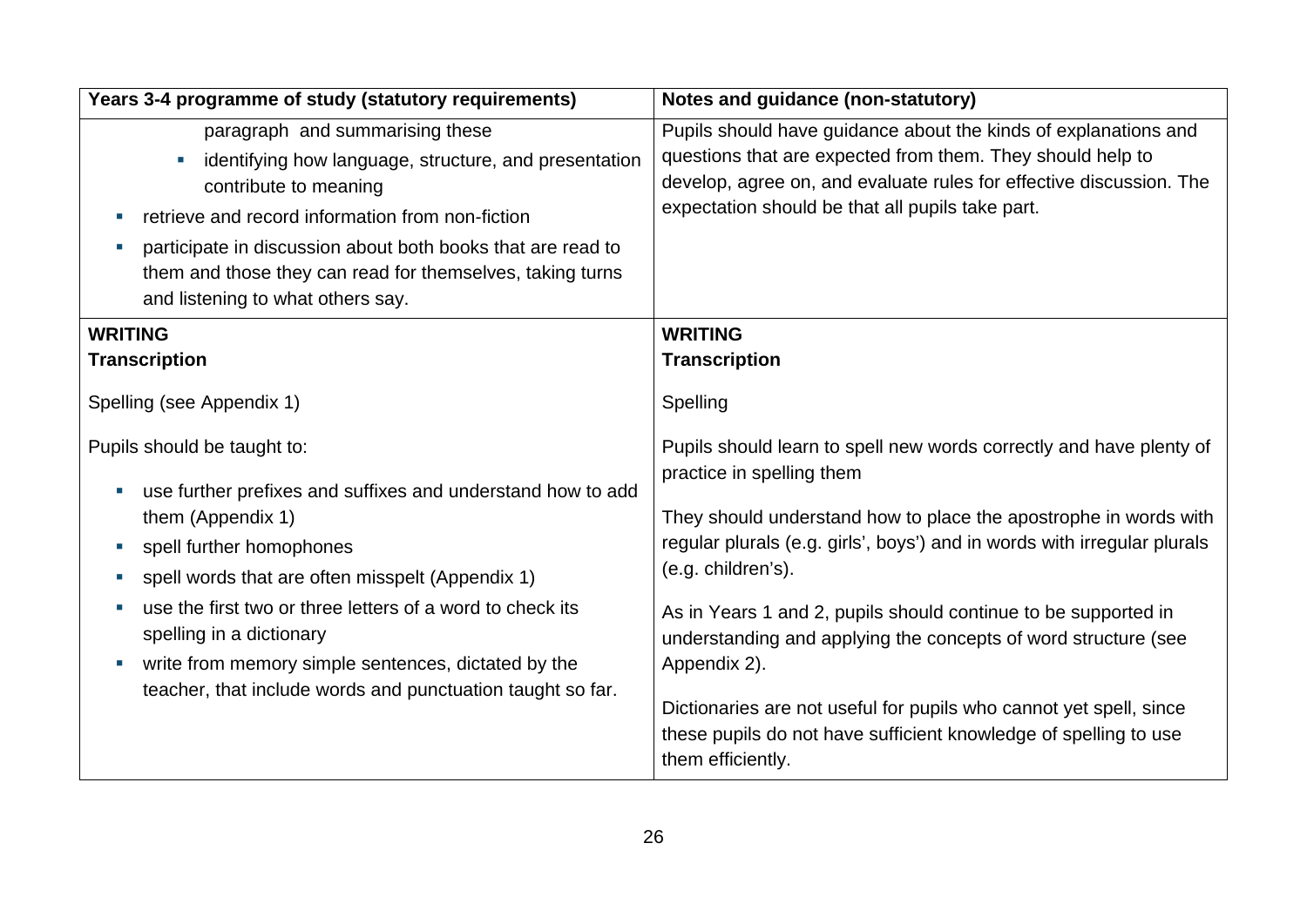| Years 3-4 programme of study (statutory requirements)                                                                                                                                                                                                                                                                                                                                                                                                                                                                                   | Notes and guidance (non-statutory)                                                                                                                                                                                                                                                                                                                                                                                                                                                                                                                                                                                                                                                                                                                                        |
|-----------------------------------------------------------------------------------------------------------------------------------------------------------------------------------------------------------------------------------------------------------------------------------------------------------------------------------------------------------------------------------------------------------------------------------------------------------------------------------------------------------------------------------------|---------------------------------------------------------------------------------------------------------------------------------------------------------------------------------------------------------------------------------------------------------------------------------------------------------------------------------------------------------------------------------------------------------------------------------------------------------------------------------------------------------------------------------------------------------------------------------------------------------------------------------------------------------------------------------------------------------------------------------------------------------------------------|
| Handwriting                                                                                                                                                                                                                                                                                                                                                                                                                                                                                                                             | Handwriting                                                                                                                                                                                                                                                                                                                                                                                                                                                                                                                                                                                                                                                                                                                                                               |
| Pupils should be taught to:<br>use the diagonal and horizontal strokes that are needed to<br>I.<br>join letters and understand which letters, when adjacent to<br>one another, are best left unjoined<br>increase the legibility, consistency and quality of their<br>I.<br>handwriting, e.g. by ensuring that the downstrokes of letters<br>are parallel and equidistant; that lines of writing are spaced<br>sufficiently so that the ascenders and descenders of letters<br>do not touch.                                            | Pupils should be using joined handwriting throughout their<br>independent writing. Handwriting should continue to be taught, with<br>the aim of increasing the fluency with which pupils are able to write<br>down what they want to say. This, in turn, will support their<br>composition and spelling.                                                                                                                                                                                                                                                                                                                                                                                                                                                                  |
| <b>Composition</b>                                                                                                                                                                                                                                                                                                                                                                                                                                                                                                                      | <b>Composition</b>                                                                                                                                                                                                                                                                                                                                                                                                                                                                                                                                                                                                                                                                                                                                                        |
| Pupils should be taught to:<br>plan their writing by:<br>u.<br>discussing writing similar to that which they are<br>I.<br>planning to write in order to understand and learn<br>from its structure, grammar and vocabulary<br>discussing and recording ideas<br>L.<br>draft and write by:<br>composing and rehearsing sentences orally<br>L.<br>(including dialogue), progressively building a varied<br>and rich vocabulary and an increasing range of<br>sentence structures (See Appendix 2)<br>organising paragraphs around a theme | Pupils should continue to have opportunities to write for a range of<br>real purposes and audiences as part of their work across the<br>curriculum. These purposes and audiences should underpin the<br>decisions about the form the writing should take, such as a<br>narrative, an explanation or a description.<br>Pupils should understand, through being shown these, the skills<br>and processes that are essential for writing: that is, thinking aloud<br>to explore and collect ideas, drafting, and re-reading to check their<br>meaning is clear, including doing so as the writing develops. Pupils<br>should be taught to monitor whether their own writing makes sense<br>in the same way that they monitor their reading, checking at<br>different levels. |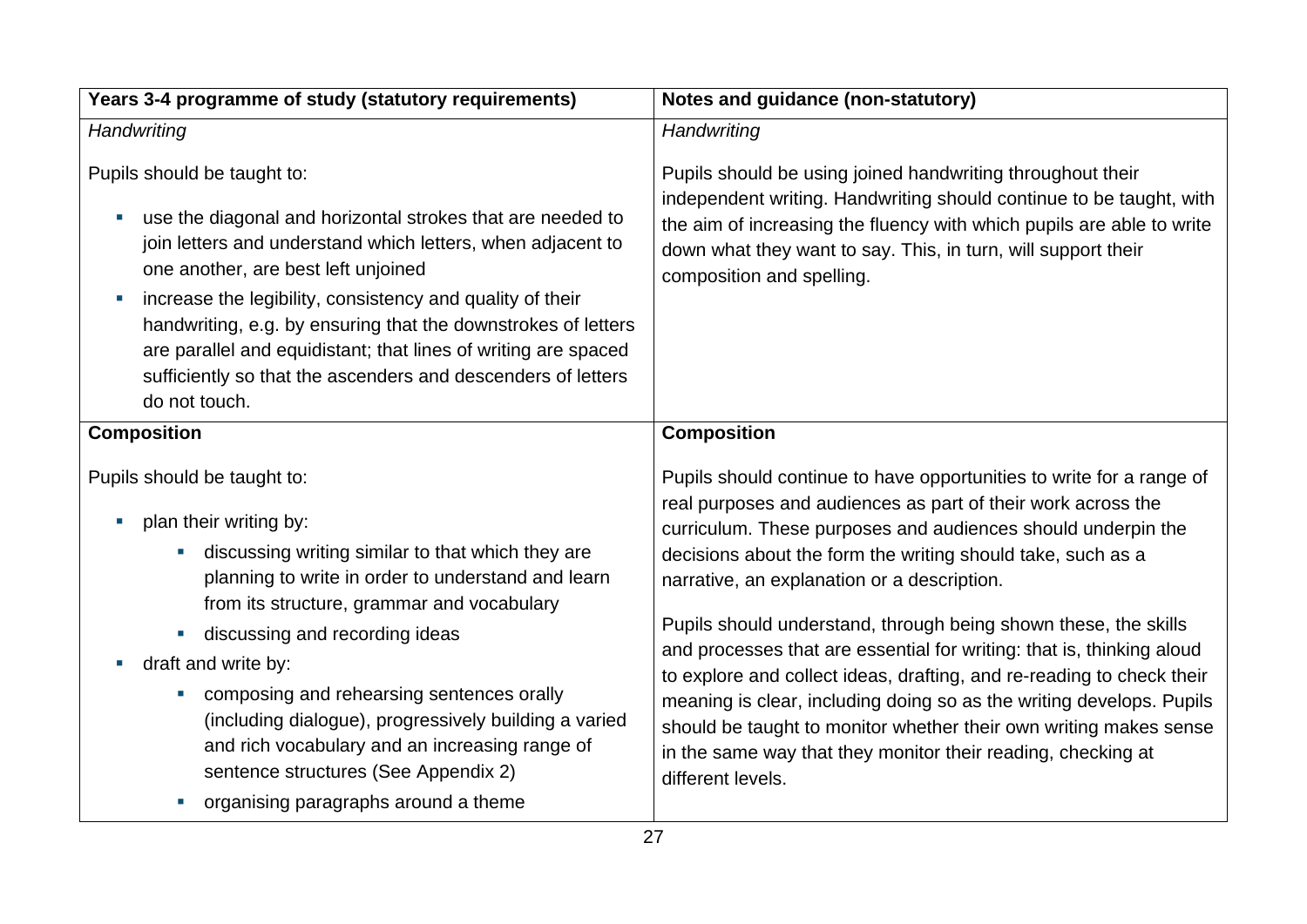| Years 3-4 programme of study (statutory requirements)                                                                                                                                                                                                                                                                                                                                                                                                                                      | Notes and guidance (non-statutory)                                                                                                                                                                                                                                                                                                                                                                                                                                                     |
|--------------------------------------------------------------------------------------------------------------------------------------------------------------------------------------------------------------------------------------------------------------------------------------------------------------------------------------------------------------------------------------------------------------------------------------------------------------------------------------------|----------------------------------------------------------------------------------------------------------------------------------------------------------------------------------------------------------------------------------------------------------------------------------------------------------------------------------------------------------------------------------------------------------------------------------------------------------------------------------------|
| in narratives, creating settings, characters and plot<br>$\blacksquare$<br>in non-narrative material, using simple organisational<br>×.<br>devices such as headings and sub-headings                                                                                                                                                                                                                                                                                                       |                                                                                                                                                                                                                                                                                                                                                                                                                                                                                        |
| evaluate and edit by:<br>assessing the effectiveness of their own and others'<br>writing and suggesting improvements<br>proposing changes to grammar and vocabulary to<br><b>Co</b><br>improve consistency, e.g. the accurate use of<br>pronouns in sentences<br>proof-read for spelling and punctuation errors<br>U.<br>read aloud their own writing, to a group or the whole class,<br>using appropriate intonation and controlling the tone and<br>volume so that the meaning is clear. |                                                                                                                                                                                                                                                                                                                                                                                                                                                                                        |
| Grammar and punctuation                                                                                                                                                                                                                                                                                                                                                                                                                                                                    | Grammar and punctuation                                                                                                                                                                                                                                                                                                                                                                                                                                                                |
| Pupils should be taught to:<br>develop their understanding of the concepts set out in<br>Appendix 2 by:<br>extending the range of sentences with more than one<br><b>E</b><br>clause by using a wider range of conjunctions, e.g.<br>when, if, because, although<br>using the perfect form of verbs to mark relationships of<br>a.<br>time and cause<br>choosing nouns or pronouns appropriately for clarity<br>×.<br>and cohesion                                                         | Grammar should be taught explicitly: pupils should be taught the<br>terminology and concepts set out in Appendix 2, and be able to<br>apply them correctly to examples of real language, such as their<br>own writing or books that they have read.<br>At this stage, pupils should start to learn about some of the<br>differences between Standard English and non-Standard English<br>and begin to apply what they have learnt, for example, in writing<br>dialogue for characters. |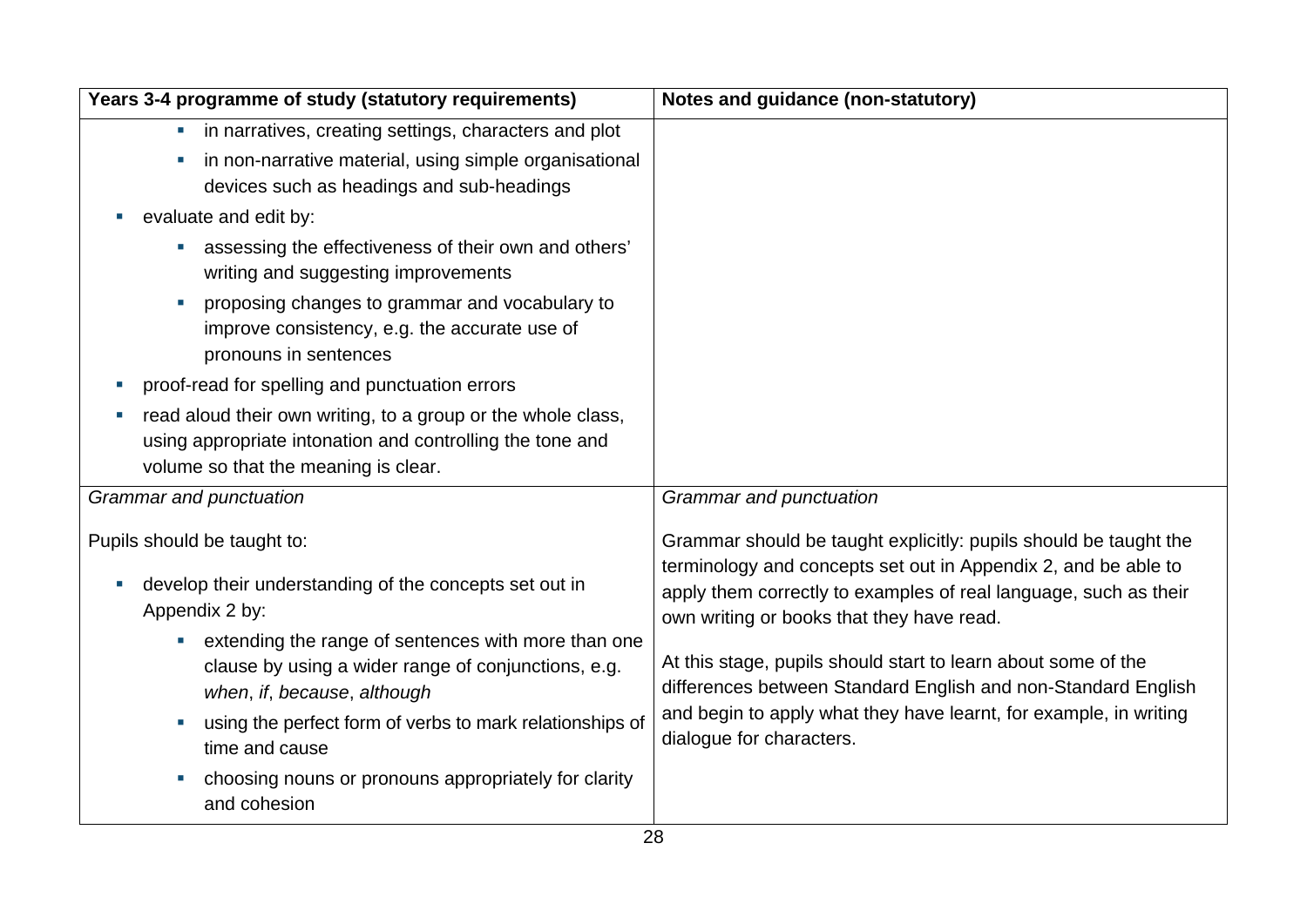|  | Years 3-4 programme of study (statutory requirements)                                                                                      | Notes and guidance (non-statutory) |
|--|--------------------------------------------------------------------------------------------------------------------------------------------|------------------------------------|
|  | choosing nouns or pronouns appropriately within a<br>sentence to avoid ambiguity and repetition                                            |                                    |
|  | using conjunctions, adverbs and prepositions to<br>express time and cause                                                                  |                                    |
|  | using fronted adverbials                                                                                                                   |                                    |
|  | learning the grammar of word structure in Appendix 2                                                                                       |                                    |
|  | indicate grammatical and other features by:                                                                                                |                                    |
|  | using commas after fronted adverbials                                                                                                      |                                    |
|  | indicating possession by using the possessive<br>apostrophe with singular and plural nouns                                                 |                                    |
|  | using and punctuating direct speech                                                                                                        |                                    |
|  | use and understand the grammatical terminology in<br>Appendix 2 accurately and appropriately when discussing<br>their writing and reading. |                                    |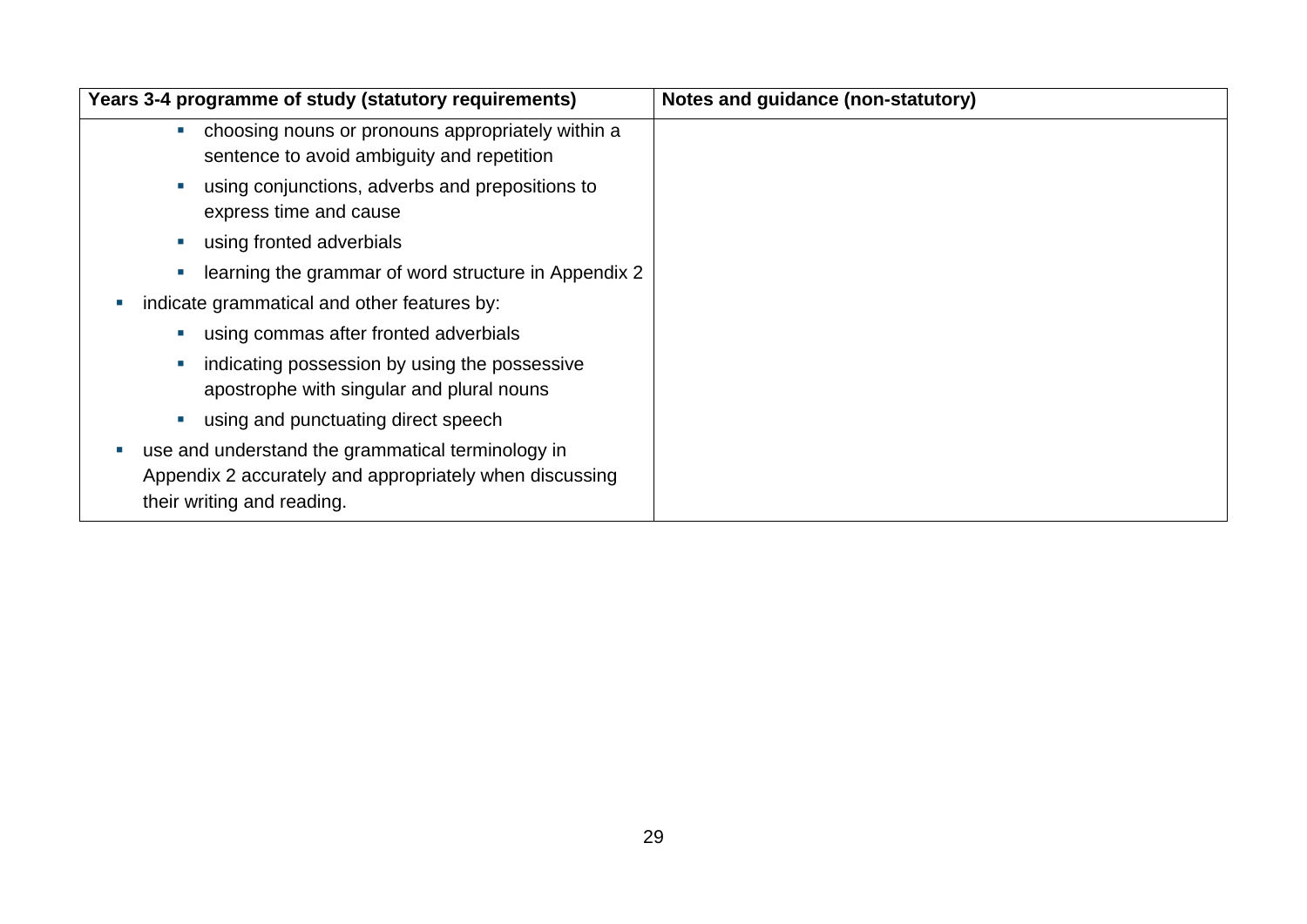## <span id="page-29-0"></span>**Upper Key Stage 2 – Years 5-6**

By the beginning of Year 5, pupils should be able to read aloud a wider range of poetry and books written at an age-appropriate interest level with accuracy and at a reasonable speaking pace. They should be able to read most words effortlessly and to work out how to pronounce unfamiliar written words with increasing automaticity. If the pronunciation sounds unfamiliar, they should ask for help in determining both the meaning of the word and how to pronounce it correctly. They should be able to prepare readings, with appropriate intonation to show their understanding, and should be able to summarise and present a familiar story in their own words. They should be reading widely and frequently, outside as well as in school, for pleasure and information. They should be able to read silently, and then discuss what they have read.

Pupils should be able to write down their ideas quickly. Their grammar and punctuation should be broadly accurate. Pupils' spelling of most words taught so far should be accurate and they should be able to spell words that they have not yet been taught by using what they have learnt about how spelling works in English.

During Years 5 and 6, teachers should continue to emphasise pupils' enjoyment and understanding of language, especially vocabulary, to support their reading and writing. Pupils' knowledge of language, gained from stories, plays, poetry, non-fiction and textbooks, will support their increasing fluency as readers, their facility as writers, and their comprehension. As in Years 3 and 4, pupils should be taught to enhance the effectiveness of their writing as well as their competence.

It is essential that pupils whose decoding skills are poor are taught through a rigorous and systematic phonics programme so that they catch up rapidly with their peers in terms of their decoding and spelling. However, as far as possible, these pupils should follow the Year 5 and 6 programme of study in terms of listening to books and other writing that they have not come across before, hearing and learning new vocabulary and grammatical structures, and having a chance to talk about all of these.

By the end of Year 6, pupils' reading and writing should be sufficiently fluent and effortless for them to manage the general demands of the curriculum in Year 7, across subjects and not just in English, but there will continue to be a need for pupils to learn subject-specific vocabulary. They should be able to reflect their understanding of the audience for and purpose of their writing by selecting appropriate vocabulary and grammar. Teachers should prepare pupils for secondary education by ensuring that they can consciously control the structure of sentences in their writing and understand why sentences are constructed as they are. This involves consolidation, practice and discussion of language.

Specific requirements for pupils to discuss what they are learning and to develop their wider skills in spoken language form part of this programme of study. In Years 5 and 6,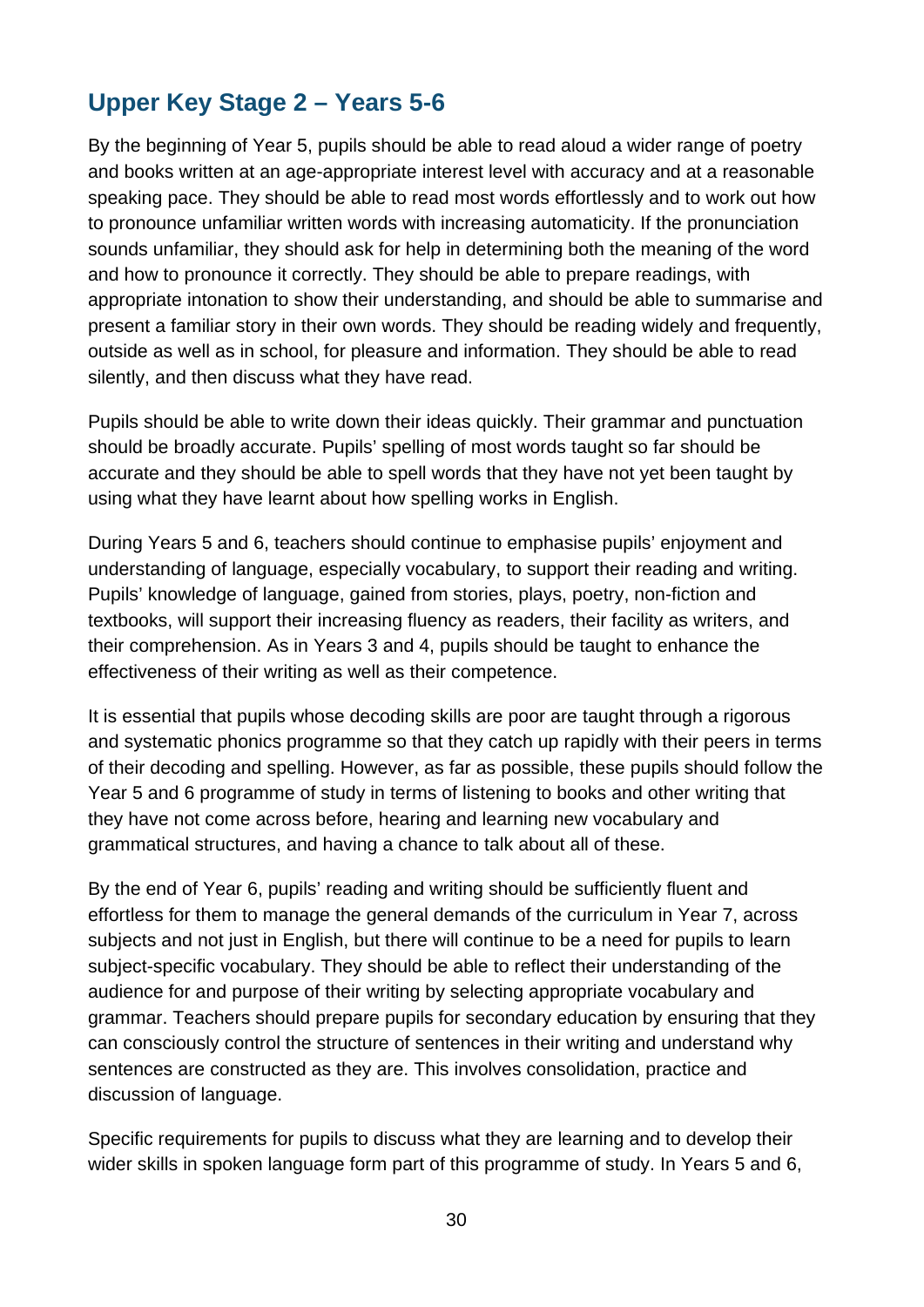pupils' confidence, enjoyment and mastery of language should be extended through public speaking, performance and debate.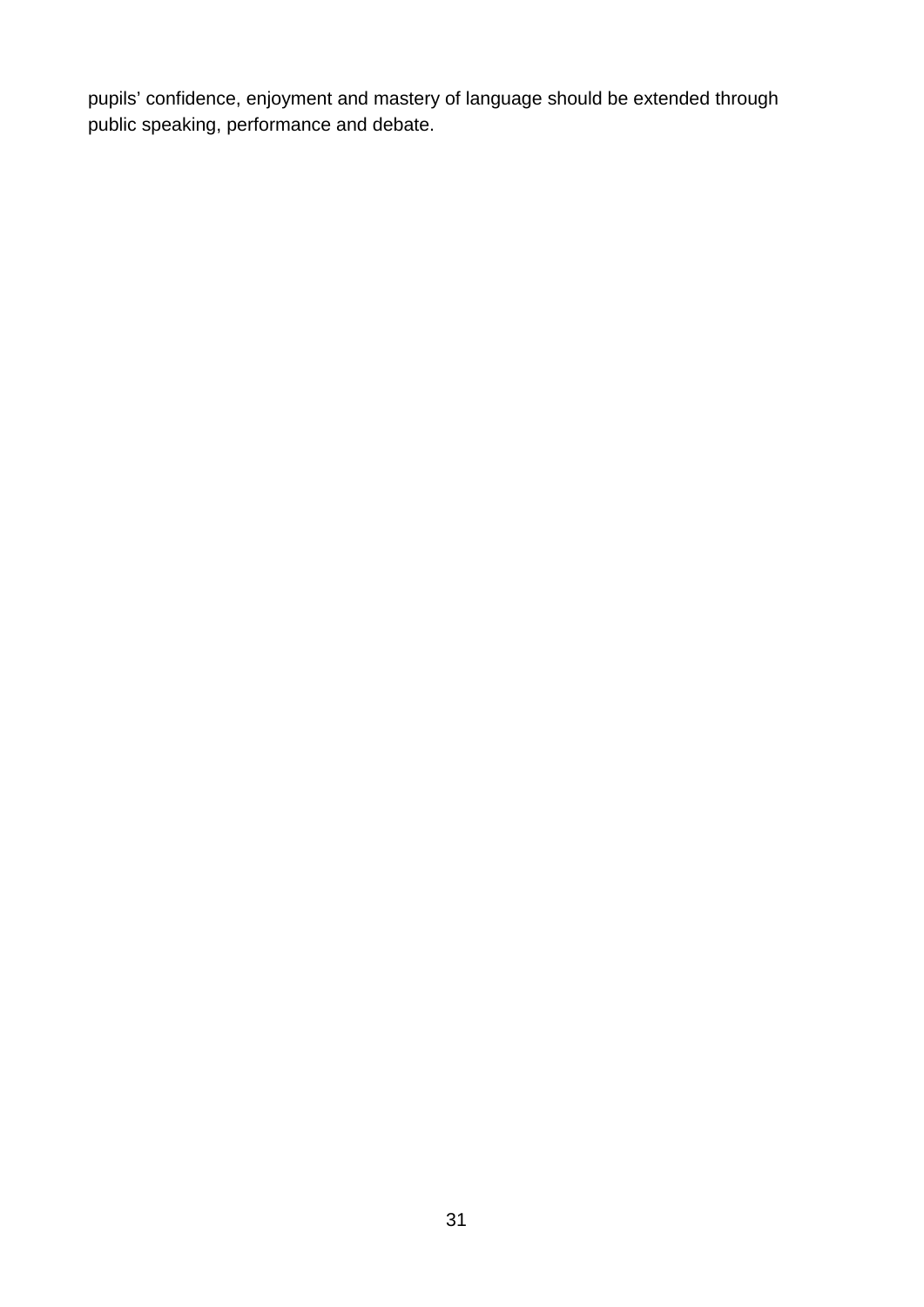| Years 5-6 programme of study (statutory requirements)                                                                                                                                                                                         | Notes and guidance (non-statutory)                                                                                                                                                                                                                                                                                                                                                                                                                                                                                                                                                                                                                                                                                                                                                                                                                                                                             |
|-----------------------------------------------------------------------------------------------------------------------------------------------------------------------------------------------------------------------------------------------|----------------------------------------------------------------------------------------------------------------------------------------------------------------------------------------------------------------------------------------------------------------------------------------------------------------------------------------------------------------------------------------------------------------------------------------------------------------------------------------------------------------------------------------------------------------------------------------------------------------------------------------------------------------------------------------------------------------------------------------------------------------------------------------------------------------------------------------------------------------------------------------------------------------|
| <b>READING</b><br><b>Word reading</b>                                                                                                                                                                                                         | <b>READING</b><br><b>Word reading</b>                                                                                                                                                                                                                                                                                                                                                                                                                                                                                                                                                                                                                                                                                                                                                                                                                                                                          |
| Pupils should be taught to:<br>apply their growing knowledge of root words, prefixes and<br>suffixes (morphology and etymology), as listed in Appendix<br>1, both to read aloud and to understand the meaning of new<br>words that they meet. | At this stage, there should be no need for further direct teaching of<br>word reading skills for almost all pupils. If pupils are struggling or<br>failing in this, the reasons for this should be investigated. It is<br>imperative that pupils are taught to read during their last two years<br>at primary school if they enter Year 5 not being able to do so.<br>Pupils should be encouraged to work out any unfamiliar word. They<br>should focus on all the letters in a word so that they do not, for<br>example, read 'invitation' for 'imitation' simply because they might<br>be more familiar with the first word. Accuracy in reading individual<br>words, which might be key to the meaning of a sentence or<br>paragraph, improves comprehension.<br>When reading with or to pupils, attention should be paid to new<br>vocabulary – both a word's meaning(s) and its correct<br>pronunciation. |
| <b>READING</b>                                                                                                                                                                                                                                | <b>READING</b>                                                                                                                                                                                                                                                                                                                                                                                                                                                                                                                                                                                                                                                                                                                                                                                                                                                                                                 |
| <b>Comprehension</b>                                                                                                                                                                                                                          | <b>Comprehension</b>                                                                                                                                                                                                                                                                                                                                                                                                                                                                                                                                                                                                                                                                                                                                                                                                                                                                                           |
| Pupils should be taught to:<br>maintain positive attitudes to reading and understanding of                                                                                                                                                    | Even though pupils can now read independently, reading aloud to<br>them should include whole books so that they meet books and<br>authors that they might not choose to read themselves.                                                                                                                                                                                                                                                                                                                                                                                                                                                                                                                                                                                                                                                                                                                       |
| what they read by:<br>• continuing to read and discuss an increasingly wide                                                                                                                                                                   | The knowledge and skills that pupils need in order to comprehend                                                                                                                                                                                                                                                                                                                                                                                                                                                                                                                                                                                                                                                                                                                                                                                                                                               |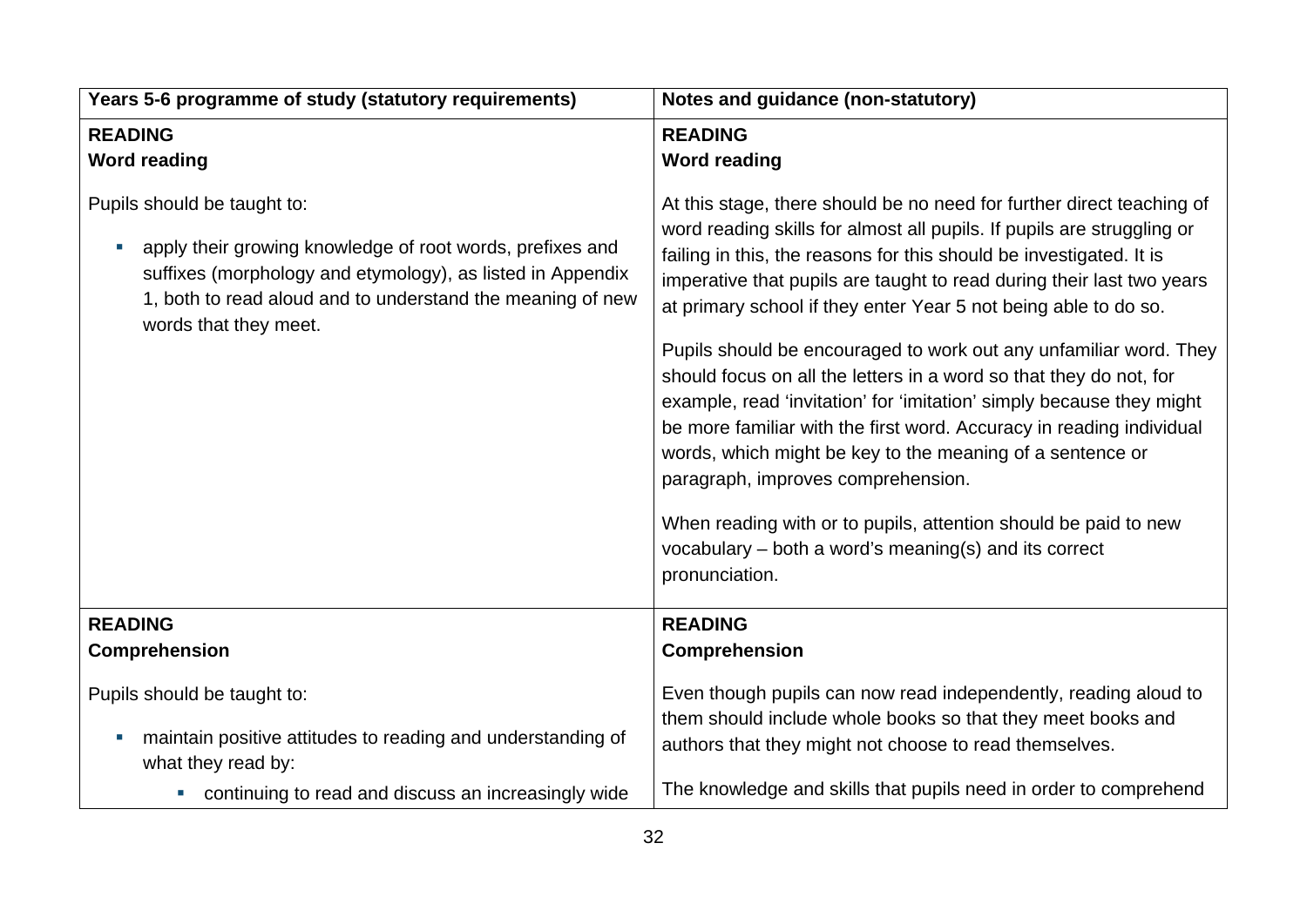| Years 5-6 programme of study (statutory requirements)                                                                                                                                                                                                                                                                 | Notes and guidance (non-statutory)                                                                                                                                                                                                                                                                                                                                                                |
|-----------------------------------------------------------------------------------------------------------------------------------------------------------------------------------------------------------------------------------------------------------------------------------------------------------------------|---------------------------------------------------------------------------------------------------------------------------------------------------------------------------------------------------------------------------------------------------------------------------------------------------------------------------------------------------------------------------------------------------|
| range of fiction, poetry, plays, non-fiction and<br>reference books or textbooks                                                                                                                                                                                                                                      | are very similar at different ages. Pupils should continue to apply<br>what they have already learnt to more complex writing.                                                                                                                                                                                                                                                                     |
| reading books that are structured in different ways<br>and reading for a range of purposes<br>increasing their familiarity with a wide range of<br>books, including myths, legends and traditional<br>stories, modern fiction, fiction from our literary<br>heritage, and books from other cultures and<br>traditions | Pupils should be taught to recognise themes in what they read,<br>such as loss or heroism. They should have opportunities to<br>compare characters, consider different accounts of the same event<br>and discuss viewpoints (both of authors and of fictional characters),<br>within a text and across more than one text.<br>They should continue to learn the conventions of different types of |
| recommending books that they have read to their<br>peers, giving reasons for their choices                                                                                                                                                                                                                            | writing, such as the use of the first person in writing diaries and<br>autobiographies.                                                                                                                                                                                                                                                                                                           |
| identifying and discussing themes and conventions in<br>and across a wide range of writing<br>making comparisons within and across books                                                                                                                                                                              | Pupils should be taught the technical and other terms needed for<br>discussing what they hear and read, such as metaphor, simile,<br>analogy, imagery, style and effect.                                                                                                                                                                                                                          |
| learning a wider range of poetry by heart<br>preparing poems and plays to read aloud and to<br>perform, showing understanding through intonation,<br>tone and volume so that the meaning is clear to an<br>audience                                                                                                   | In using non-fiction, pupils need to know what information they<br>need to look for before they begin and need to understand the task.<br>They should be shown how to use contents pages and indexes to<br>locate information.                                                                                                                                                                    |
| understand what they read by:                                                                                                                                                                                                                                                                                         | The skills of information retrieval that are taught should be applied,                                                                                                                                                                                                                                                                                                                            |
| checking that the book makes sense to them,<br>discussing their understanding and exploring the<br>meaning of words in context                                                                                                                                                                                        | e.g. in reading history, geography and science textbooks, and in<br>contexts where pupils are genuinely motivated to find out<br>information, such as reading information leaflets before a gallery or<br>museum visit or reading a theatre programme or review.                                                                                                                                  |
| asking questions to improve their understanding<br>drawing inferences and justifying these with evidence                                                                                                                                                                                                              | Pupils should have guidance about and feedback on the quality of                                                                                                                                                                                                                                                                                                                                  |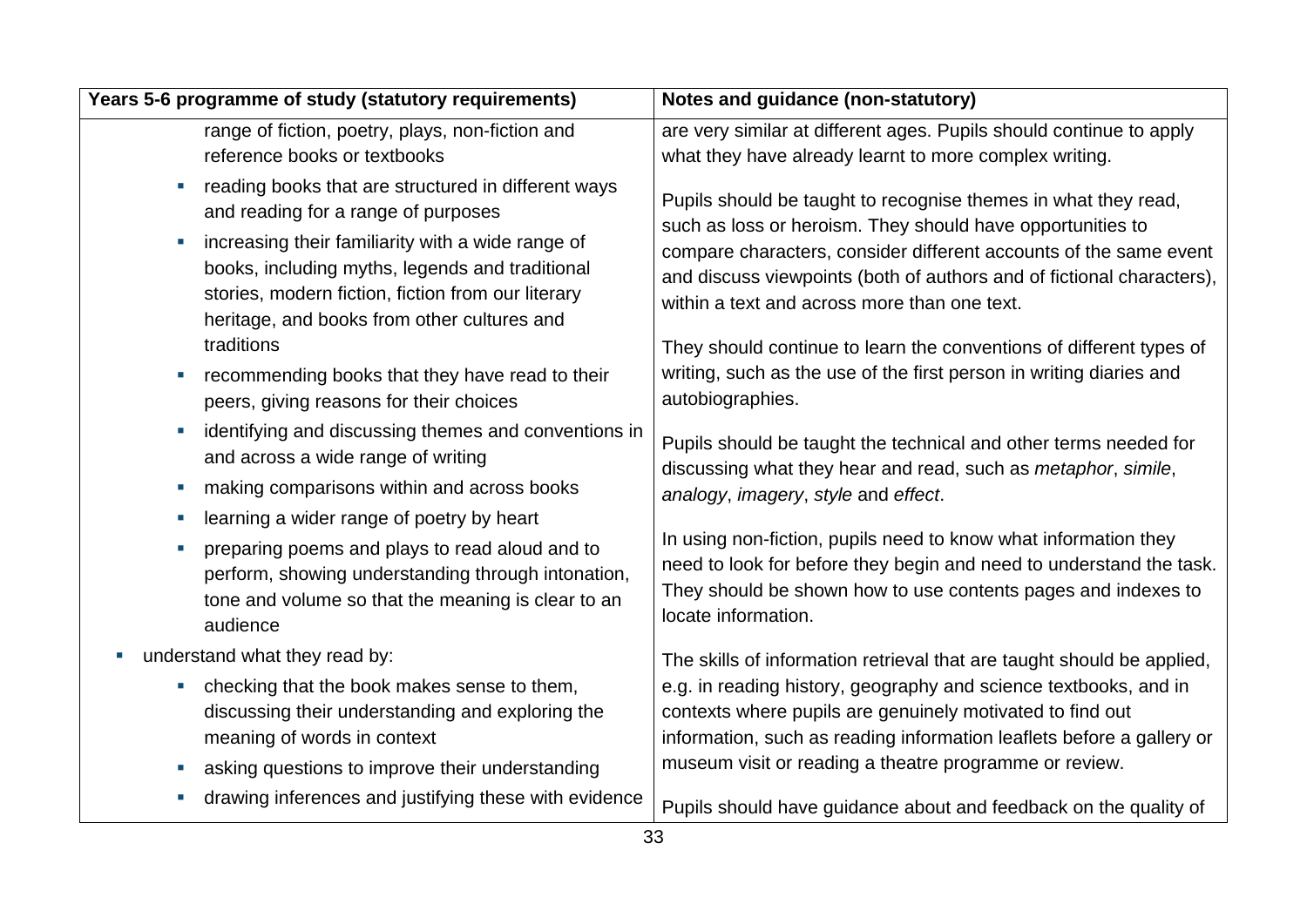| Years 5-6 programme of study (statutory requirements)                                                                                                                                               | Notes and guidance (non-statutory)                                                                         |
|-----------------------------------------------------------------------------------------------------------------------------------------------------------------------------------------------------|------------------------------------------------------------------------------------------------------------|
| from the text                                                                                                                                                                                       | their explanations and contributions to discussions.                                                       |
| predicting what might happen from details stated and<br>u.<br>implied<br>summarising the main ideas drawn from more than<br>one paragraph, identifying key details that support<br>the main ideas   | Pupils should be shown how to compare characters, settings,<br>themes and other aspects of what they read. |
| identifying how language, structure and presentation<br>contribute to meaning                                                                                                                       |                                                                                                            |
| discuss and evaluate how authors use language, including<br>figurative language, considering the impact on the reader                                                                               |                                                                                                            |
| distinguish between statements of fact and opinion<br>п                                                                                                                                             |                                                                                                            |
| retrieve, record and present information from non-fiction<br>ш                                                                                                                                      |                                                                                                            |
| participate in discussions about books that are read to them<br>and those they can read for themselves, building on their<br>own and others' ideas and challenging views courteously                |                                                                                                            |
| explain and discuss their understanding of what they have<br>×.<br>read, including through formal presentations and debates,<br>maintaining a focus on the topic and using notes where<br>necessary |                                                                                                            |
| ask questions to improve their understanding of what they<br>have read                                                                                                                              |                                                                                                            |
| provide reasoned justifications for their views.                                                                                                                                                    |                                                                                                            |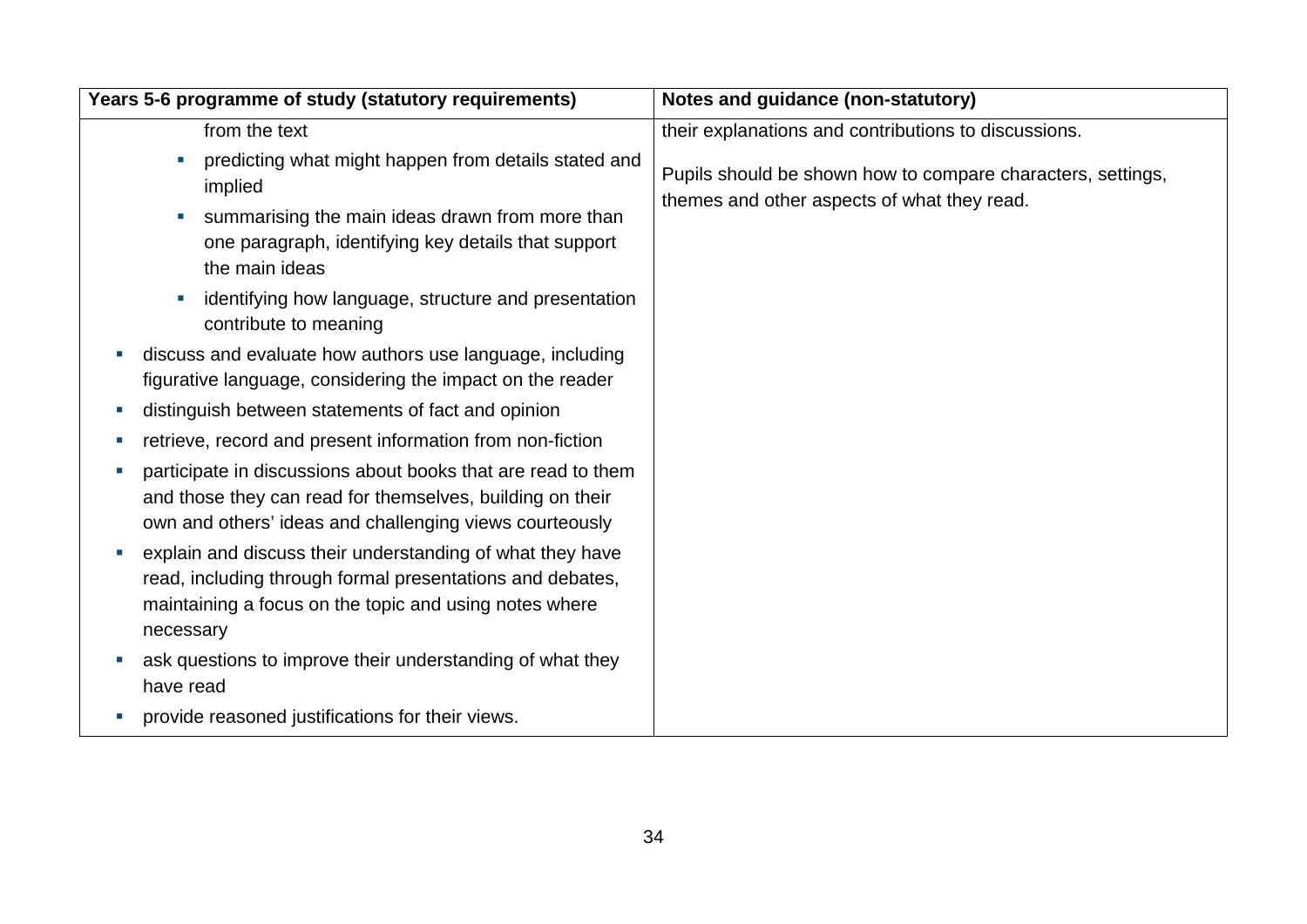| Year 5-6 programme of study (statutory requirements)                                                                                                                      | Notes and guidance (non-statutory)                                                                                                                 |
|---------------------------------------------------------------------------------------------------------------------------------------------------------------------------|----------------------------------------------------------------------------------------------------------------------------------------------------|
| <b>WRITING</b>                                                                                                                                                            | <b>WRITING</b>                                                                                                                                     |
| <b>Transcription</b>                                                                                                                                                      | <b>Transcription</b>                                                                                                                               |
| Spelling (see Appendix 1)                                                                                                                                                 | <b>Spelling</b>                                                                                                                                    |
| Pupils should be taught to:                                                                                                                                               | As in earlier years, pupils should continue to be taught to                                                                                        |
| use further prefixes and suffixes and understand the<br>guidelines for adding them                                                                                        | understand and apply the concepts of word structure so that they<br>can draw on their knowledge of morphology and etymology to spell<br>correctly. |
| spell some words with 'silent' letters, e.g. knight, psalm,<br>solemn                                                                                                     |                                                                                                                                                    |
| continue to distinguish between homophones and other<br>words which are often confused                                                                                    |                                                                                                                                                    |
| use knowledge of morphology and etymology in spelling and<br>u.<br>understand that the spelling of some words needs to be<br>learnt specifically, as listed in Appendix 1 |                                                                                                                                                    |
| use dictionaries to check the spelling and meaning of words<br>L.                                                                                                         |                                                                                                                                                    |
| use the first three or four letters of a word to check spelling,<br>meaning or both of these in a dictionary                                                              |                                                                                                                                                    |
| use a thesaurus                                                                                                                                                           |                                                                                                                                                    |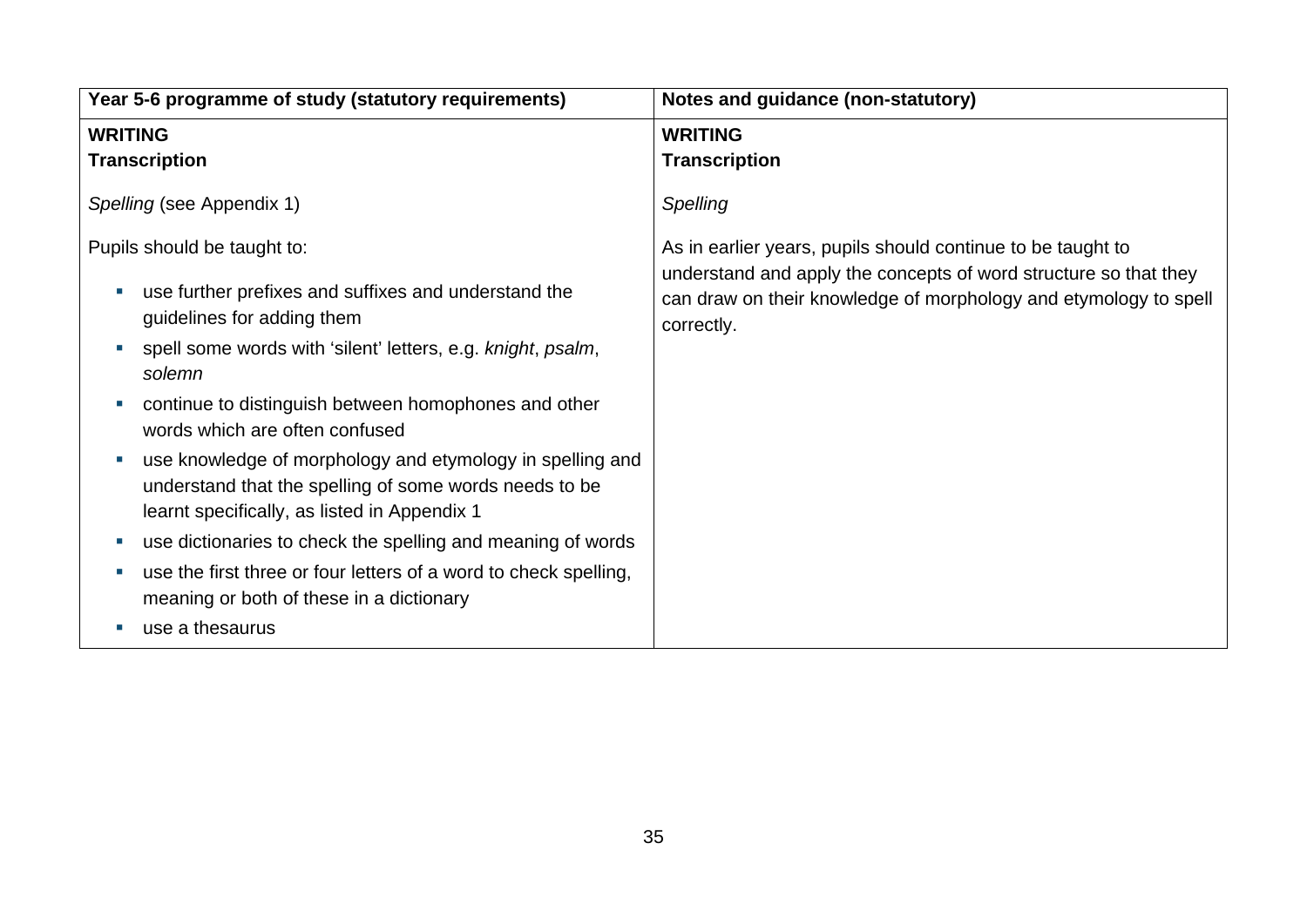| Year 5-6 programme of study (statutory requirements)                                                                                                                                                                                                                                                                               | Notes and guidance (non-statutory)                                                                                                                                                                                                                                                                                                                                                                                                                                                                                                                                 |
|------------------------------------------------------------------------------------------------------------------------------------------------------------------------------------------------------------------------------------------------------------------------------------------------------------------------------------|--------------------------------------------------------------------------------------------------------------------------------------------------------------------------------------------------------------------------------------------------------------------------------------------------------------------------------------------------------------------------------------------------------------------------------------------------------------------------------------------------------------------------------------------------------------------|
| Handwriting and presentation                                                                                                                                                                                                                                                                                                       | Handwriting and presentation                                                                                                                                                                                                                                                                                                                                                                                                                                                                                                                                       |
| Pupils should be taught to:<br>write legibly, fluently, with increasing speed and personal<br>style by:<br>choosing which shape of a letter to use when given<br>choices and deciding, as part of their personal style,<br>whether or not to join specific letters<br>choosing the writing implement that is best suited for<br>×. | Pupils should continue to practise handwriting and be encouraged<br>to increase the speed of it, so that problems with forming letters do<br>not get in the way of their writing down what they want to say. They<br>should be clear about what standard of handwriting is appropriate<br>for a particular task (e.g. quick notes or a final handwritten version).<br>They should also be taught to use an unjoined style (e.g. for<br>labelling a diagram or data, writing an email address, or for<br>algebra) and capital letters (e.g. for filling in a form). |
| a task (e.g. quick notes, letters).                                                                                                                                                                                                                                                                                                |                                                                                                                                                                                                                                                                                                                                                                                                                                                                                                                                                                    |
| <b>Composition</b>                                                                                                                                                                                                                                                                                                                 | <b>Composition</b>                                                                                                                                                                                                                                                                                                                                                                                                                                                                                                                                                 |
| Pupils should be taught to:                                                                                                                                                                                                                                                                                                        | Pupils should understand, through being shown, the skills and<br>processes essential for writing: that is, thinking aloud to generate                                                                                                                                                                                                                                                                                                                                                                                                                              |
| plan their writing by:                                                                                                                                                                                                                                                                                                             | ideas, drafting, and re-reading to check that the meaning is clear.                                                                                                                                                                                                                                                                                                                                                                                                                                                                                                |
| identifying the audience for and purpose of the<br>writing, selecting the appropriate form and using<br>other similar writing as models for their own                                                                                                                                                                              |                                                                                                                                                                                                                                                                                                                                                                                                                                                                                                                                                                    |
| noting and developing initial ideas, drawing on<br>H.<br>reading and research where necessary                                                                                                                                                                                                                                      |                                                                                                                                                                                                                                                                                                                                                                                                                                                                                                                                                                    |
| in writing narratives, considering how authors have<br>L.<br>developed characters and settings in what they have<br>read, listened to or seen performed                                                                                                                                                                            |                                                                                                                                                                                                                                                                                                                                                                                                                                                                                                                                                                    |
| draft and write by:                                                                                                                                                                                                                                                                                                                |                                                                                                                                                                                                                                                                                                                                                                                                                                                                                                                                                                    |
| selecting appropriate grammar and vocabulary,<br>understanding how such choices can change and                                                                                                                                                                                                                                     |                                                                                                                                                                                                                                                                                                                                                                                                                                                                                                                                                                    |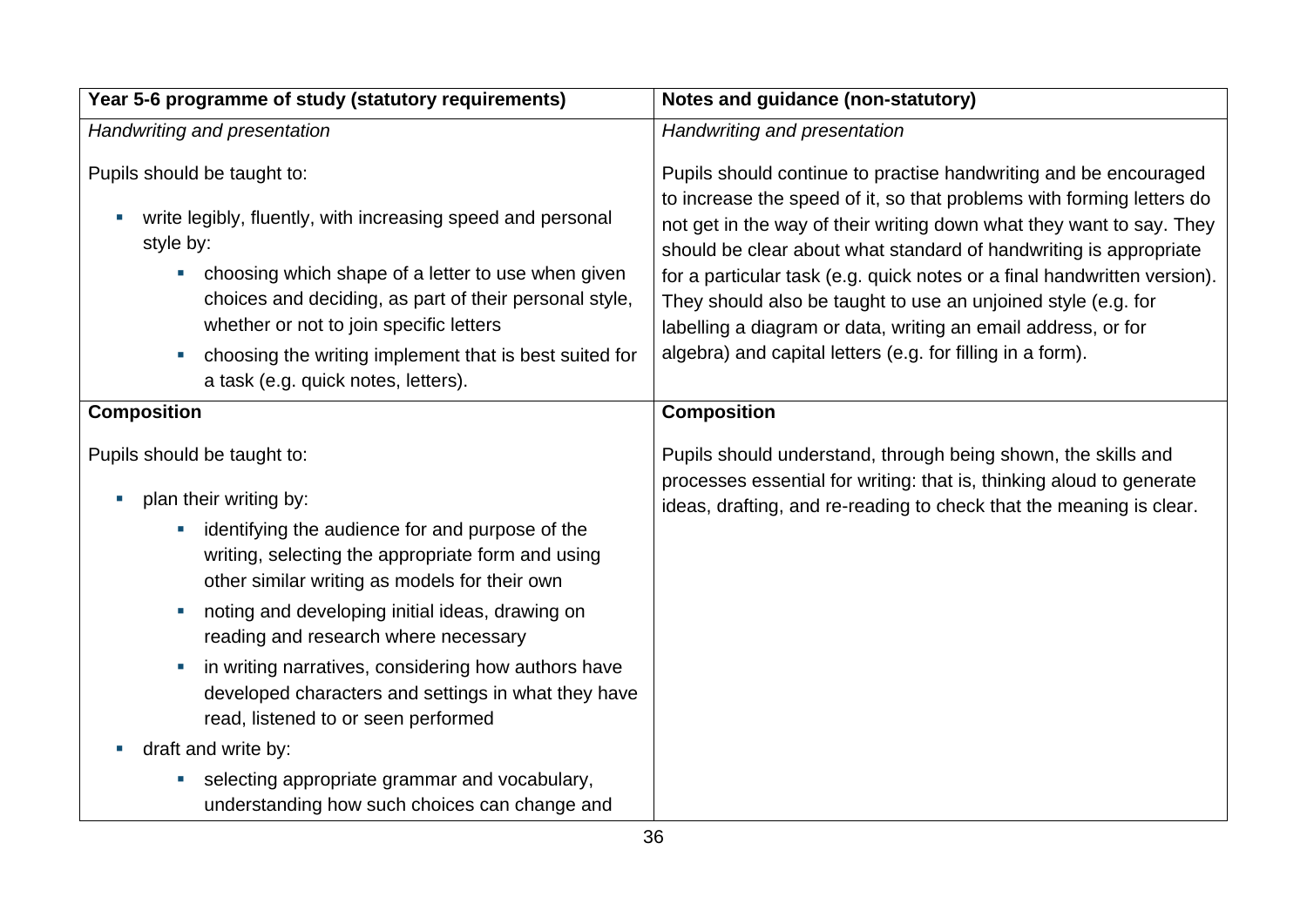| Year 5-6 programme of study (statutory requirements)                                                                                                                                 | Notes and guidance (non-statutory) |
|--------------------------------------------------------------------------------------------------------------------------------------------------------------------------------------|------------------------------------|
| enhance meaning                                                                                                                                                                      |                                    |
| in narratives, describing settings, characters and<br>atmosphere and integrating dialogue to convey<br>character and advance the action                                              |                                    |
| précising longer passages<br><b>College</b>                                                                                                                                          |                                    |
| using a wide range of devices to build cohesion<br>within and across paragraphs                                                                                                      |                                    |
| using further organisational and presentational<br><b>College</b><br>devices to structure text and to guide the reader (e.g.<br>headings, bullet points, underlining)                |                                    |
| evaluate and edit by:                                                                                                                                                                |                                    |
| assessing the effectiveness of their own and others'<br>writing                                                                                                                      |                                    |
| proposing changes to grammar, vocabulary and<br><b>COL</b><br>punctuation to enhance effects and clarify meaning                                                                     |                                    |
| ensuring the consistent and correct use of tense<br>throughout a piece of writing                                                                                                    |                                    |
| ensuring correct subject and verb agreement when<br>using singular and plural, distinguishing between the<br>language of speech and writing and choosing the<br>appropriate register |                                    |
| proof-read for spelling and punctuation errors                                                                                                                                       |                                    |
| perform their own compositions, using appropriate<br>intonation, volume, and movement so that meaning is clear.                                                                      |                                    |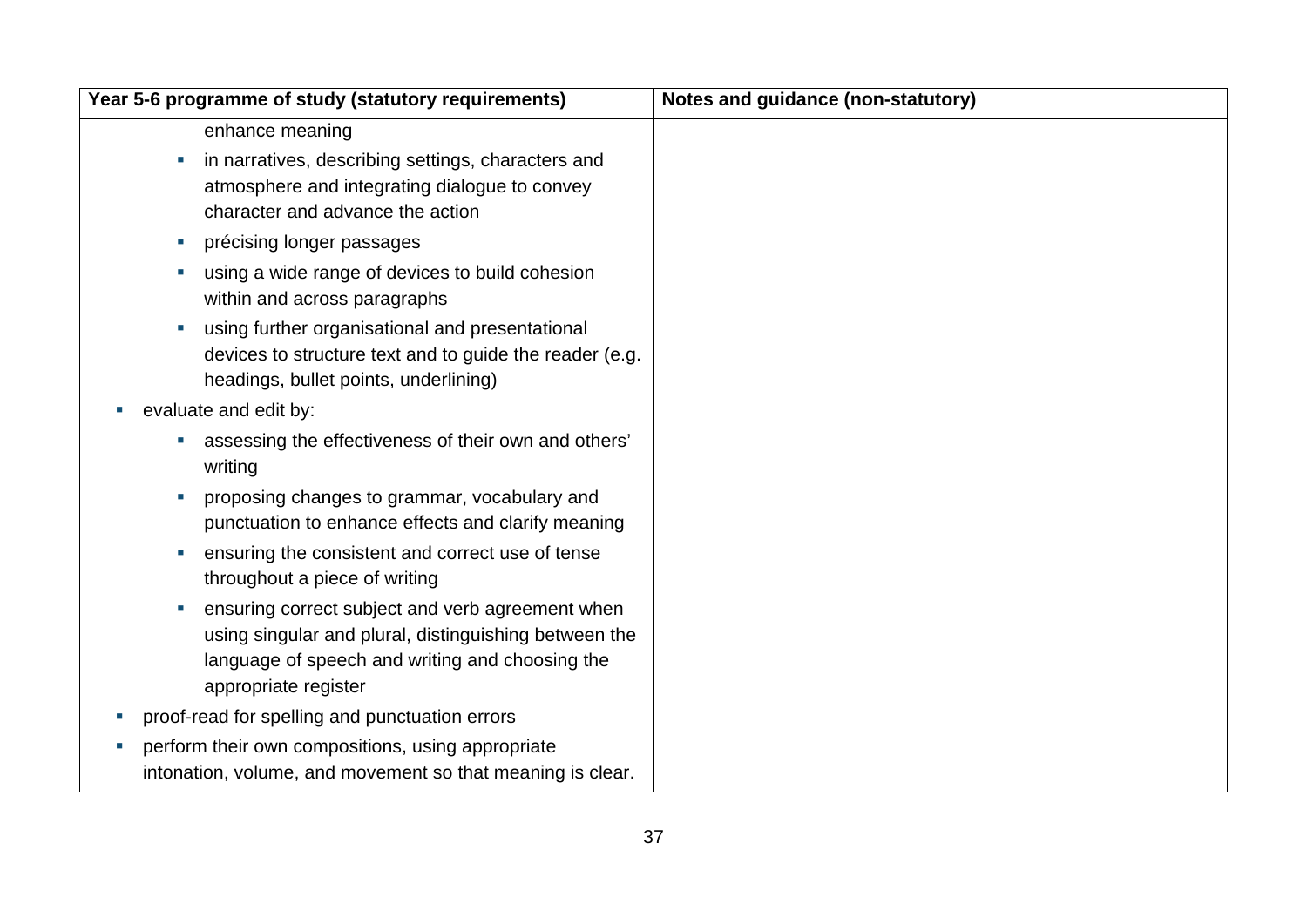| Year 5-6 programme of study (statutory requirements)                                                                                    | Notes and guidance (non-statutory)                                                                                                                                   |
|-----------------------------------------------------------------------------------------------------------------------------------------|----------------------------------------------------------------------------------------------------------------------------------------------------------------------|
| Grammar and punctuation                                                                                                                 | Grammar and punctuation                                                                                                                                              |
| Pupils should be taught to:<br>develop their understanding of the concepts set out in<br>Appendix 2 by:                                 | Pupils should continue to add to their knowledge of linguistic terms,<br>including those to describe grammar, so that they can discuss their<br>writing and reading. |
| recognising vocabulary and structures that are<br>×.<br>appropriate for formal speech and writing, including<br>the subjunctive         |                                                                                                                                                                      |
| using the passive voice to affect the presentation of<br>ш<br>information in a sentence                                                 |                                                                                                                                                                      |
| using expanded noun phrases to convey complicated<br>ш<br>information concisely                                                         |                                                                                                                                                                      |
| using modal verbs or adverbs to indicate degrees of<br>possibility                                                                      |                                                                                                                                                                      |
| using relative clauses beginning with who, which,<br>×<br>where, why, whose, that or with an implied (i.e.<br>omitted) relative pronoun |                                                                                                                                                                      |
| learning the grammar of word structure in Appendix 2                                                                                    |                                                                                                                                                                      |
| indicate grammatical and other features by:                                                                                             |                                                                                                                                                                      |
| using commas to clarify meaning or avoid ambiguity<br>in writing                                                                        |                                                                                                                                                                      |
| using hyphens to avoid ambiguity<br>T.                                                                                                  |                                                                                                                                                                      |
| using brackets, dashes or commas to indicate<br>parenthesis                                                                             |                                                                                                                                                                      |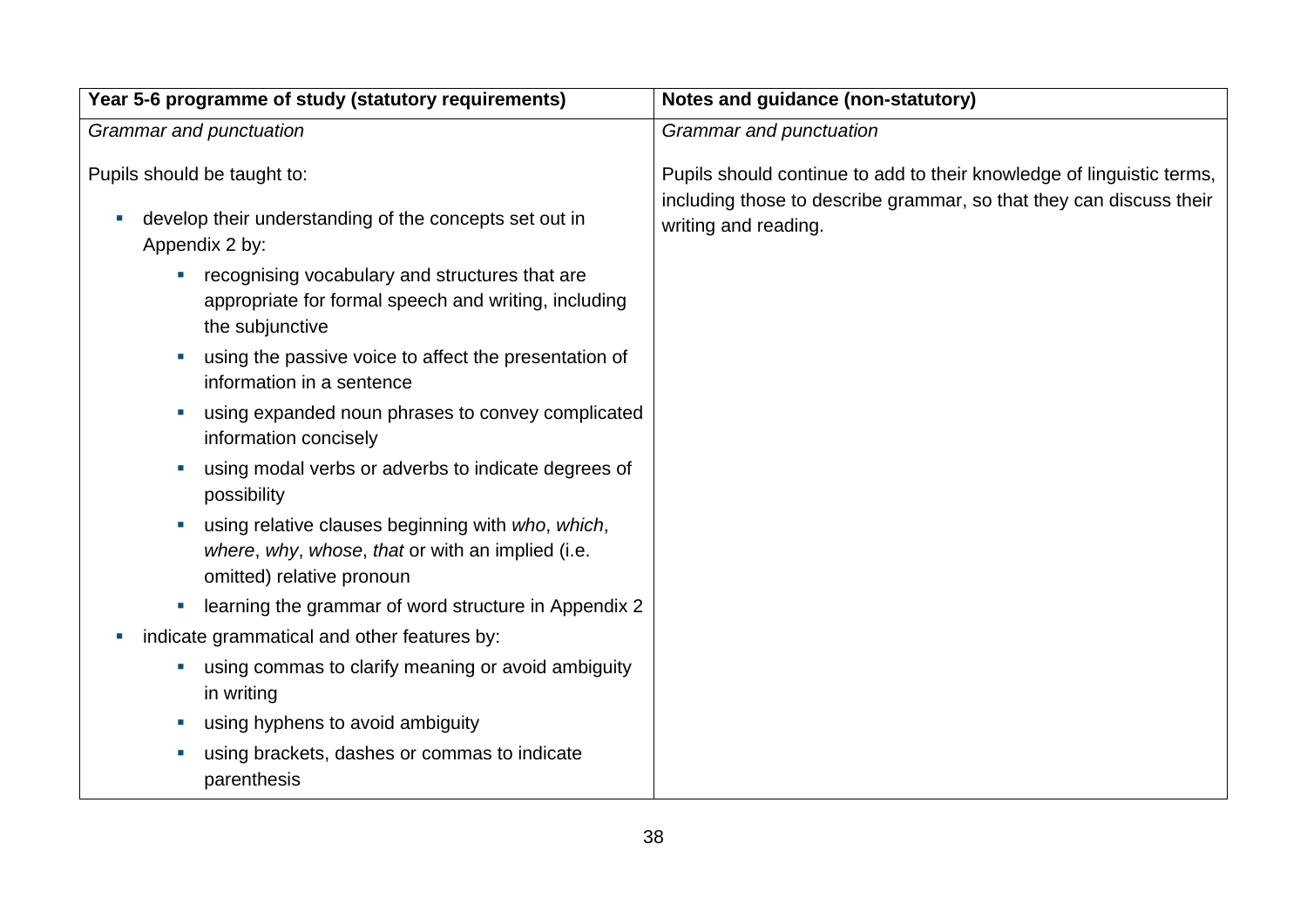| Year 5-6 programme of study (statutory requirements)                                                                                     | Notes and guidance (non-statutory) |
|------------------------------------------------------------------------------------------------------------------------------------------|------------------------------------|
| using semi-colons, colons or dashes to mark<br>boundaries between independent clauses                                                    |                                    |
| using a colon to introduce a list                                                                                                        |                                    |
| punctuating bullet points consistently                                                                                                   |                                    |
| use and understand the grammatical terminology in<br>Appendix 2 accurately and appropriately in discussing their<br>writing and reading. |                                    |